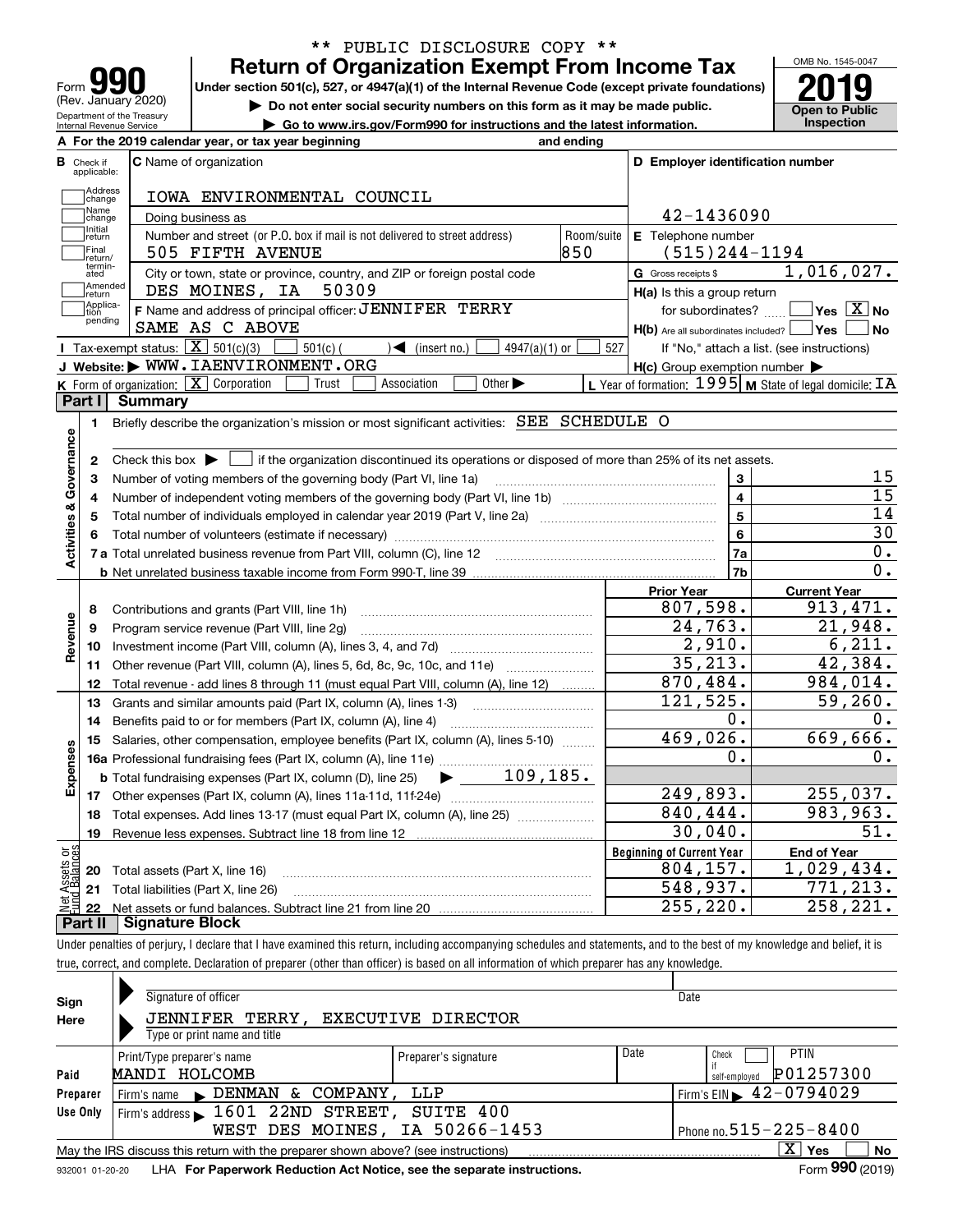|              | IOWA ENVIRONMENTAL COUNCIL<br>Form 990 (2019)                                                                                                                                                                                                                                                                                                                                                                                                                                                                                                | 42-1436090<br>Page 2                   |
|--------------|----------------------------------------------------------------------------------------------------------------------------------------------------------------------------------------------------------------------------------------------------------------------------------------------------------------------------------------------------------------------------------------------------------------------------------------------------------------------------------------------------------------------------------------------|----------------------------------------|
|              | <b>Statement of Program Service Accomplishments</b><br>Part III                                                                                                                                                                                                                                                                                                                                                                                                                                                                              |                                        |
|              | Check if Schedule O contains a response or note to any line in this Part III                                                                                                                                                                                                                                                                                                                                                                                                                                                                 |                                        |
| 1            | Briefly describe the organization's mission:                                                                                                                                                                                                                                                                                                                                                                                                                                                                                                 |                                        |
|              | TO PROVIDE A SAFE, HEALTHY ENVIRONMENT AND SUSTAINABLE FUTURE FOR IOWA                                                                                                                                                                                                                                                                                                                                                                                                                                                                       |                                        |
|              |                                                                                                                                                                                                                                                                                                                                                                                                                                                                                                                                              |                                        |
|              |                                                                                                                                                                                                                                                                                                                                                                                                                                                                                                                                              |                                        |
|              |                                                                                                                                                                                                                                                                                                                                                                                                                                                                                                                                              |                                        |
| $\mathbf{2}$ | Did the organization undertake any significant program services during the year which were not listed on the                                                                                                                                                                                                                                                                                                                                                                                                                                 |                                        |
|              | prior Form 990 or 990-EZ?                                                                                                                                                                                                                                                                                                                                                                                                                                                                                                                    | $Yes \quad X$ No                       |
|              | If "Yes," describe these new services on Schedule O.                                                                                                                                                                                                                                                                                                                                                                                                                                                                                         |                                        |
| 3            | Did the organization cease conducting, or make significant changes in how it conducts, any program services?                                                                                                                                                                                                                                                                                                                                                                                                                                 | $\sqrt{}$ Yes $\sqrt{}$ X $\sqrt{}$ No |
|              | If "Yes," describe these changes on Schedule O.                                                                                                                                                                                                                                                                                                                                                                                                                                                                                              |                                        |
| 4            | Describe the organization's program service accomplishments for each of its three largest program services, as measured by expenses.                                                                                                                                                                                                                                                                                                                                                                                                         |                                        |
|              | Section 501(c)(3) and 501(c)(4) organizations are required to report the amount of grants and allocations to others, the total expenses, and                                                                                                                                                                                                                                                                                                                                                                                                 |                                        |
|              | revenue, if any, for each program service reported.                                                                                                                                                                                                                                                                                                                                                                                                                                                                                          |                                        |
| 4а           | 306, 278. including grants of \$<br>(Expenses \$<br>(Code:                                                                                                                                                                                                                                                                                                                                                                                                                                                                                   | ) (Revenue \$                          |
|              | WATER PROGRAM- TO PROTECT AND IMPROVE WATER QUALITY OF IOWA'S RIVERS,                                                                                                                                                                                                                                                                                                                                                                                                                                                                        |                                        |
|              | STREAMS AND LAKES.                                                                                                                                                                                                                                                                                                                                                                                                                                                                                                                           |                                        |
|              |                                                                                                                                                                                                                                                                                                                                                                                                                                                                                                                                              |                                        |
|              |                                                                                                                                                                                                                                                                                                                                                                                                                                                                                                                                              |                                        |
|              |                                                                                                                                                                                                                                                                                                                                                                                                                                                                                                                                              |                                        |
|              |                                                                                                                                                                                                                                                                                                                                                                                                                                                                                                                                              |                                        |
|              |                                                                                                                                                                                                                                                                                                                                                                                                                                                                                                                                              |                                        |
|              |                                                                                                                                                                                                                                                                                                                                                                                                                                                                                                                                              |                                        |
|              |                                                                                                                                                                                                                                                                                                                                                                                                                                                                                                                                              |                                        |
|              |                                                                                                                                                                                                                                                                                                                                                                                                                                                                                                                                              |                                        |
|              |                                                                                                                                                                                                                                                                                                                                                                                                                                                                                                                                              |                                        |
|              |                                                                                                                                                                                                                                                                                                                                                                                                                                                                                                                                              |                                        |
| 4b           | $\overline{59}$ , $261$ . ) (Revenue \$<br>465, 462. including grants of \$<br>) (Expenses \$<br>(Code:                                                                                                                                                                                                                                                                                                                                                                                                                                      | 3,850.                                 |
|              | TO PROMOTE POLICY IMPROVEMENTS ON RENEWABLE ENERGY,<br>ENERGY PROGRAM-                                                                                                                                                                                                                                                                                                                                                                                                                                                                       |                                        |
|              | AND CLEAN ENERGY, INCLUDING REDUCTION OF GREENHOUSE<br>ENERGY EFFICIENCY,                                                                                                                                                                                                                                                                                                                                                                                                                                                                    |                                        |
|              | GAS EMISSIONS.                                                                                                                                                                                                                                                                                                                                                                                                                                                                                                                               |                                        |
|              |                                                                                                                                                                                                                                                                                                                                                                                                                                                                                                                                              |                                        |
|              |                                                                                                                                                                                                                                                                                                                                                                                                                                                                                                                                              |                                        |
|              |                                                                                                                                                                                                                                                                                                                                                                                                                                                                                                                                              |                                        |
|              |                                                                                                                                                                                                                                                                                                                                                                                                                                                                                                                                              |                                        |
|              |                                                                                                                                                                                                                                                                                                                                                                                                                                                                                                                                              |                                        |
|              |                                                                                                                                                                                                                                                                                                                                                                                                                                                                                                                                              |                                        |
|              |                                                                                                                                                                                                                                                                                                                                                                                                                                                                                                                                              |                                        |
|              |                                                                                                                                                                                                                                                                                                                                                                                                                                                                                                                                              |                                        |
|              |                                                                                                                                                                                                                                                                                                                                                                                                                                                                                                                                              |                                        |
| 4c           | $\begin{pmatrix} \text{Code:} \\ \text{Use:} \end{pmatrix}$ (Expenses \$<br>$\blacksquare$ including grants of \$ $\blacksquare$ $\blacksquare$ $\blacksquare$ $\blacksquare$ $\blacksquare$ $\blacksquare$ $\blacksquare$ $\blacksquare$ $\blacksquare$ $\blacksquare$ $\blacksquare$ $\blacksquare$ $\blacksquare$ $\blacksquare$ $\blacksquare$ $\blacksquare$ $\blacksquare$ $\blacksquare$ $\blacksquare$ $\blacksquare$ $\blacksquare$ $\blacksquare$ $\blacksquare$ $\blacksquare$ $\blacksquare$ $\blacksquare$ $\blacksquare$ $\bl$ |                                        |
|              |                                                                                                                                                                                                                                                                                                                                                                                                                                                                                                                                              |                                        |
|              |                                                                                                                                                                                                                                                                                                                                                                                                                                                                                                                                              |                                        |
|              |                                                                                                                                                                                                                                                                                                                                                                                                                                                                                                                                              |                                        |
|              |                                                                                                                                                                                                                                                                                                                                                                                                                                                                                                                                              |                                        |
|              |                                                                                                                                                                                                                                                                                                                                                                                                                                                                                                                                              |                                        |
|              |                                                                                                                                                                                                                                                                                                                                                                                                                                                                                                                                              |                                        |
|              |                                                                                                                                                                                                                                                                                                                                                                                                                                                                                                                                              |                                        |
|              |                                                                                                                                                                                                                                                                                                                                                                                                                                                                                                                                              |                                        |
|              |                                                                                                                                                                                                                                                                                                                                                                                                                                                                                                                                              |                                        |
|              |                                                                                                                                                                                                                                                                                                                                                                                                                                                                                                                                              |                                        |
|              |                                                                                                                                                                                                                                                                                                                                                                                                                                                                                                                                              |                                        |
|              |                                                                                                                                                                                                                                                                                                                                                                                                                                                                                                                                              |                                        |
| 4d           | Other program services (Describe on Schedule O.)                                                                                                                                                                                                                                                                                                                                                                                                                                                                                             |                                        |
|              | (Expenses \$<br>) (Revenue \$<br>including grants of \$                                                                                                                                                                                                                                                                                                                                                                                                                                                                                      |                                        |
| 4е           | 771,740.<br>Total program service expenses                                                                                                                                                                                                                                                                                                                                                                                                                                                                                                   |                                        |
|              |                                                                                                                                                                                                                                                                                                                                                                                                                                                                                                                                              | Form 990 (2019)                        |
|              | 932002 01-20-20                                                                                                                                                                                                                                                                                                                                                                                                                                                                                                                              |                                        |
|              |                                                                                                                                                                                                                                                                                                                                                                                                                                                                                                                                              |                                        |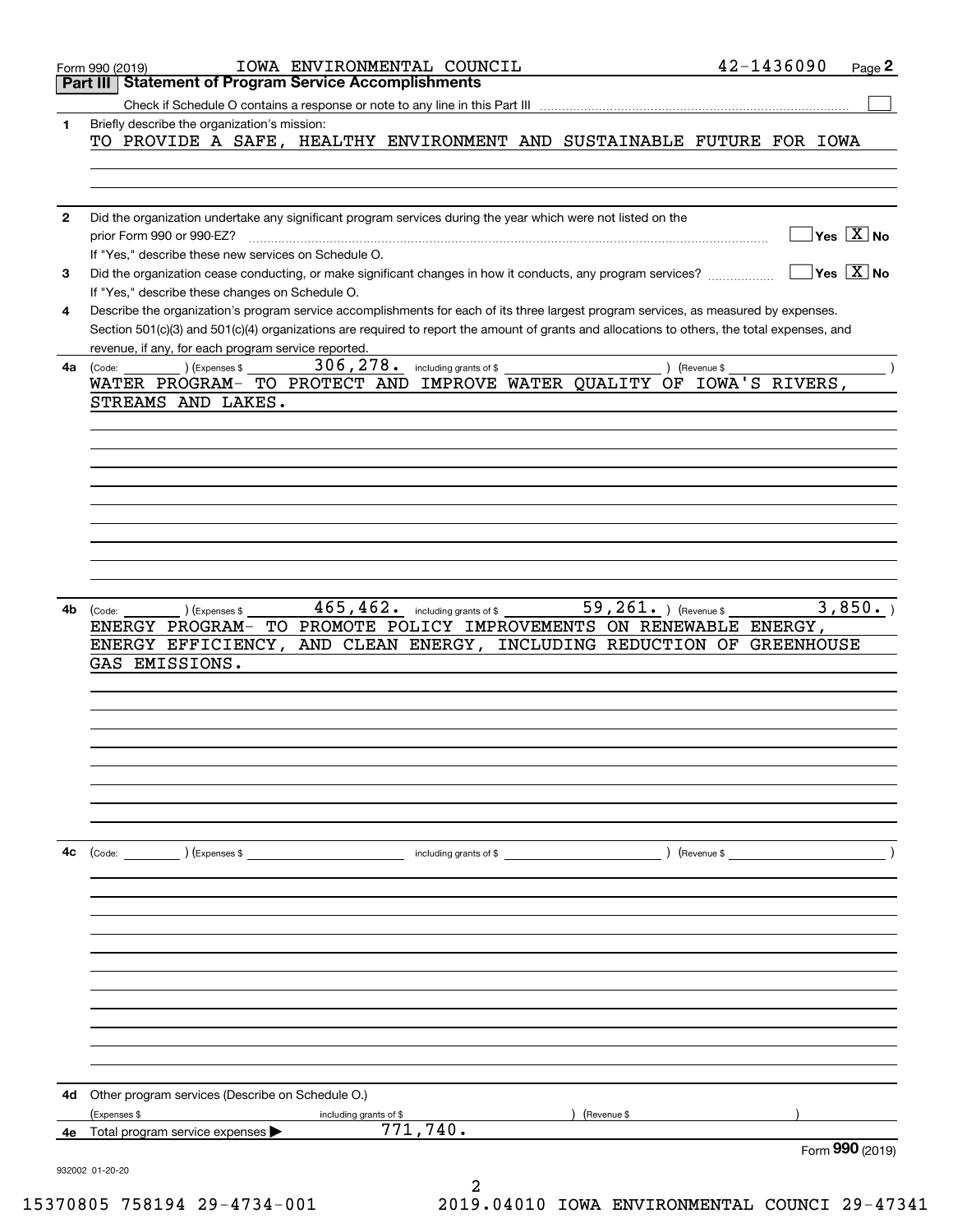Form 990 (2019) Page **3Part IV Checklist of Required Schedules** IOWA ENVIRONMENTAL COUNCIL 42-1436090

|     |                                                                                                                                                                                                                                                           |                 | Yes         | No              |
|-----|-----------------------------------------------------------------------------------------------------------------------------------------------------------------------------------------------------------------------------------------------------------|-----------------|-------------|-----------------|
| 1.  | Is the organization described in section $501(c)(3)$ or $4947(a)(1)$ (other than a private foundation)?                                                                                                                                                   |                 |             |                 |
|     |                                                                                                                                                                                                                                                           | 1               | х           |                 |
| 2   |                                                                                                                                                                                                                                                           | $\overline{2}$  | $\mathbf X$ |                 |
| 3   | Did the organization engage in direct or indirect political campaign activities on behalf of or in opposition to candidates for                                                                                                                           |                 |             |                 |
|     |                                                                                                                                                                                                                                                           | з               |             | x               |
| 4   | Section 501(c)(3) organizations. Did the organization engage in lobbying activities, or have a section 501(h) election in effect                                                                                                                          |                 |             |                 |
|     |                                                                                                                                                                                                                                                           | 4               | X           |                 |
| 5   | Is the organization a section 501(c)(4), 501(c)(5), or 501(c)(6) organization that receives membership dues, assessments, or                                                                                                                              |                 |             | x               |
|     |                                                                                                                                                                                                                                                           | 5               |             |                 |
| 6   | Did the organization maintain any donor advised funds or any similar funds or accounts for which donors have the right to<br>provide advice on the distribution or investment of amounts in such funds or accounts? If "Yes," complete Schedule D, Part I | 6               |             | x               |
| 7   | Did the organization receive or hold a conservation easement, including easements to preserve open space,                                                                                                                                                 |                 |             |                 |
|     |                                                                                                                                                                                                                                                           | $\overline{7}$  |             | x               |
| 8   | Did the organization maintain collections of works of art, historical treasures, or other similar assets? If "Yes," complete                                                                                                                              |                 |             |                 |
|     |                                                                                                                                                                                                                                                           | 8               |             | x               |
| 9   | Did the organization report an amount in Part X, line 21, for escrow or custodial account liability, serve as a custodian for                                                                                                                             |                 |             |                 |
|     | amounts not listed in Part X; or provide credit counseling, debt management, credit repair, or debt negotiation services?                                                                                                                                 |                 |             |                 |
|     |                                                                                                                                                                                                                                                           | 9               |             | X               |
| 10  | Did the organization, directly or through a related organization, hold assets in donor-restricted endowments                                                                                                                                              |                 |             |                 |
|     |                                                                                                                                                                                                                                                           | 10              | x           |                 |
| 11  | If the organization's answer to any of the following questions is "Yes," then complete Schedule D, Parts VI, VII, VIII, IX, or X                                                                                                                          |                 |             |                 |
|     | as applicable.                                                                                                                                                                                                                                            |                 |             |                 |
|     | a Did the organization report an amount for land, buildings, and equipment in Part X, line 10? If "Yes," complete Schedule D,                                                                                                                             |                 |             |                 |
|     |                                                                                                                                                                                                                                                           | 11a             | X           |                 |
|     | <b>b</b> Did the organization report an amount for investments - other securities in Part X, line 12, that is 5% or more of its total                                                                                                                     |                 |             |                 |
|     |                                                                                                                                                                                                                                                           | 11 <sub>b</sub> |             | x               |
|     | c Did the organization report an amount for investments - program related in Part X, line 13, that is 5% or more of its total                                                                                                                             |                 |             | х               |
|     |                                                                                                                                                                                                                                                           | 11c             |             |                 |
|     | d Did the organization report an amount for other assets in Part X, line 15, that is 5% or more of its total assets reported in                                                                                                                           | 11d             |             | х               |
|     | e Did the organization report an amount for other liabilities in Part X, line 25? If "Yes," complete Schedule D, Part X                                                                                                                                   | 11e             |             | X               |
|     | Did the organization's separate or consolidated financial statements for the tax year include a footnote that addresses                                                                                                                                   |                 |             |                 |
|     | the organization's liability for uncertain tax positions under FIN 48 (ASC 740)? If "Yes," complete Schedule D, Part X                                                                                                                                    | 11f             | х           |                 |
|     | 12a Did the organization obtain separate, independent audited financial statements for the tax year? If "Yes." complete                                                                                                                                   |                 |             |                 |
|     |                                                                                                                                                                                                                                                           | 12a             | x           |                 |
|     | b Was the organization included in consolidated, independent audited financial statements for the tax year?                                                                                                                                               |                 |             |                 |
|     | If "Yes," and if the organization answered "No" to line 12a, then completing Schedule D, Parts XI and XII is optional                                                                                                                                     | 12b             |             | ᅀ               |
| 13  |                                                                                                                                                                                                                                                           | 13              |             | X               |
| 14a | Did the organization maintain an office, employees, or agents outside of the United States?                                                                                                                                                               | 14a             |             | X               |
|     | <b>b</b> Did the organization have aggregate revenues or expenses of more than \$10,000 from grantmaking, fundraising, business,                                                                                                                          |                 |             |                 |
|     | investment, and program service activities outside the United States, or aggregate foreign investments valued at \$100,000                                                                                                                                |                 |             |                 |
|     |                                                                                                                                                                                                                                                           | 14b             |             | x               |
| 15  | Did the organization report on Part IX, column (A), line 3, more than \$5,000 of grants or other assistance to or for any                                                                                                                                 |                 |             |                 |
|     |                                                                                                                                                                                                                                                           | 15              |             | x               |
| 16  | Did the organization report on Part IX, column (A), line 3, more than \$5,000 of aggregate grants or other assistance to                                                                                                                                  |                 |             | x               |
|     |                                                                                                                                                                                                                                                           | 16              |             |                 |
| 17  | Did the organization report a total of more than \$15,000 of expenses for professional fundraising services on Part IX,                                                                                                                                   | 17              |             | x               |
| 18  | Did the organization report more than \$15,000 total of fundraising event gross income and contributions on Part VIII, lines                                                                                                                              |                 |             |                 |
|     |                                                                                                                                                                                                                                                           | 18              | х           |                 |
| 19  | Did the organization report more than \$15,000 of gross income from gaming activities on Part VIII, line 9a? If "Yes."                                                                                                                                    |                 |             |                 |
|     |                                                                                                                                                                                                                                                           | 19              |             | x               |
|     |                                                                                                                                                                                                                                                           | 20a             |             | Χ               |
|     | b If "Yes" to line 20a, did the organization attach a copy of its audited financial statements to this return?                                                                                                                                            | 20 <sub>b</sub> |             |                 |
| 21  | Did the organization report more than \$5,000 of grants or other assistance to any domestic organization or                                                                                                                                               |                 |             |                 |
|     |                                                                                                                                                                                                                                                           | 21              | х           |                 |
|     | 932003 01-20-20                                                                                                                                                                                                                                           |                 |             | Form 990 (2019) |

932003 01-20-20

3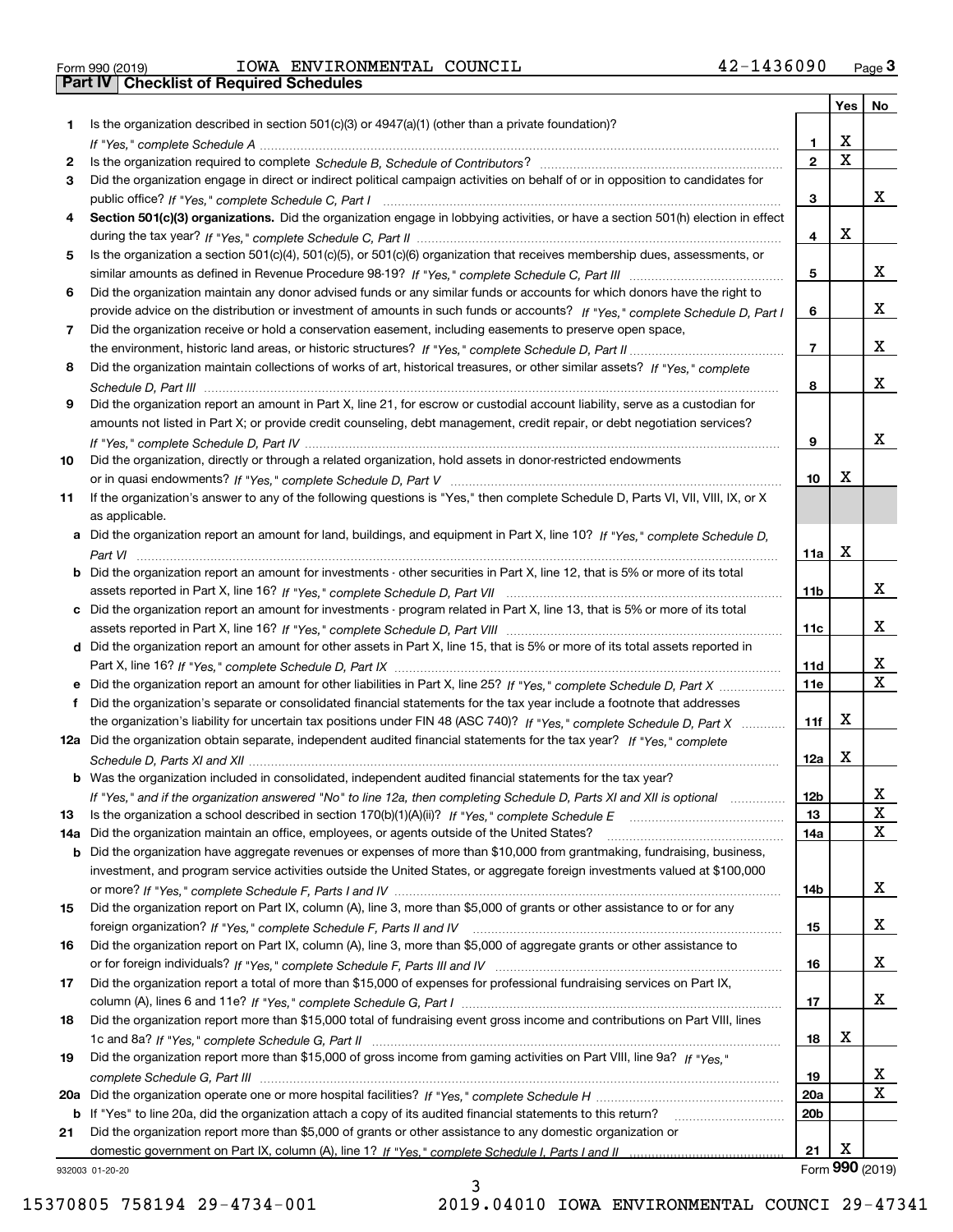Form 990 (2019) IOWA ENVIRONMENTAL COUNCIL 4 2-1436090 <sub>Page</sub> 4<br>**Part IV | Checklist of Required Schedules** <sub>(continued)</sub>

*(continued)*

|               |                                                                                                                              |                 | Yes        | No              |
|---------------|------------------------------------------------------------------------------------------------------------------------------|-----------------|------------|-----------------|
| 22            | Did the organization report more than \$5,000 of grants or other assistance to or for domestic individuals on                |                 |            |                 |
|               |                                                                                                                              | 22              |            | x               |
| 23            | Did the organization answer "Yes" to Part VII, Section A, line 3, 4, or 5 about compensation of the organization's current   |                 |            |                 |
|               | and former officers, directors, trustees, key employees, and highest compensated employees? If "Yes," complete               |                 |            |                 |
|               |                                                                                                                              | 23              |            | x               |
|               | 24a Did the organization have a tax-exempt bond issue with an outstanding principal amount of more than \$100,000 as of the  |                 |            |                 |
|               | last day of the year, that was issued after December 31, 2002? If "Yes," answer lines 24b through 24d and complete           |                 |            |                 |
|               |                                                                                                                              | 24a             |            | x               |
|               | b Did the organization invest any proceeds of tax-exempt bonds beyond a temporary period exception?                          | 24b             |            |                 |
|               | c Did the organization maintain an escrow account other than a refunding escrow at any time during the year to defease       |                 |            |                 |
|               | any tax-exempt bonds?                                                                                                        | 24c             |            |                 |
|               | d Did the organization act as an "on behalf of" issuer for bonds outstanding at any time during the year?                    | 24d             |            |                 |
|               | 25a Section 501(c)(3), 501(c)(4), and 501(c)(29) organizations. Did the organization engage in an excess benefit             |                 |            |                 |
|               |                                                                                                                              | 25a             |            | x               |
|               | b Is the organization aware that it engaged in an excess benefit transaction with a disqualified person in a prior year, and |                 |            |                 |
|               | that the transaction has not been reported on any of the organization's prior Forms 990 or 990-EZ? If "Yes," complete        |                 |            |                 |
|               | Schedule L, Part I                                                                                                           | 25b             |            | x               |
| 26            | Did the organization report any amount on Part X, line 5 or 22, for receivables from or payables to any current              |                 |            |                 |
|               | or former officer, director, trustee, key employee, creator or founder, substantial contributor, or 35%                      |                 |            |                 |
|               |                                                                                                                              | 26              |            | x               |
| 27            | Did the organization provide a grant or other assistance to any current or former officer, director, trustee, key employee,  |                 |            |                 |
|               | creator or founder, substantial contributor or employee thereof, a grant selection committee member, or to a 35% controlled  |                 |            |                 |
|               | entity (including an employee thereof) or family member of any of these persons? If "Yes," complete Schedule L, Part III     | 27              |            | х               |
| 28            | Was the organization a party to a business transaction with one of the following parties (see Schedule L, Part IV            |                 |            |                 |
|               | instructions, for applicable filing thresholds, conditions, and exceptions):                                                 |                 |            |                 |
|               | a A current or former officer, director, trustee, key employee, creator or founder, or substantial contributor? If           |                 |            |                 |
|               |                                                                                                                              | 28a             |            | x               |
|               |                                                                                                                              | 28 <sub>b</sub> |            | $\mathbf X$     |
|               | c A 35% controlled entity of one or more individuals and/or organizations described in lines 28a or 28b? If                  |                 |            |                 |
|               |                                                                                                                              | 28c             |            | х               |
| 29            |                                                                                                                              | 29              |            | $\mathbf X$     |
| 30            | Did the organization receive contributions of art, historical treasures, or other similar assets, or qualified conservation  |                 |            |                 |
|               |                                                                                                                              | 30              |            | x               |
| 31            | Did the organization liquidate, terminate, or dissolve and cease operations? If "Yes," complete Schedule N, Part I           | 31              |            | $\mathbf x$     |
| 32            | Did the organization sell, exchange, dispose of, or transfer more than 25% of its net assets? If "Yes," complete             |                 |            |                 |
|               |                                                                                                                              | 32              |            | х               |
| 33            | Did the organization own 100% of an entity disregarded as separate from the organization under Regulations                   |                 |            |                 |
|               |                                                                                                                              | 33              |            | х               |
| 34            | Was the organization related to any tax-exempt or taxable entity? If "Yes," complete Schedule R, Part II, III, or IV, and    |                 |            |                 |
|               |                                                                                                                              | 34              |            | X               |
|               | 35a Did the organization have a controlled entity within the meaning of section 512(b)(13)?                                  | 35a             |            | X               |
|               | b If "Yes" to line 35a, did the organization receive any payment from or engage in any transaction with a controlled entity  |                 |            |                 |
|               |                                                                                                                              | 35b             |            |                 |
| 36            | Section 501(c)(3) organizations. Did the organization make any transfers to an exempt non-charitable related organization?   |                 |            |                 |
|               |                                                                                                                              | 36              |            | x               |
| 37            | Did the organization conduct more than 5% of its activities through an entity that is not a related organization             |                 |            |                 |
|               | and that is treated as a partnership for federal income tax purposes? If "Yes," complete Schedule R, Part VI                 | 37              |            | x               |
| 38            | Did the organization complete Schedule O and provide explanations in Schedule O for Part VI, lines 11b and 19?               |                 |            |                 |
|               | Note: All Form 990 filers are required to complete Schedule O                                                                | 38              | х          |                 |
| <b>Part V</b> | <b>Statements Regarding Other IRS Filings and Tax Compliance</b>                                                             |                 |            |                 |
|               | Check if Schedule O contains a response or note to any line in this Part V                                                   |                 |            |                 |
|               |                                                                                                                              |                 | <b>Yes</b> | No              |
|               | 6<br><b>1a</b> Enter the number reported in Box 3 of Form 1096. Enter -0- if not applicable <i>manumumumum</i><br>1a         |                 |            |                 |
|               | 0<br><b>b</b> Enter the number of Forms W-2G included in line 1a. Enter -0- if not applicable <i>manumumumum</i><br>1b       |                 |            |                 |
|               | c Did the organization comply with backup withholding rules for reportable payments to vendors and reportable gaming         |                 |            |                 |
|               | (gambling) winnings to prize winners?                                                                                        | 1c              | х          |                 |
|               | 932004 01-20-20                                                                                                              |                 |            | Form 990 (2019) |
|               |                                                                                                                              |                 |            |                 |

15370805 758194 29-4734-001 2019.04010 IOWA ENVIRONMENTAL COUNCI 29-47341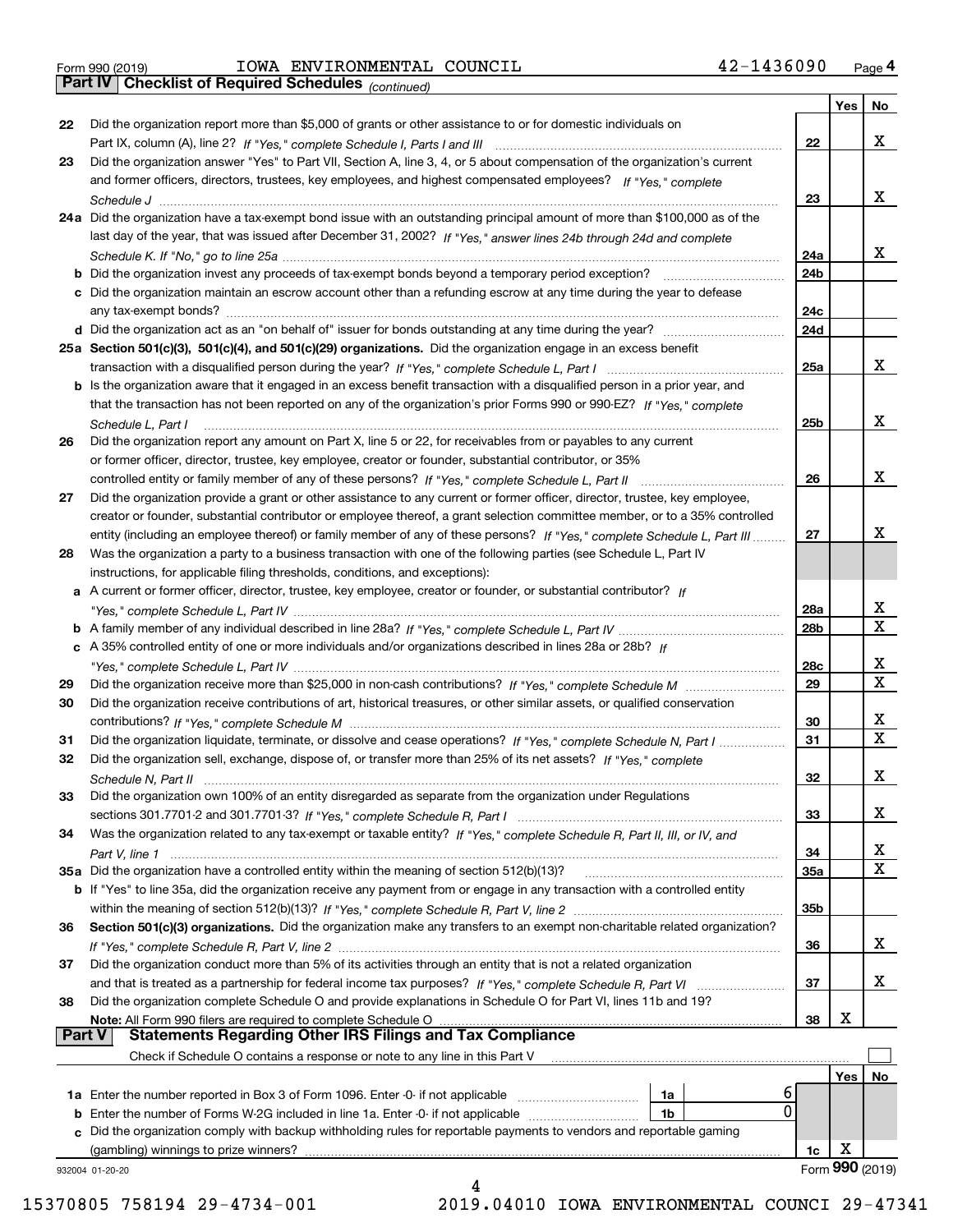|               | 42-1436090<br>IOWA ENVIRONMENTAL COUNCIL<br>Form 990 (2019)                                                                                       |     |     | Page 5 |
|---------------|---------------------------------------------------------------------------------------------------------------------------------------------------|-----|-----|--------|
| <b>Part V</b> | Statements Regarding Other IRS Filings and Tax Compliance (continued)                                                                             |     |     |        |
|               |                                                                                                                                                   |     | Yes | No     |
|               | 2a Enter the number of employees reported on Form W-3, Transmittal of Wage and Tax Statements,                                                    |     |     |        |
|               | 14<br>filed for the calendar year ending with or within the year covered by this return<br>2a                                                     |     |     |        |
|               |                                                                                                                                                   | 2b  | х   |        |
|               |                                                                                                                                                   |     |     |        |
|               | 3a Did the organization have unrelated business gross income of \$1,000 or more during the year?                                                  | 3a  |     | х      |
|               | <b>b</b> If "Yes," has it filed a Form 990-T for this year? If "No" to line 3b, provide an explanation on Schedule O                              | 3b  |     |        |
|               | 4a At any time during the calendar year, did the organization have an interest in, or a signature or other authority over, a                      |     |     |        |
|               | financial account in a foreign country (such as a bank account, securities account, or other financial account)?                                  | 4a  |     | х      |
|               | <b>b</b> If "Yes," enter the name of the foreign country $\triangleright$                                                                         |     |     |        |
|               | See instructions for filing requirements for FinCEN Form 114, Report of Foreign Bank and Financial Accounts (FBAR).                               |     |     |        |
|               | 5a Was the organization a party to a prohibited tax shelter transaction at any time during the tax year?                                          | 5a  |     | х      |
| b             |                                                                                                                                                   | 5b  |     | x      |
|               |                                                                                                                                                   | 5с  |     |        |
|               | 6a Does the organization have annual gross receipts that are normally greater than \$100,000, and did the organization solicit                    |     |     |        |
|               | any contributions that were not tax deductible as charitable contributions?                                                                       | 6a  |     | x      |
|               | b If "Yes," did the organization include with every solicitation an express statement that such contributions or gifts                            |     |     |        |
|               | were not tax deductible?                                                                                                                          | 6b  |     |        |
| 7             | Organizations that may receive deductible contributions under section 170(c).                                                                     |     |     |        |
|               | a Did the organization receive a payment in excess of \$75 made partly as a contribution and partly for goods and services provided to the payor? | 7a  |     | x      |
|               | <b>b</b> If "Yes," did the organization notify the donor of the value of the goods or services provided?                                          | 7b  |     |        |
|               | c Did the organization sell, exchange, or otherwise dispose of tangible personal property for which it was required                               |     |     |        |
|               | to file Form 8282?                                                                                                                                | 7c  |     | x      |
|               | d If "Yes," indicate the number of Forms 8282 filed during the year<br>7d                                                                         |     |     |        |
| е             | Did the organization receive any funds, directly or indirectly, to pay premiums on a personal benefit contract?                                   | 7e  |     | х      |
| f             | Did the organization, during the year, pay premiums, directly or indirectly, on a personal benefit contract?                                      | 7f  |     | x      |
| g             | If the organization received a contribution of qualified intellectual property, did the organization file Form 8899 as required?                  | 7g  |     |        |
|               | h If the organization received a contribution of cars, boats, airplanes, or other vehicles, did the organization file a Form 1098-C?              | 7h  |     |        |
| 8             | Sponsoring organizations maintaining donor advised funds. Did a donor advised fund maintained by the                                              |     |     |        |
|               | sponsoring organization have excess business holdings at any time during the year?                                                                | 8   |     |        |
| 9             | Sponsoring organizations maintaining donor advised funds.                                                                                         |     |     |        |
| а             | Did the sponsoring organization make any taxable distributions under section 4966?                                                                | 9а  |     |        |
|               | <b>b</b> Did the sponsoring organization make a distribution to a donor, donor advisor, or related person?                                        | 9b  |     |        |
| 10            | Section 501(c)(7) organizations. Enter:                                                                                                           |     |     |        |
|               | 10a<br>a Initiation fees and capital contributions included on Part VIII, line 12                                                                 |     |     |        |
|               | 10 <sub>b</sub><br>b Gross receipts, included on Form 990, Part VIII, line 12, for public use of club facilities                                  |     |     |        |
| 11            | Section 501(c)(12) organizations. Enter:                                                                                                          |     |     |        |
| a             | 11a                                                                                                                                               |     |     |        |
|               | <b>b</b> Gross income from other sources (Do not net amounts due or paid to other sources against                                                 |     |     |        |
|               | 11 <sub>b</sub>                                                                                                                                   |     |     |        |
|               | 12a Section 4947(a)(1) non-exempt charitable trusts. Is the organization filing Form 990 in lieu of Form 1041?                                    | 12a |     |        |
|               | <b>b</b> If "Yes," enter the amount of tax-exempt interest received or accrued during the year <i>manument</i><br>12b                             |     |     |        |
| 13            | Section 501(c)(29) qualified nonprofit health insurance issuers.                                                                                  |     |     |        |
|               | a Is the organization licensed to issue qualified health plans in more than one state?                                                            | 13a |     |        |
|               | Note: See the instructions for additional information the organization must report on Schedule O.                                                 |     |     |        |
|               | <b>b</b> Enter the amount of reserves the organization is required to maintain by the states in which the                                         |     |     |        |
|               | 13 <sub>b</sub>                                                                                                                                   |     |     |        |
|               | 13с                                                                                                                                               |     |     |        |
| 14a           | Did the organization receive any payments for indoor tanning services during the tax year?                                                        | 14a |     | х      |
|               |                                                                                                                                                   | 14b |     |        |
| 15            | Is the organization subject to the section 4960 tax on payment(s) of more than \$1,000,000 in remuneration or                                     |     |     |        |
|               |                                                                                                                                                   | 15  |     | х      |
|               | If "Yes," see instructions and file Form 4720, Schedule N.                                                                                        |     |     |        |
| 16            | Is the organization an educational institution subject to the section 4968 excise tax on net investment income?<br>.                              | 16  |     | х      |
|               | If "Yes," complete Form 4720, Schedule O.                                                                                                         |     |     |        |

Form (2019) **990**

932005 01-20-20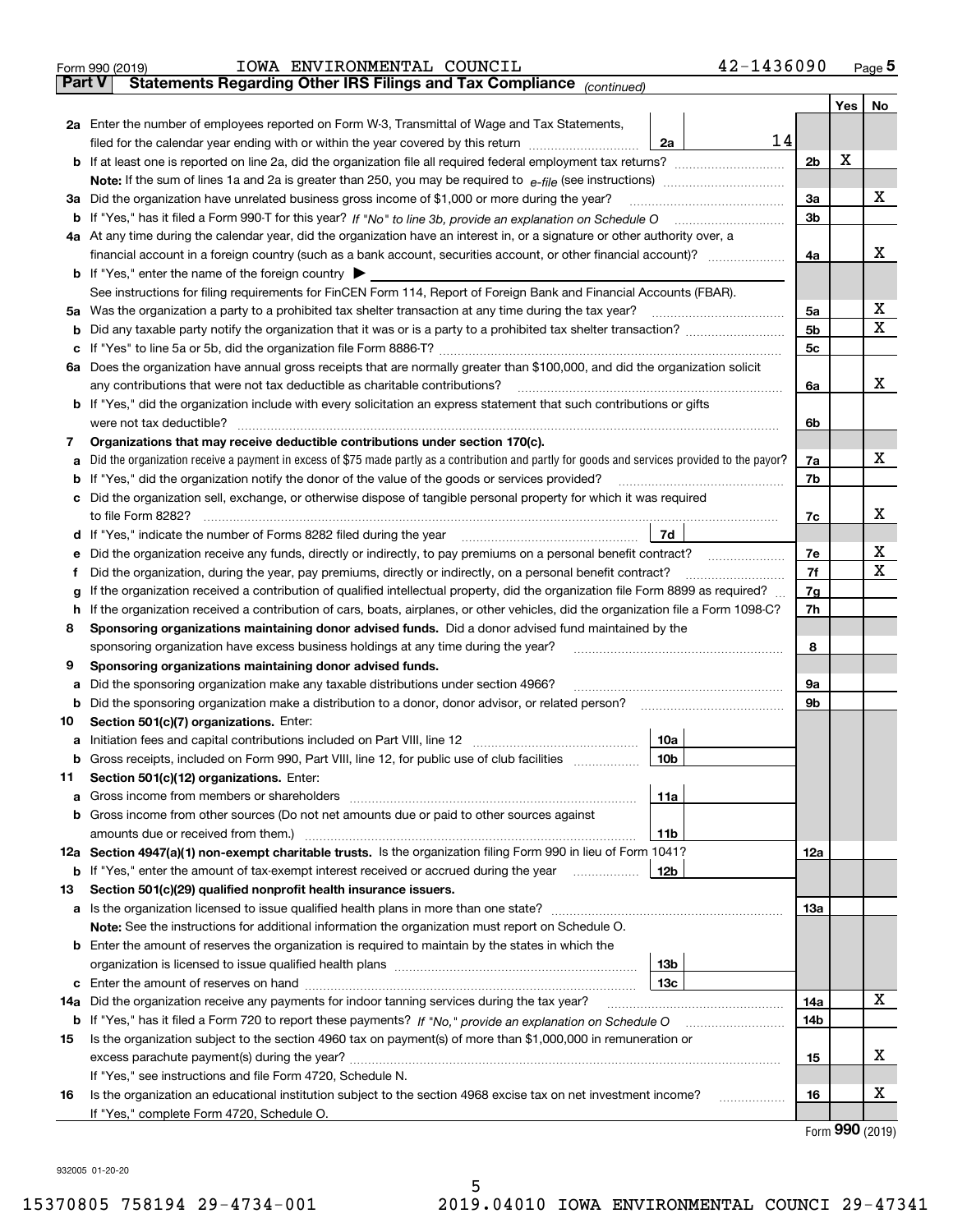| Form 990 (2019) |  |  |
|-----------------|--|--|
|                 |  |  |

# IOWA ENVIRONMENTAL COUNCIL 42-1436090

*For each "Yes" response to lines 2 through 7b below, and for a "No" response to line 8a, 8b, or 10b below, describe the circumstances, processes, or changes on Schedule O. See instructions.* Form 990 (2019) **COMA ENVIRONMENTAL COUNCIL**<br>**Part VI Governance, Management, and Disclosure** For each "Yes" response to lines 2 through 7b below, and for a "No" response Check if Schedule O contains a response or note to any line in this Part VI

|    |                                                                                                                                                                                                                                |    |    |                 | Yes             | No                      |
|----|--------------------------------------------------------------------------------------------------------------------------------------------------------------------------------------------------------------------------------|----|----|-----------------|-----------------|-------------------------|
|    | <b>1a</b> Enter the number of voting members of the governing body at the end of the tax year                                                                                                                                  | 1a | 15 |                 |                 |                         |
|    | If there are material differences in voting rights among members of the governing body, or if the governing                                                                                                                    |    |    |                 |                 |                         |
|    | body delegated broad authority to an executive committee or similar committee, explain on Schedule O.                                                                                                                          |    |    |                 |                 |                         |
|    |                                                                                                                                                                                                                                | 1b | 15 |                 |                 |                         |
| 2  | Did any officer, director, trustee, or key employee have a family relationship or a business relationship with any other                                                                                                       |    |    |                 |                 |                         |
|    | officer, director, trustee, or key employee?                                                                                                                                                                                   |    |    | $\mathbf{2}$    |                 | X                       |
| 3  | Did the organization delegate control over management duties customarily performed by or under the direct supervision                                                                                                          |    |    |                 |                 |                         |
|    |                                                                                                                                                                                                                                |    |    | 3               |                 | X                       |
| 4  | Did the organization make any significant changes to its governing documents since the prior Form 990 was filed?                                                                                                               |    |    | $\overline{4}$  |                 | $\overline{\mathbf{x}}$ |
| 5  |                                                                                                                                                                                                                                |    |    | 5               |                 | X                       |
| 6  | Did the organization have members or stockholders?                                                                                                                                                                             |    |    | 6               | X               |                         |
|    | 7a Did the organization have members, stockholders, or other persons who had the power to elect or appoint one or                                                                                                              |    |    |                 |                 |                         |
|    |                                                                                                                                                                                                                                |    |    | 7a              | х               |                         |
|    | <b>b</b> Are any governance decisions of the organization reserved to (or subject to approval by) members, stockholders, or                                                                                                    |    |    |                 |                 |                         |
|    | persons other than the governing body?                                                                                                                                                                                         |    |    | 7b              |                 | x                       |
| 8  | Did the organization contemporaneously document the meetings held or written actions undertaken during the year by the following:                                                                                              |    |    |                 |                 |                         |
| a  |                                                                                                                                                                                                                                |    |    | 8a              | X               |                         |
|    |                                                                                                                                                                                                                                |    |    | 8b              | X               |                         |
| 9  | Is there any officer, director, trustee, or key employee listed in Part VII, Section A, who cannot be reached at the                                                                                                           |    |    |                 |                 |                         |
|    |                                                                                                                                                                                                                                |    |    | 9               |                 | х                       |
|    | Section B. Policies (This Section B requests information about policies not required by the Internal Revenue Code.)                                                                                                            |    |    |                 |                 |                         |
|    |                                                                                                                                                                                                                                |    |    |                 | Yes             | No                      |
|    |                                                                                                                                                                                                                                |    |    | 10a             |                 | X                       |
|    | <b>b</b> If "Yes," did the organization have written policies and procedures governing the activities of such chapters, affiliates,                                                                                            |    |    |                 |                 |                         |
|    |                                                                                                                                                                                                                                |    |    | 10 <sub>b</sub> |                 |                         |
|    | 11a Has the organization provided a complete copy of this Form 990 to all members of its governing body before filing the form?                                                                                                |    |    | 11a             | X               |                         |
|    | <b>b</b> Describe in Schedule O the process, if any, used by the organization to review this Form 990.                                                                                                                         |    |    |                 |                 |                         |
|    |                                                                                                                                                                                                                                |    |    | 12a             | X               |                         |
| b  |                                                                                                                                                                                                                                |    |    | 12b             | X               |                         |
|    | c Did the organization regularly and consistently monitor and enforce compliance with the policy? If "Yes," describe                                                                                                           |    |    |                 |                 |                         |
|    | in Schedule O how this was done manufactured and continuum control of the Schedule O how this was done manufactured and continuum control of the Schedule O how this was done                                                  |    |    | 12c             | х               |                         |
| 13 |                                                                                                                                                                                                                                |    |    | 13              | X               |                         |
| 14 | Did the organization have a written document retention and destruction policy? manufactured and the organization have a written document retention and destruction policy?                                                     |    |    | 14              | X               |                         |
| 15 | Did the process for determining compensation of the following persons include a review and approval by independent                                                                                                             |    |    |                 |                 |                         |
|    | persons, comparability data, and contemporaneous substantiation of the deliberation and decision?                                                                                                                              |    |    |                 |                 |                         |
|    |                                                                                                                                                                                                                                |    |    | 15a             | X               |                         |
|    | b Other officers or key employees of the organization manufactured content to content of the organization manufactured content of the organization manufactured content of the organization manufactured content of the organi |    |    | 15 <sub>b</sub> |                 | X                       |
|    | If "Yes" to line 15a or 15b, describe the process in Schedule O (see instructions).                                                                                                                                            |    |    |                 |                 |                         |
|    | 16a Did the organization invest in, contribute assets to, or participate in a joint venture or similar arrangement with a                                                                                                      |    |    |                 |                 |                         |
|    |                                                                                                                                                                                                                                |    |    |                 |                 | X                       |
|    | taxable entity during the year?<br>b If "Yes," did the organization follow a written policy or procedure requiring the organization to evaluate its participation                                                              |    |    | 16a             |                 |                         |
|    |                                                                                                                                                                                                                                |    |    |                 |                 |                         |
|    | in joint venture arrangements under applicable federal tax law, and take steps to safequard the organization's                                                                                                                 |    |    |                 |                 |                         |
|    | exempt status with respect to such arrangements?<br><b>Section C. Disclosure</b>                                                                                                                                               |    |    | 16b             |                 |                         |
|    | <b>NONE</b>                                                                                                                                                                                                                    |    |    |                 |                 |                         |
| 17 | List the states with which a copy of this Form 990 is required to be filed $\blacktriangleright$                                                                                                                               |    |    |                 |                 |                         |
| 18 | Section 6104 requires an organization to make its Forms 1023 (1024 or 1024-A, if applicable), 990, and 990-T (Section 501(c)(3)s only) available                                                                               |    |    |                 |                 |                         |
|    | for public inspection. Indicate how you made these available. Check all that apply.                                                                                                                                            |    |    |                 |                 |                         |
|    | $X$ Upon request<br>Own website<br>Another's website<br>Other (explain on Schedule O)                                                                                                                                          |    |    |                 |                 |                         |
| 19 | Describe on Schedule O whether (and if so, how) the organization made its governing documents, conflict of interest policy, and financial                                                                                      |    |    |                 |                 |                         |
|    | statements available to the public during the tax year.                                                                                                                                                                        |    |    |                 |                 |                         |
| 20 | State the name, address, and telephone number of the person who possesses the organization's books and records                                                                                                                 |    |    |                 |                 |                         |
|    | JENNIFER TERRY - 515-244-1194                                                                                                                                                                                                  |    |    |                 |                 |                         |
|    | 50309<br>505 FIFTH AVENUE, SUITE 850, DES MOINES,<br>ΙA                                                                                                                                                                        |    |    |                 |                 |                         |
|    | 932006 01-20-20                                                                                                                                                                                                                |    |    |                 | Form 990 (2019) |                         |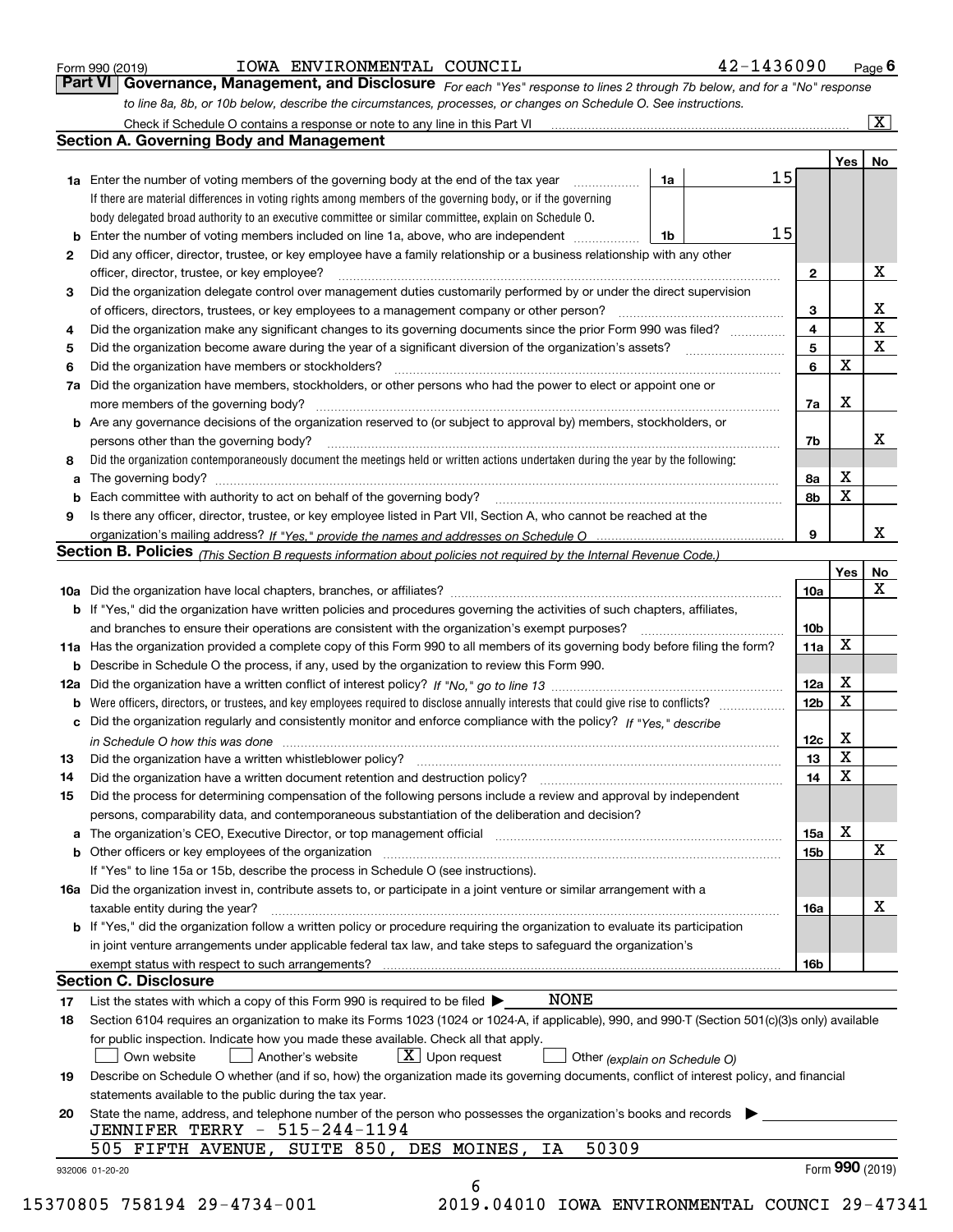$\mathcal{L}^{\text{max}}$ 

# **7Part VII Compensation of Officers, Directors, Trustees, Key Employees, Highest Compensated Employees, and Independent Contractors**

Check if Schedule O contains a response or note to any line in this Part VII

**Section A. Officers, Directors, Trustees, Key Employees, and Highest Compensated Employees**

**1a**  Complete this table for all persons required to be listed. Report compensation for the calendar year ending with or within the organization's tax year. **•** List all of the organization's current officers, directors, trustees (whether individuals or organizations), regardless of amount of compensation.

Enter -0- in columns (D), (E), and (F) if no compensation was paid.

 $\bullet$  List all of the organization's  $\,$ current key employees, if any. See instructions for definition of "key employee."

**•** List the organization's five current highest compensated employees (other than an officer, director, trustee, or key employee) who received reportable compensation (Box 5 of Form W-2 and/or Box 7 of Form 1099-MISC) of more than \$100,000 from the organization and any related organizations.

**•** List all of the organization's former officers, key employees, and highest compensated employees who received more than \$100,000 of reportable compensation from the organization and any related organizations.

**former directors or trustees**  ¥ List all of the organization's that received, in the capacity as a former director or trustee of the organization, more than \$10,000 of reportable compensation from the organization and any related organizations.

See instructions for the order in which to list the persons above.

Check this box if neither the organization nor any related organization compensated any current officer, director, or trustee.  $\mathcal{L}^{\text{max}}$ 

| (A)                        | (B)                    |                               |                                                                  | (C)                     |              |                                  |        | (D)             | (E)                              | (F)                      |
|----------------------------|------------------------|-------------------------------|------------------------------------------------------------------|-------------------------|--------------|----------------------------------|--------|-----------------|----------------------------------|--------------------------|
| Name and title             | Average                |                               | (do not check more than one                                      |                         | Position     |                                  |        | Reportable      | Reportable                       | Estimated                |
|                            | hours per              |                               | box, unless person is both an<br>officer and a director/trustee) |                         |              |                                  |        | compensation    | compensation                     | amount of                |
|                            | week                   |                               |                                                                  |                         |              |                                  |        | from<br>the     | from related                     | other                    |
|                            | (list any<br>hours for |                               |                                                                  |                         |              |                                  |        | organization    | organizations<br>(W-2/1099-MISC) | compensation<br>from the |
|                            | related                |                               |                                                                  |                         |              |                                  |        | (W-2/1099-MISC) |                                  | organization             |
|                            | organizations          |                               |                                                                  |                         |              |                                  |        |                 |                                  | and related              |
|                            | below                  | ndividual trustee or director | nstitutional trustee                                             |                         | Key employee |                                  |        |                 |                                  | organizations            |
|                            | line)                  |                               |                                                                  | Officer                 |              | Highest compensated<br> employee | Former |                 |                                  |                          |
| SARAH LOHMEIER<br>(1)      | 10.00                  |                               |                                                                  |                         |              |                                  |        |                 |                                  |                          |
| PRESIDENT                  |                        | $\overline{\textbf{X}}$       |                                                                  | $\mathbf X$             |              |                                  |        | $\mathbf 0$ .   | 0.                               | $\mathbf 0$ .            |
| (2)<br>ROSS BAXTER         | 3.00                   |                               |                                                                  |                         |              |                                  |        |                 |                                  |                          |
| VICE-PRESIDENT             |                        | X                             |                                                                  | X                       |              |                                  |        | $\mathbf 0$ .   | $\mathbf 0$ .                    | $\mathbf 0$ .            |
| JOHN SCHMIDT<br>(3)        | 1.50                   |                               |                                                                  |                         |              |                                  |        |                 |                                  |                          |
| <b>TREASURER</b>           |                        | X                             |                                                                  | X                       |              |                                  |        | $\mathbf 0$ .   | 0.                               | $\mathbf 0$ .            |
| KATIE COWNIE<br>(4)        | 2.00                   |                               |                                                                  |                         |              |                                  |        |                 |                                  |                          |
| <b>SECRETARY</b>           |                        | X                             |                                                                  | $\overline{\textbf{X}}$ |              |                                  |        | 0.              | $\mathbf 0$ .                    | $\mathbf 0$ .            |
| (5)<br>CRAIG MILLER        | 2.00                   |                               |                                                                  |                         |              |                                  |        |                 |                                  |                          |
| <b>MEMBER</b>              |                        | $\overline{\textbf{X}}$       |                                                                  |                         |              |                                  |        | 0.              | $\mathbf 0$ .                    | $\mathbf 0$ .            |
| (6)<br>DAVID COURARD-HAURI | 1.50                   |                               |                                                                  |                         |              |                                  |        |                 |                                  |                          |
| <b>MEMBER</b>              |                        | X                             |                                                                  |                         |              |                                  |        | 0.              | $\mathbf 0$ .                    | $0_{.}$                  |
| GENEVIEVE DEAN<br>(7)      | 1.00                   |                               |                                                                  |                         |              |                                  |        |                 |                                  |                          |
| <b>MEMBER</b>              |                        | X                             |                                                                  |                         |              |                                  |        | $\mathbf 0$ .   | 0.                               | $\mathbf 0$ .            |
| (8)<br>JONATHAN GANO       | 1.00                   |                               |                                                                  |                         |              |                                  |        |                 |                                  |                          |
| <b>MEMBER</b>              |                        | X                             |                                                                  |                         |              |                                  |        | 0.              | $\mathbf 0$ .                    | $\mathbf 0$ .            |
| KEVIN GRIGGS<br>(9)        | 2.00                   |                               |                                                                  |                         |              |                                  |        |                 |                                  |                          |
| MEMBER                     |                        | $\overline{\textbf{X}}$       |                                                                  |                         |              |                                  |        | 0.              | $\mathbf 0$ .                    | $0_{.}$                  |
| (10) NATHAN UNSWORTH       | 1.00                   |                               |                                                                  |                         |              |                                  |        |                 |                                  |                          |
| <b>MEMBER</b>              |                        | X                             |                                                                  |                         |              |                                  |        | 0.              | 0.                               | $0_{.}$                  |
| (11) JENNIFER HERMSEN      | 1.00                   |                               |                                                                  |                         |              |                                  |        |                 |                                  |                          |
| <b>MEMBER</b>              |                        | $\mathbf X$                   |                                                                  |                         |              |                                  |        | $\mathbf 0$ .   | 0.                               | $\mathbf 0$ .            |
| (12) KURT JOHNSON          | 1.00                   |                               |                                                                  |                         |              |                                  |        |                 |                                  |                          |
| <b>MEMBER</b>              |                        | X                             |                                                                  |                         |              |                                  |        | 0.              | $\mathbf 0$ .                    | $\mathbf 0$ .            |
| (13) MONTE MARTI           | 1.00                   |                               |                                                                  |                         |              |                                  |        |                 |                                  |                          |
| <b>MEMBER</b>              |                        | $\overline{\mathbf{X}}$       |                                                                  |                         |              |                                  |        | 0.              | $\mathbf 0$ .                    | $\mathbf 0$ .            |
| (14) JASEN NELSON          | 1.00                   |                               |                                                                  |                         |              |                                  |        |                 |                                  |                          |
| <b>MEMBER</b>              |                        | $\overline{\textbf{X}}$       |                                                                  |                         |              |                                  |        | 0.              | $\mathbf 0$ .                    | $\mathbf 0$ .            |
| (15) KEVIN NORDMEYER       | 1.00                   |                               |                                                                  |                         |              |                                  |        |                 |                                  |                          |
| <b>MEMBER</b>              |                        | $\mathbf X$                   |                                                                  |                         |              |                                  |        | 0.              | $\mathbf 0$ .                    | 0.                       |
| (16) JENNIFER TERRY        | 40.00                  |                               |                                                                  |                         |              |                                  |        |                 |                                  |                          |
| EXECUTIVE DIRECTOR         |                        |                               |                                                                  | $\overline{\textbf{X}}$ |              |                                  |        | 85,000.         | 0.                               | 7,345.                   |
|                            |                        |                               |                                                                  |                         |              |                                  |        |                 |                                  |                          |
|                            |                        |                               |                                                                  |                         |              |                                  |        |                 |                                  |                          |

932007 01-20-20

Form (2019) **990**

7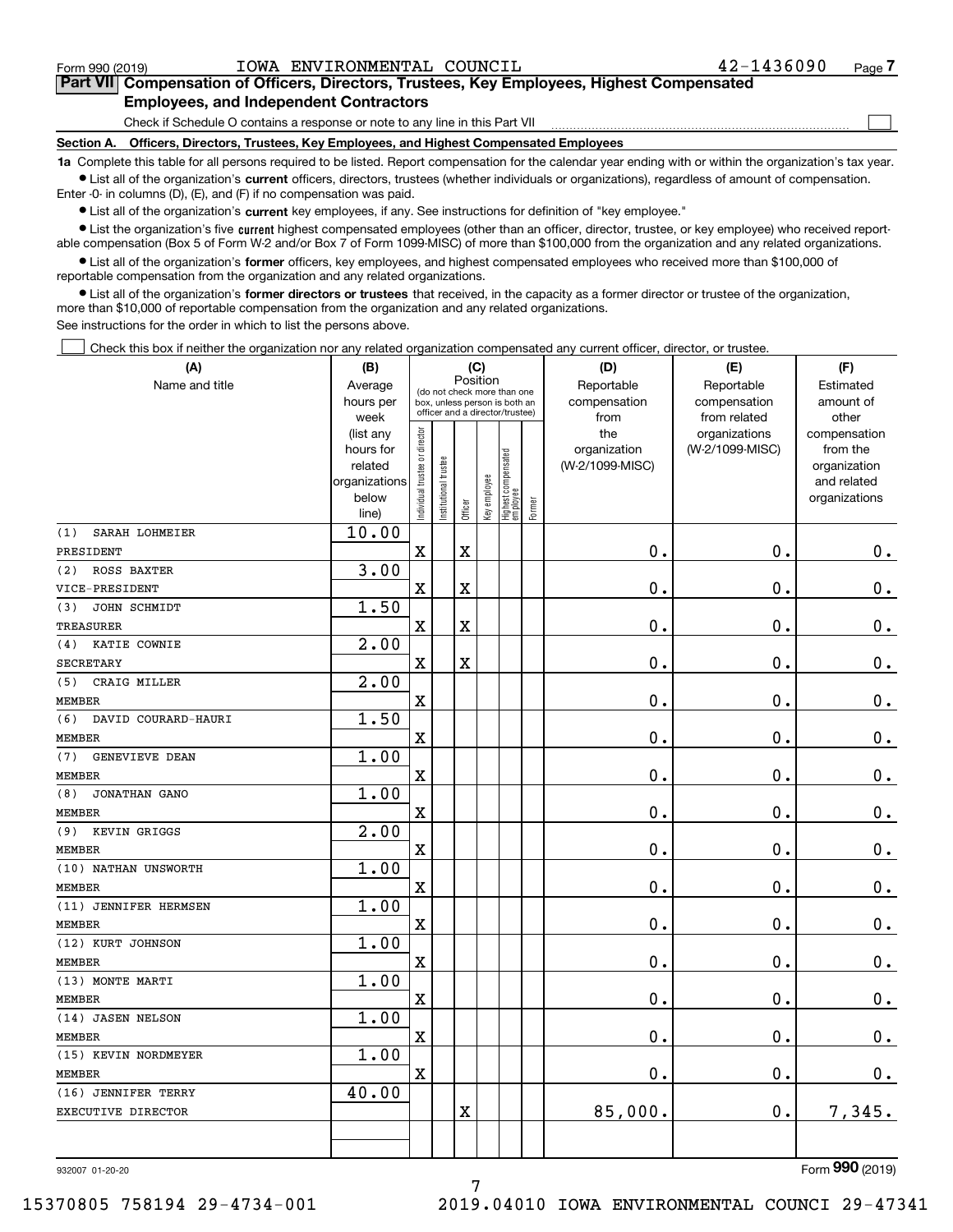|   | IOWA ENVIRONMENTAL COUNCIL<br>Form 990 (2019)                                                                                                                                                                                                                   |                                                                      |                                |                        |                 |              |                                                                                                 |        |                                                | 42-1436090                                       |                                                 |     |                                                                                   | Page 8          |
|---|-----------------------------------------------------------------------------------------------------------------------------------------------------------------------------------------------------------------------------------------------------------------|----------------------------------------------------------------------|--------------------------------|------------------------|-----------------|--------------|-------------------------------------------------------------------------------------------------|--------|------------------------------------------------|--------------------------------------------------|-------------------------------------------------|-----|-----------------------------------------------------------------------------------|-----------------|
|   | <b>Part VII</b><br>Section A. Officers, Directors, Trustees, Key Employees, and Highest Compensated Employees (continued)                                                                                                                                       |                                                                      |                                |                        |                 |              |                                                                                                 |        |                                                |                                                  |                                                 |     |                                                                                   |                 |
|   | (A)<br>Name and title                                                                                                                                                                                                                                           | (B)<br>Average<br>hours per<br>week                                  |                                |                        | (C)<br>Position |              | (do not check more than one<br>box, unless person is both an<br>officer and a director/trustee) |        | (D)<br>Reportable<br>compensation              | (E)<br>Reportable<br>compensation                |                                                 |     | (F)<br>Estimated<br>amount of                                                     |                 |
|   |                                                                                                                                                                                                                                                                 | (list any<br>hours for<br>related<br>organizations<br>below<br>line) | Individual trustee or director | In stitutional trustee | Officer         | key employee | Highest compensated<br>  employee                                                               | Former | from<br>the<br>organization<br>(W-2/1099-MISC) | from related<br>organizations<br>(W-2/1099-MISC) |                                                 |     | other<br>compensation<br>from the<br>organization<br>and related<br>organizations |                 |
|   |                                                                                                                                                                                                                                                                 |                                                                      |                                |                        |                 |              |                                                                                                 |        |                                                |                                                  |                                                 |     |                                                                                   |                 |
|   |                                                                                                                                                                                                                                                                 |                                                                      |                                |                        |                 |              |                                                                                                 |        |                                                |                                                  |                                                 |     |                                                                                   |                 |
|   |                                                                                                                                                                                                                                                                 |                                                                      |                                |                        |                 |              |                                                                                                 |        |                                                |                                                  |                                                 |     |                                                                                   |                 |
|   |                                                                                                                                                                                                                                                                 |                                                                      |                                |                        |                 |              |                                                                                                 |        |                                                |                                                  |                                                 |     |                                                                                   |                 |
|   |                                                                                                                                                                                                                                                                 |                                                                      |                                |                        |                 |              |                                                                                                 |        |                                                |                                                  |                                                 |     |                                                                                   |                 |
|   |                                                                                                                                                                                                                                                                 |                                                                      |                                |                        |                 |              |                                                                                                 |        |                                                |                                                  |                                                 |     |                                                                                   |                 |
|   |                                                                                                                                                                                                                                                                 |                                                                      |                                |                        |                 |              |                                                                                                 |        |                                                |                                                  |                                                 |     |                                                                                   |                 |
|   |                                                                                                                                                                                                                                                                 |                                                                      |                                |                        |                 |              |                                                                                                 |        |                                                |                                                  |                                                 |     |                                                                                   |                 |
|   | 1b Subtotal                                                                                                                                                                                                                                                     |                                                                      |                                |                        |                 |              |                                                                                                 |        | 85,000.                                        |                                                  | 0.                                              |     | 7,345.                                                                            |                 |
|   | c Total from continuation sheets to Part VII, Section A                                                                                                                                                                                                         |                                                                      |                                |                        |                 |              |                                                                                                 |        | $0$ .<br>85,000.                               |                                                  | $\overline{0}$ .<br>$\overline{\mathfrak{o}}$ . |     | 7,345.                                                                            | 0.              |
| 2 | Total number of individuals (including but not limited to those listed above) who received more than \$100,000 of reportable<br>compensation from the organization                                                                                              |                                                                      |                                |                        |                 |              |                                                                                                 |        |                                                |                                                  |                                                 |     |                                                                                   | 0               |
|   |                                                                                                                                                                                                                                                                 |                                                                      |                                |                        |                 |              |                                                                                                 |        |                                                |                                                  |                                                 |     | Yes                                                                               | No              |
| 3 | Did the organization list any former officer, director, trustee, key employee, or highest compensated employee on<br>line 1a? If "Yes," complete Schedule J for such individual matches contained and the 1a? If "Yes," complete Schedule J for such individual |                                                                      |                                |                        |                 |              |                                                                                                 |        |                                                |                                                  |                                                 | 3   |                                                                                   | х               |
| 4 | For any individual listed on line 1a, is the sum of reportable compensation and other compensation from the organization                                                                                                                                        |                                                                      |                                |                        |                 |              |                                                                                                 |        |                                                |                                                  |                                                 | 4   |                                                                                   | х               |
| 5 | Did any person listed on line 1a receive or accrue compensation from any unrelated organization or individual for services                                                                                                                                      |                                                                      |                                |                        |                 |              |                                                                                                 |        |                                                |                                                  |                                                 |     |                                                                                   |                 |
|   | <b>Section B. Independent Contractors</b>                                                                                                                                                                                                                       |                                                                      |                                |                        |                 |              |                                                                                                 |        |                                                |                                                  |                                                 | 5   |                                                                                   | х               |
| 1 | Complete this table for your five highest compensated independent contractors that received more than \$100,000 of compensation from                                                                                                                            |                                                                      |                                |                        |                 |              |                                                                                                 |        |                                                |                                                  |                                                 |     |                                                                                   |                 |
|   | the organization. Report compensation for the calendar year ending with or within the organization's tax year.<br>(A)                                                                                                                                           |                                                                      |                                |                        |                 |              |                                                                                                 |        | (B)                                            |                                                  |                                                 | (C) |                                                                                   |                 |
|   | Name and business address                                                                                                                                                                                                                                       |                                                                      |                                | <b>NONE</b>            |                 |              |                                                                                                 |        | Description of services                        |                                                  |                                                 |     | Compensation                                                                      |                 |
|   |                                                                                                                                                                                                                                                                 |                                                                      |                                |                        |                 |              |                                                                                                 |        |                                                |                                                  |                                                 |     |                                                                                   |                 |
|   |                                                                                                                                                                                                                                                                 |                                                                      |                                |                        |                 |              |                                                                                                 |        |                                                |                                                  |                                                 |     |                                                                                   |                 |
|   |                                                                                                                                                                                                                                                                 |                                                                      |                                |                        |                 |              |                                                                                                 |        |                                                |                                                  |                                                 |     |                                                                                   |                 |
|   |                                                                                                                                                                                                                                                                 |                                                                      |                                |                        |                 |              |                                                                                                 |        |                                                |                                                  |                                                 |     |                                                                                   |                 |
| 2 | Total number of independent contractors (including but not limited to those listed above) who received more than<br>\$100,000 of compensation from the organization                                                                                             |                                                                      |                                |                        |                 | 0            |                                                                                                 |        |                                                |                                                  |                                                 |     |                                                                                   |                 |
|   |                                                                                                                                                                                                                                                                 |                                                                      |                                |                        |                 |              |                                                                                                 |        |                                                |                                                  |                                                 |     |                                                                                   | Form 990 (2019) |

932008 01-20-20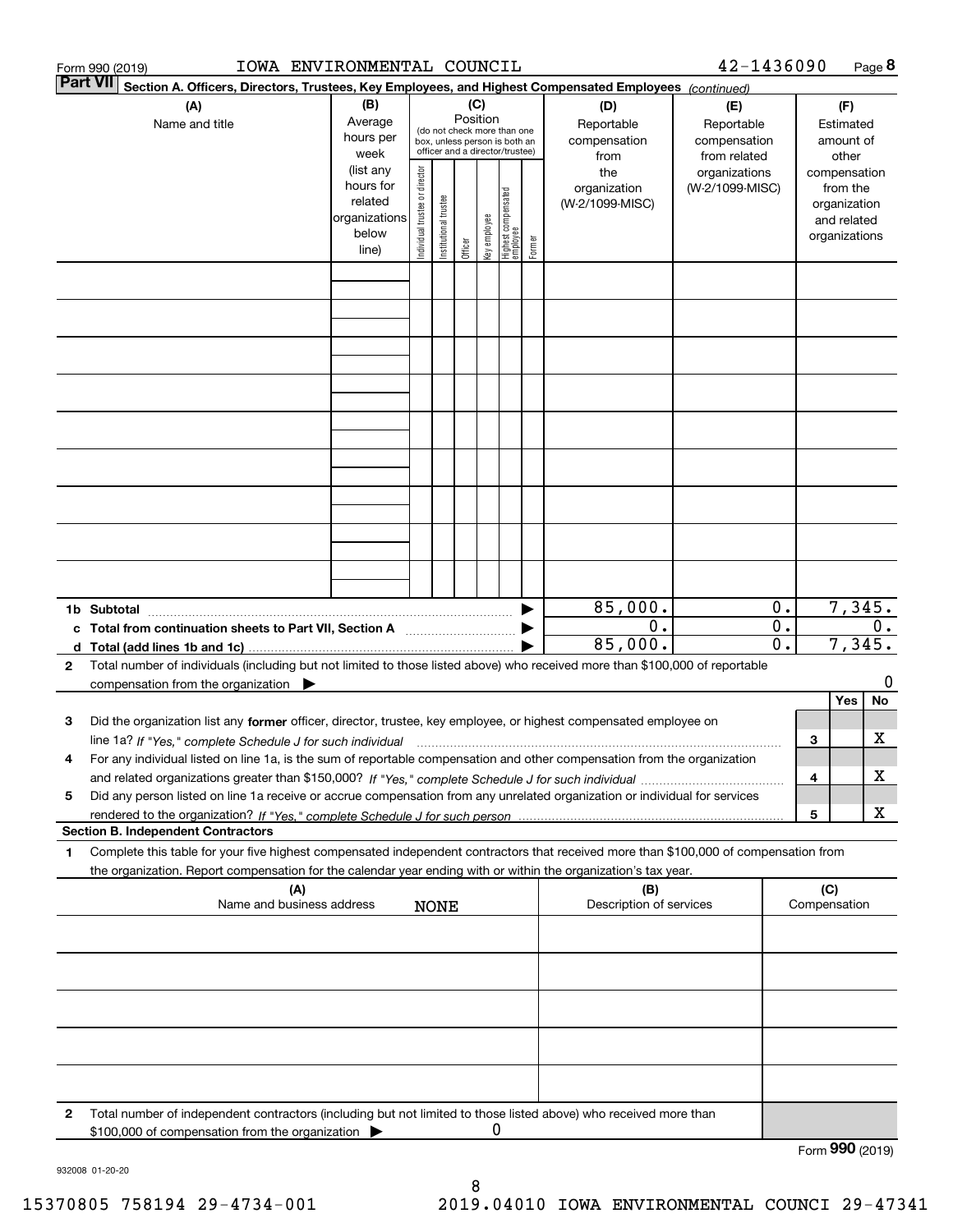| <b>Part VIII</b><br>Check if Schedule O contains a response or note to any line in this Part VIII<br>$\begin{array}{ c c c c }\hline \quad & \text{(B)} & \quad & \text{(C)} \\ \hline \end{array}$<br>(D)<br>(A)<br>Related or exempt<br>Unrelated<br>Total revenue<br>function revenue<br>business revenue<br>1a<br><b>Contributions, Gifts, Grants</b><br>and Other Similar Amounts<br>1 a Federated campaigns<br>110, 313.<br>1 <sub>b</sub><br>Membership dues<br>b<br>$\ldots \ldots \ldots \ldots \ldots$<br>1 <sub>c</sub><br>Fundraising events<br>с<br>1 <sub>d</sub><br>d Related organizations<br>1e<br>Government grants (contributions)<br>е<br>All other contributions, gifts, grants, and<br>f<br>803, 158.<br>1f<br>similar amounts not included above<br>$1g$ \$<br>Noncash contributions included in lines 1a-1f<br>g<br>913, 471.<br><b>Business Code</b><br>18,098.<br>18,098.<br>900099<br>2 a SPECIAL PROJECT INCOME<br>Program Service<br>Revenue<br>3,850.<br>3,850.<br>900099<br><b>b CONTRACT INCOME</b><br>с<br><u> 2008 - Andrea State Barbara, amerikan personal di personal dengan personal dengan personal dengan personal de</u><br>d<br><u> 1989 - Johann Stein, mars an deutscher Stein und der Stein und der Stein und der Stein und der Stein und der</u><br>e<br>All other program service revenue<br>f<br>21,948.<br>g<br>3<br>Investment income (including dividends, interest, and<br>6,090.<br>6,090.<br>Income from investment of tax-exempt bond proceeds<br>4<br>5<br>(i) Real<br>(ii) Personal<br>6a<br>6 a Gross rents<br>6 <sub>b</sub><br>Less: rental expenses<br>b<br>Rental income or (loss)<br>6с<br>с<br>d Net rental income or (loss)<br>(i) Securities<br>(ii) Other<br>7 a Gross amount from sales of<br>121.<br>assets other than inventory<br>7a<br><b>b</b> Less: cost or other basis<br>$0$ .<br>evenue<br> 7 <sub>b</sub><br>and sales expenses<br>121.<br>7c<br>c Gain or (loss)<br>121.<br>Other <sub>R</sub><br>8 a Gross income from fundraising events (not<br>contributions reported on line 1c). See<br>74,397.<br> 8a <br>32,013.<br>8 <sub>b</sub><br><b>b</b> Less: direct expenses <i>manually contained</i><br>42,384.<br>42,384.<br>9 a Gross income from gaming activities. See<br>  9a<br>9 <sub>b</sub><br><b>b</b> Less: direct expenses <b>manually</b><br>c Net income or (loss) from gaming activities<br>.<br>10 a Gross sales of inventory, less returns<br> 10a<br>10 <sub>b</sub><br>c Net income or (loss) from sales of inventory<br><b>Business Code</b><br>Miscellaneous<br>Revenue<br>11 a<br><u> 1989 - Johann John Stein, fransk politik (f. 1989)</u><br>b<br><u> 2008 - John Stein, Amerikaansk politiker (* 1858)</u><br>c<br>the contract of the contract of the contract of the contract of the contract of<br>984,014.<br>21,948.<br>48,595.<br>$0$ .<br>12<br>932009 01-20-20 |  | IOWA ENVIRONMENTAL COUNCIL<br>Form 990 (2019) |  | 42-1436090 | Page 9                                                   |
|-----------------------------------------------------------------------------------------------------------------------------------------------------------------------------------------------------------------------------------------------------------------------------------------------------------------------------------------------------------------------------------------------------------------------------------------------------------------------------------------------------------------------------------------------------------------------------------------------------------------------------------------------------------------------------------------------------------------------------------------------------------------------------------------------------------------------------------------------------------------------------------------------------------------------------------------------------------------------------------------------------------------------------------------------------------------------------------------------------------------------------------------------------------------------------------------------------------------------------------------------------------------------------------------------------------------------------------------------------------------------------------------------------------------------------------------------------------------------------------------------------------------------------------------------------------------------------------------------------------------------------------------------------------------------------------------------------------------------------------------------------------------------------------------------------------------------------------------------------------------------------------------------------------------------------------------------------------------------------------------------------------------------------------------------------------------------------------------------------------------------------------------------------------------------------------------------------------------------------------------------------------------------------------------------------------------------------------------------------------------------------------------------------------------------------------------------------------------------------------------------------------------------------------------------------------------------------------------------------------------------------------------------------------------------------------------------------------------------------------------------------------------------------------------------------------------------------------------------------------------------------------|--|-----------------------------------------------|--|------------|----------------------------------------------------------|
|                                                                                                                                                                                                                                                                                                                                                                                                                                                                                                                                                                                                                                                                                                                                                                                                                                                                                                                                                                                                                                                                                                                                                                                                                                                                                                                                                                                                                                                                                                                                                                                                                                                                                                                                                                                                                                                                                                                                                                                                                                                                                                                                                                                                                                                                                                                                                                                                                                                                                                                                                                                                                                                                                                                                                                                                                                                                                   |  | <b>Statement of Revenue</b>                   |  |            |                                                          |
|                                                                                                                                                                                                                                                                                                                                                                                                                                                                                                                                                                                                                                                                                                                                                                                                                                                                                                                                                                                                                                                                                                                                                                                                                                                                                                                                                                                                                                                                                                                                                                                                                                                                                                                                                                                                                                                                                                                                                                                                                                                                                                                                                                                                                                                                                                                                                                                                                                                                                                                                                                                                                                                                                                                                                                                                                                                                                   |  |                                               |  |            |                                                          |
|                                                                                                                                                                                                                                                                                                                                                                                                                                                                                                                                                                                                                                                                                                                                                                                                                                                                                                                                                                                                                                                                                                                                                                                                                                                                                                                                                                                                                                                                                                                                                                                                                                                                                                                                                                                                                                                                                                                                                                                                                                                                                                                                                                                                                                                                                                                                                                                                                                                                                                                                                                                                                                                                                                                                                                                                                                                                                   |  |                                               |  |            | Revenue excluded<br>from tax under<br>sections 512 - 514 |
|                                                                                                                                                                                                                                                                                                                                                                                                                                                                                                                                                                                                                                                                                                                                                                                                                                                                                                                                                                                                                                                                                                                                                                                                                                                                                                                                                                                                                                                                                                                                                                                                                                                                                                                                                                                                                                                                                                                                                                                                                                                                                                                                                                                                                                                                                                                                                                                                                                                                                                                                                                                                                                                                                                                                                                                                                                                                                   |  |                                               |  |            |                                                          |
|                                                                                                                                                                                                                                                                                                                                                                                                                                                                                                                                                                                                                                                                                                                                                                                                                                                                                                                                                                                                                                                                                                                                                                                                                                                                                                                                                                                                                                                                                                                                                                                                                                                                                                                                                                                                                                                                                                                                                                                                                                                                                                                                                                                                                                                                                                                                                                                                                                                                                                                                                                                                                                                                                                                                                                                                                                                                                   |  |                                               |  |            |                                                          |
|                                                                                                                                                                                                                                                                                                                                                                                                                                                                                                                                                                                                                                                                                                                                                                                                                                                                                                                                                                                                                                                                                                                                                                                                                                                                                                                                                                                                                                                                                                                                                                                                                                                                                                                                                                                                                                                                                                                                                                                                                                                                                                                                                                                                                                                                                                                                                                                                                                                                                                                                                                                                                                                                                                                                                                                                                                                                                   |  |                                               |  |            |                                                          |
|                                                                                                                                                                                                                                                                                                                                                                                                                                                                                                                                                                                                                                                                                                                                                                                                                                                                                                                                                                                                                                                                                                                                                                                                                                                                                                                                                                                                                                                                                                                                                                                                                                                                                                                                                                                                                                                                                                                                                                                                                                                                                                                                                                                                                                                                                                                                                                                                                                                                                                                                                                                                                                                                                                                                                                                                                                                                                   |  |                                               |  |            |                                                          |
|                                                                                                                                                                                                                                                                                                                                                                                                                                                                                                                                                                                                                                                                                                                                                                                                                                                                                                                                                                                                                                                                                                                                                                                                                                                                                                                                                                                                                                                                                                                                                                                                                                                                                                                                                                                                                                                                                                                                                                                                                                                                                                                                                                                                                                                                                                                                                                                                                                                                                                                                                                                                                                                                                                                                                                                                                                                                                   |  |                                               |  |            |                                                          |
|                                                                                                                                                                                                                                                                                                                                                                                                                                                                                                                                                                                                                                                                                                                                                                                                                                                                                                                                                                                                                                                                                                                                                                                                                                                                                                                                                                                                                                                                                                                                                                                                                                                                                                                                                                                                                                                                                                                                                                                                                                                                                                                                                                                                                                                                                                                                                                                                                                                                                                                                                                                                                                                                                                                                                                                                                                                                                   |  |                                               |  |            |                                                          |
|                                                                                                                                                                                                                                                                                                                                                                                                                                                                                                                                                                                                                                                                                                                                                                                                                                                                                                                                                                                                                                                                                                                                                                                                                                                                                                                                                                                                                                                                                                                                                                                                                                                                                                                                                                                                                                                                                                                                                                                                                                                                                                                                                                                                                                                                                                                                                                                                                                                                                                                                                                                                                                                                                                                                                                                                                                                                                   |  |                                               |  |            |                                                          |
|                                                                                                                                                                                                                                                                                                                                                                                                                                                                                                                                                                                                                                                                                                                                                                                                                                                                                                                                                                                                                                                                                                                                                                                                                                                                                                                                                                                                                                                                                                                                                                                                                                                                                                                                                                                                                                                                                                                                                                                                                                                                                                                                                                                                                                                                                                                                                                                                                                                                                                                                                                                                                                                                                                                                                                                                                                                                                   |  |                                               |  |            |                                                          |
|                                                                                                                                                                                                                                                                                                                                                                                                                                                                                                                                                                                                                                                                                                                                                                                                                                                                                                                                                                                                                                                                                                                                                                                                                                                                                                                                                                                                                                                                                                                                                                                                                                                                                                                                                                                                                                                                                                                                                                                                                                                                                                                                                                                                                                                                                                                                                                                                                                                                                                                                                                                                                                                                                                                                                                                                                                                                                   |  |                                               |  |            |                                                          |
|                                                                                                                                                                                                                                                                                                                                                                                                                                                                                                                                                                                                                                                                                                                                                                                                                                                                                                                                                                                                                                                                                                                                                                                                                                                                                                                                                                                                                                                                                                                                                                                                                                                                                                                                                                                                                                                                                                                                                                                                                                                                                                                                                                                                                                                                                                                                                                                                                                                                                                                                                                                                                                                                                                                                                                                                                                                                                   |  |                                               |  |            |                                                          |
|                                                                                                                                                                                                                                                                                                                                                                                                                                                                                                                                                                                                                                                                                                                                                                                                                                                                                                                                                                                                                                                                                                                                                                                                                                                                                                                                                                                                                                                                                                                                                                                                                                                                                                                                                                                                                                                                                                                                                                                                                                                                                                                                                                                                                                                                                                                                                                                                                                                                                                                                                                                                                                                                                                                                                                                                                                                                                   |  |                                               |  |            |                                                          |
|                                                                                                                                                                                                                                                                                                                                                                                                                                                                                                                                                                                                                                                                                                                                                                                                                                                                                                                                                                                                                                                                                                                                                                                                                                                                                                                                                                                                                                                                                                                                                                                                                                                                                                                                                                                                                                                                                                                                                                                                                                                                                                                                                                                                                                                                                                                                                                                                                                                                                                                                                                                                                                                                                                                                                                                                                                                                                   |  |                                               |  |            |                                                          |
|                                                                                                                                                                                                                                                                                                                                                                                                                                                                                                                                                                                                                                                                                                                                                                                                                                                                                                                                                                                                                                                                                                                                                                                                                                                                                                                                                                                                                                                                                                                                                                                                                                                                                                                                                                                                                                                                                                                                                                                                                                                                                                                                                                                                                                                                                                                                                                                                                                                                                                                                                                                                                                                                                                                                                                                                                                                                                   |  |                                               |  |            |                                                          |
|                                                                                                                                                                                                                                                                                                                                                                                                                                                                                                                                                                                                                                                                                                                                                                                                                                                                                                                                                                                                                                                                                                                                                                                                                                                                                                                                                                                                                                                                                                                                                                                                                                                                                                                                                                                                                                                                                                                                                                                                                                                                                                                                                                                                                                                                                                                                                                                                                                                                                                                                                                                                                                                                                                                                                                                                                                                                                   |  |                                               |  |            |                                                          |
|                                                                                                                                                                                                                                                                                                                                                                                                                                                                                                                                                                                                                                                                                                                                                                                                                                                                                                                                                                                                                                                                                                                                                                                                                                                                                                                                                                                                                                                                                                                                                                                                                                                                                                                                                                                                                                                                                                                                                                                                                                                                                                                                                                                                                                                                                                                                                                                                                                                                                                                                                                                                                                                                                                                                                                                                                                                                                   |  |                                               |  |            |                                                          |
|                                                                                                                                                                                                                                                                                                                                                                                                                                                                                                                                                                                                                                                                                                                                                                                                                                                                                                                                                                                                                                                                                                                                                                                                                                                                                                                                                                                                                                                                                                                                                                                                                                                                                                                                                                                                                                                                                                                                                                                                                                                                                                                                                                                                                                                                                                                                                                                                                                                                                                                                                                                                                                                                                                                                                                                                                                                                                   |  |                                               |  |            |                                                          |
|                                                                                                                                                                                                                                                                                                                                                                                                                                                                                                                                                                                                                                                                                                                                                                                                                                                                                                                                                                                                                                                                                                                                                                                                                                                                                                                                                                                                                                                                                                                                                                                                                                                                                                                                                                                                                                                                                                                                                                                                                                                                                                                                                                                                                                                                                                                                                                                                                                                                                                                                                                                                                                                                                                                                                                                                                                                                                   |  |                                               |  |            |                                                          |
|                                                                                                                                                                                                                                                                                                                                                                                                                                                                                                                                                                                                                                                                                                                                                                                                                                                                                                                                                                                                                                                                                                                                                                                                                                                                                                                                                                                                                                                                                                                                                                                                                                                                                                                                                                                                                                                                                                                                                                                                                                                                                                                                                                                                                                                                                                                                                                                                                                                                                                                                                                                                                                                                                                                                                                                                                                                                                   |  |                                               |  |            |                                                          |
|                                                                                                                                                                                                                                                                                                                                                                                                                                                                                                                                                                                                                                                                                                                                                                                                                                                                                                                                                                                                                                                                                                                                                                                                                                                                                                                                                                                                                                                                                                                                                                                                                                                                                                                                                                                                                                                                                                                                                                                                                                                                                                                                                                                                                                                                                                                                                                                                                                                                                                                                                                                                                                                                                                                                                                                                                                                                                   |  |                                               |  |            |                                                          |
|                                                                                                                                                                                                                                                                                                                                                                                                                                                                                                                                                                                                                                                                                                                                                                                                                                                                                                                                                                                                                                                                                                                                                                                                                                                                                                                                                                                                                                                                                                                                                                                                                                                                                                                                                                                                                                                                                                                                                                                                                                                                                                                                                                                                                                                                                                                                                                                                                                                                                                                                                                                                                                                                                                                                                                                                                                                                                   |  |                                               |  |            |                                                          |
|                                                                                                                                                                                                                                                                                                                                                                                                                                                                                                                                                                                                                                                                                                                                                                                                                                                                                                                                                                                                                                                                                                                                                                                                                                                                                                                                                                                                                                                                                                                                                                                                                                                                                                                                                                                                                                                                                                                                                                                                                                                                                                                                                                                                                                                                                                                                                                                                                                                                                                                                                                                                                                                                                                                                                                                                                                                                                   |  |                                               |  |            |                                                          |
|                                                                                                                                                                                                                                                                                                                                                                                                                                                                                                                                                                                                                                                                                                                                                                                                                                                                                                                                                                                                                                                                                                                                                                                                                                                                                                                                                                                                                                                                                                                                                                                                                                                                                                                                                                                                                                                                                                                                                                                                                                                                                                                                                                                                                                                                                                                                                                                                                                                                                                                                                                                                                                                                                                                                                                                                                                                                                   |  |                                               |  |            |                                                          |
|                                                                                                                                                                                                                                                                                                                                                                                                                                                                                                                                                                                                                                                                                                                                                                                                                                                                                                                                                                                                                                                                                                                                                                                                                                                                                                                                                                                                                                                                                                                                                                                                                                                                                                                                                                                                                                                                                                                                                                                                                                                                                                                                                                                                                                                                                                                                                                                                                                                                                                                                                                                                                                                                                                                                                                                                                                                                                   |  |                                               |  |            |                                                          |
|                                                                                                                                                                                                                                                                                                                                                                                                                                                                                                                                                                                                                                                                                                                                                                                                                                                                                                                                                                                                                                                                                                                                                                                                                                                                                                                                                                                                                                                                                                                                                                                                                                                                                                                                                                                                                                                                                                                                                                                                                                                                                                                                                                                                                                                                                                                                                                                                                                                                                                                                                                                                                                                                                                                                                                                                                                                                                   |  |                                               |  |            |                                                          |
|                                                                                                                                                                                                                                                                                                                                                                                                                                                                                                                                                                                                                                                                                                                                                                                                                                                                                                                                                                                                                                                                                                                                                                                                                                                                                                                                                                                                                                                                                                                                                                                                                                                                                                                                                                                                                                                                                                                                                                                                                                                                                                                                                                                                                                                                                                                                                                                                                                                                                                                                                                                                                                                                                                                                                                                                                                                                                   |  |                                               |  |            |                                                          |
|                                                                                                                                                                                                                                                                                                                                                                                                                                                                                                                                                                                                                                                                                                                                                                                                                                                                                                                                                                                                                                                                                                                                                                                                                                                                                                                                                                                                                                                                                                                                                                                                                                                                                                                                                                                                                                                                                                                                                                                                                                                                                                                                                                                                                                                                                                                                                                                                                                                                                                                                                                                                                                                                                                                                                                                                                                                                                   |  |                                               |  |            |                                                          |
|                                                                                                                                                                                                                                                                                                                                                                                                                                                                                                                                                                                                                                                                                                                                                                                                                                                                                                                                                                                                                                                                                                                                                                                                                                                                                                                                                                                                                                                                                                                                                                                                                                                                                                                                                                                                                                                                                                                                                                                                                                                                                                                                                                                                                                                                                                                                                                                                                                                                                                                                                                                                                                                                                                                                                                                                                                                                                   |  |                                               |  |            |                                                          |
|                                                                                                                                                                                                                                                                                                                                                                                                                                                                                                                                                                                                                                                                                                                                                                                                                                                                                                                                                                                                                                                                                                                                                                                                                                                                                                                                                                                                                                                                                                                                                                                                                                                                                                                                                                                                                                                                                                                                                                                                                                                                                                                                                                                                                                                                                                                                                                                                                                                                                                                                                                                                                                                                                                                                                                                                                                                                                   |  |                                               |  |            |                                                          |
|                                                                                                                                                                                                                                                                                                                                                                                                                                                                                                                                                                                                                                                                                                                                                                                                                                                                                                                                                                                                                                                                                                                                                                                                                                                                                                                                                                                                                                                                                                                                                                                                                                                                                                                                                                                                                                                                                                                                                                                                                                                                                                                                                                                                                                                                                                                                                                                                                                                                                                                                                                                                                                                                                                                                                                                                                                                                                   |  |                                               |  |            | 121.                                                     |
|                                                                                                                                                                                                                                                                                                                                                                                                                                                                                                                                                                                                                                                                                                                                                                                                                                                                                                                                                                                                                                                                                                                                                                                                                                                                                                                                                                                                                                                                                                                                                                                                                                                                                                                                                                                                                                                                                                                                                                                                                                                                                                                                                                                                                                                                                                                                                                                                                                                                                                                                                                                                                                                                                                                                                                                                                                                                                   |  |                                               |  |            |                                                          |
|                                                                                                                                                                                                                                                                                                                                                                                                                                                                                                                                                                                                                                                                                                                                                                                                                                                                                                                                                                                                                                                                                                                                                                                                                                                                                                                                                                                                                                                                                                                                                                                                                                                                                                                                                                                                                                                                                                                                                                                                                                                                                                                                                                                                                                                                                                                                                                                                                                                                                                                                                                                                                                                                                                                                                                                                                                                                                   |  |                                               |  |            |                                                          |
|                                                                                                                                                                                                                                                                                                                                                                                                                                                                                                                                                                                                                                                                                                                                                                                                                                                                                                                                                                                                                                                                                                                                                                                                                                                                                                                                                                                                                                                                                                                                                                                                                                                                                                                                                                                                                                                                                                                                                                                                                                                                                                                                                                                                                                                                                                                                                                                                                                                                                                                                                                                                                                                                                                                                                                                                                                                                                   |  |                                               |  |            |                                                          |
|                                                                                                                                                                                                                                                                                                                                                                                                                                                                                                                                                                                                                                                                                                                                                                                                                                                                                                                                                                                                                                                                                                                                                                                                                                                                                                                                                                                                                                                                                                                                                                                                                                                                                                                                                                                                                                                                                                                                                                                                                                                                                                                                                                                                                                                                                                                                                                                                                                                                                                                                                                                                                                                                                                                                                                                                                                                                                   |  |                                               |  |            |                                                          |
|                                                                                                                                                                                                                                                                                                                                                                                                                                                                                                                                                                                                                                                                                                                                                                                                                                                                                                                                                                                                                                                                                                                                                                                                                                                                                                                                                                                                                                                                                                                                                                                                                                                                                                                                                                                                                                                                                                                                                                                                                                                                                                                                                                                                                                                                                                                                                                                                                                                                                                                                                                                                                                                                                                                                                                                                                                                                                   |  |                                               |  |            |                                                          |
|                                                                                                                                                                                                                                                                                                                                                                                                                                                                                                                                                                                                                                                                                                                                                                                                                                                                                                                                                                                                                                                                                                                                                                                                                                                                                                                                                                                                                                                                                                                                                                                                                                                                                                                                                                                                                                                                                                                                                                                                                                                                                                                                                                                                                                                                                                                                                                                                                                                                                                                                                                                                                                                                                                                                                                                                                                                                                   |  |                                               |  |            |                                                          |
|                                                                                                                                                                                                                                                                                                                                                                                                                                                                                                                                                                                                                                                                                                                                                                                                                                                                                                                                                                                                                                                                                                                                                                                                                                                                                                                                                                                                                                                                                                                                                                                                                                                                                                                                                                                                                                                                                                                                                                                                                                                                                                                                                                                                                                                                                                                                                                                                                                                                                                                                                                                                                                                                                                                                                                                                                                                                                   |  |                                               |  |            |                                                          |
|                                                                                                                                                                                                                                                                                                                                                                                                                                                                                                                                                                                                                                                                                                                                                                                                                                                                                                                                                                                                                                                                                                                                                                                                                                                                                                                                                                                                                                                                                                                                                                                                                                                                                                                                                                                                                                                                                                                                                                                                                                                                                                                                                                                                                                                                                                                                                                                                                                                                                                                                                                                                                                                                                                                                                                                                                                                                                   |  |                                               |  |            |                                                          |
|                                                                                                                                                                                                                                                                                                                                                                                                                                                                                                                                                                                                                                                                                                                                                                                                                                                                                                                                                                                                                                                                                                                                                                                                                                                                                                                                                                                                                                                                                                                                                                                                                                                                                                                                                                                                                                                                                                                                                                                                                                                                                                                                                                                                                                                                                                                                                                                                                                                                                                                                                                                                                                                                                                                                                                                                                                                                                   |  |                                               |  |            |                                                          |
|                                                                                                                                                                                                                                                                                                                                                                                                                                                                                                                                                                                                                                                                                                                                                                                                                                                                                                                                                                                                                                                                                                                                                                                                                                                                                                                                                                                                                                                                                                                                                                                                                                                                                                                                                                                                                                                                                                                                                                                                                                                                                                                                                                                                                                                                                                                                                                                                                                                                                                                                                                                                                                                                                                                                                                                                                                                                                   |  |                                               |  |            |                                                          |
|                                                                                                                                                                                                                                                                                                                                                                                                                                                                                                                                                                                                                                                                                                                                                                                                                                                                                                                                                                                                                                                                                                                                                                                                                                                                                                                                                                                                                                                                                                                                                                                                                                                                                                                                                                                                                                                                                                                                                                                                                                                                                                                                                                                                                                                                                                                                                                                                                                                                                                                                                                                                                                                                                                                                                                                                                                                                                   |  |                                               |  |            |                                                          |
|                                                                                                                                                                                                                                                                                                                                                                                                                                                                                                                                                                                                                                                                                                                                                                                                                                                                                                                                                                                                                                                                                                                                                                                                                                                                                                                                                                                                                                                                                                                                                                                                                                                                                                                                                                                                                                                                                                                                                                                                                                                                                                                                                                                                                                                                                                                                                                                                                                                                                                                                                                                                                                                                                                                                                                                                                                                                                   |  |                                               |  |            |                                                          |
|                                                                                                                                                                                                                                                                                                                                                                                                                                                                                                                                                                                                                                                                                                                                                                                                                                                                                                                                                                                                                                                                                                                                                                                                                                                                                                                                                                                                                                                                                                                                                                                                                                                                                                                                                                                                                                                                                                                                                                                                                                                                                                                                                                                                                                                                                                                                                                                                                                                                                                                                                                                                                                                                                                                                                                                                                                                                                   |  |                                               |  |            |                                                          |
|                                                                                                                                                                                                                                                                                                                                                                                                                                                                                                                                                                                                                                                                                                                                                                                                                                                                                                                                                                                                                                                                                                                                                                                                                                                                                                                                                                                                                                                                                                                                                                                                                                                                                                                                                                                                                                                                                                                                                                                                                                                                                                                                                                                                                                                                                                                                                                                                                                                                                                                                                                                                                                                                                                                                                                                                                                                                                   |  |                                               |  |            |                                                          |
|                                                                                                                                                                                                                                                                                                                                                                                                                                                                                                                                                                                                                                                                                                                                                                                                                                                                                                                                                                                                                                                                                                                                                                                                                                                                                                                                                                                                                                                                                                                                                                                                                                                                                                                                                                                                                                                                                                                                                                                                                                                                                                                                                                                                                                                                                                                                                                                                                                                                                                                                                                                                                                                                                                                                                                                                                                                                                   |  |                                               |  |            |                                                          |
|                                                                                                                                                                                                                                                                                                                                                                                                                                                                                                                                                                                                                                                                                                                                                                                                                                                                                                                                                                                                                                                                                                                                                                                                                                                                                                                                                                                                                                                                                                                                                                                                                                                                                                                                                                                                                                                                                                                                                                                                                                                                                                                                                                                                                                                                                                                                                                                                                                                                                                                                                                                                                                                                                                                                                                                                                                                                                   |  |                                               |  |            |                                                          |
|                                                                                                                                                                                                                                                                                                                                                                                                                                                                                                                                                                                                                                                                                                                                                                                                                                                                                                                                                                                                                                                                                                                                                                                                                                                                                                                                                                                                                                                                                                                                                                                                                                                                                                                                                                                                                                                                                                                                                                                                                                                                                                                                                                                                                                                                                                                                                                                                                                                                                                                                                                                                                                                                                                                                                                                                                                                                                   |  |                                               |  |            |                                                          |
|                                                                                                                                                                                                                                                                                                                                                                                                                                                                                                                                                                                                                                                                                                                                                                                                                                                                                                                                                                                                                                                                                                                                                                                                                                                                                                                                                                                                                                                                                                                                                                                                                                                                                                                                                                                                                                                                                                                                                                                                                                                                                                                                                                                                                                                                                                                                                                                                                                                                                                                                                                                                                                                                                                                                                                                                                                                                                   |  |                                               |  |            |                                                          |
|                                                                                                                                                                                                                                                                                                                                                                                                                                                                                                                                                                                                                                                                                                                                                                                                                                                                                                                                                                                                                                                                                                                                                                                                                                                                                                                                                                                                                                                                                                                                                                                                                                                                                                                                                                                                                                                                                                                                                                                                                                                                                                                                                                                                                                                                                                                                                                                                                                                                                                                                                                                                                                                                                                                                                                                                                                                                                   |  |                                               |  |            |                                                          |
|                                                                                                                                                                                                                                                                                                                                                                                                                                                                                                                                                                                                                                                                                                                                                                                                                                                                                                                                                                                                                                                                                                                                                                                                                                                                                                                                                                                                                                                                                                                                                                                                                                                                                                                                                                                                                                                                                                                                                                                                                                                                                                                                                                                                                                                                                                                                                                                                                                                                                                                                                                                                                                                                                                                                                                                                                                                                                   |  |                                               |  |            | Form 990 (2019)                                          |

932009 01-20-20

9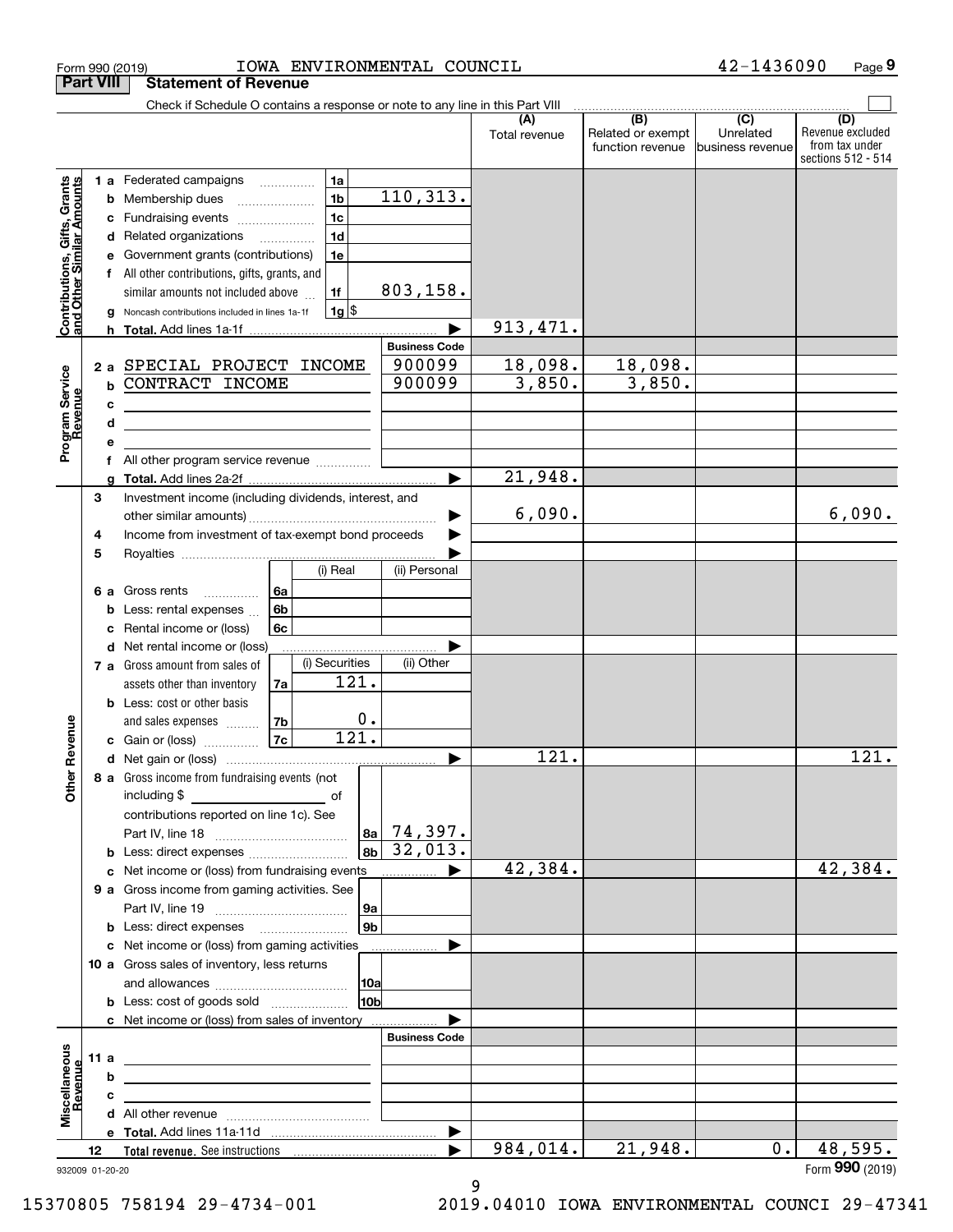Form 990 (2019) Page **Part IX Statement of Functional Expenses** IOWA ENVIRONMENTAL COUNCIL 42-1436090

*Section 501(c)(3) and 501(c)(4) organizations must complete all columns. All other organizations must complete column (A).*

|              | Do not include amounts reported on lines 6b,<br>7b, 8b, 9b, and 10b of Part VIII.                                                                        | (A)<br>Total expenses | (B)<br>Program service<br>expenses | (C)<br>Management and<br>general expenses | (D)<br>Fundraising<br>expenses |  |  |  |
|--------------|----------------------------------------------------------------------------------------------------------------------------------------------------------|-----------------------|------------------------------------|-------------------------------------------|--------------------------------|--|--|--|
| 1.           | Grants and other assistance to domestic organizations                                                                                                    |                       |                                    |                                           |                                |  |  |  |
|              | and domestic governments. See Part IV, line 21                                                                                                           | 59,260.               | 59,260.                            |                                           |                                |  |  |  |
| $\mathbf{2}$ | Grants and other assistance to domestic                                                                                                                  |                       |                                    |                                           |                                |  |  |  |
|              | individuals. See Part IV, line 22                                                                                                                        |                       |                                    |                                           |                                |  |  |  |
| 3            | Grants and other assistance to foreign                                                                                                                   |                       |                                    |                                           |                                |  |  |  |
|              | organizations, foreign governments, and foreign                                                                                                          |                       |                                    |                                           |                                |  |  |  |
|              | individuals. See Part IV, lines 15 and 16                                                                                                                |                       |                                    |                                           |                                |  |  |  |
| 4            | Benefits paid to or for members                                                                                                                          |                       |                                    |                                           |                                |  |  |  |
| 5            | Compensation of current officers, directors,                                                                                                             |                       |                                    |                                           |                                |  |  |  |
|              | trustees, and key employees                                                                                                                              | 92,343.               | 70,330.                            | 13,075.                                   | 8,938.                         |  |  |  |
| 6            | Compensation not included above to disqualified                                                                                                          |                       |                                    |                                           |                                |  |  |  |
|              | persons (as defined under section 4958(f)(1)) and                                                                                                        |                       |                                    |                                           |                                |  |  |  |
|              | persons described in section 4958(c)(3)(B)                                                                                                               |                       |                                    |                                           |                                |  |  |  |
| 7            |                                                                                                                                                          | 503,752.              | 369,661.                           | 61,294.                                   | 72,797.                        |  |  |  |
| 8            | Pension plan accruals and contributions (include                                                                                                         |                       |                                    |                                           |                                |  |  |  |
|              | section 401(k) and 403(b) employer contributions)                                                                                                        | 5,985.                | 5,391.                             | 225.                                      | $\frac{369}{1,362}$            |  |  |  |
| 9            |                                                                                                                                                          | $\overline{23,642}$ . | 21,229.                            | 1,051.                                    |                                |  |  |  |
| 10           |                                                                                                                                                          | 43,944.               | 32, 343.                           | 7,250.                                    | 4,351.                         |  |  |  |
| 11           | Fees for services (nonemployees):                                                                                                                        |                       |                                    |                                           |                                |  |  |  |
|              |                                                                                                                                                          |                       |                                    |                                           |                                |  |  |  |
| b            |                                                                                                                                                          |                       |                                    |                                           |                                |  |  |  |
|              |                                                                                                                                                          | 5,200.                | 4,160.                             | 520.                                      | 520.                           |  |  |  |
|              |                                                                                                                                                          |                       |                                    |                                           |                                |  |  |  |
|              | e Professional fundraising services. See Part IV, line 17                                                                                                |                       |                                    |                                           |                                |  |  |  |
| f            | Investment management fees                                                                                                                               |                       |                                    |                                           |                                |  |  |  |
| g            | Other. (If line 11g amount exceeds 10% of line 25,                                                                                                       |                       |                                    |                                           |                                |  |  |  |
|              | column (A) amount, list line 11g expenses on Sch 0.)                                                                                                     | 75,297.               | 75,297.                            |                                           |                                |  |  |  |
| 12           |                                                                                                                                                          |                       |                                    |                                           |                                |  |  |  |
| 13           |                                                                                                                                                          | 5,016.                | 4,064.                             | 476.                                      | $\overline{476}$ .             |  |  |  |
| 14           |                                                                                                                                                          | 19,280.               | 15,549.                            | 1,850.                                    | 1,881.                         |  |  |  |
| 15           |                                                                                                                                                          |                       |                                    |                                           |                                |  |  |  |
| 16           |                                                                                                                                                          | 47,013.               | 37,610.                            | 4,702.                                    | 4,701.                         |  |  |  |
| 17           | Travel                                                                                                                                                   | 19, 123.              | 15, 212.                           | 2,872.                                    | 1,039.                         |  |  |  |
| 18           | Payments of travel or entertainment expenses                                                                                                             |                       |                                    |                                           |                                |  |  |  |
|              | for any federal, state, or local public officials                                                                                                        |                       |                                    |                                           |                                |  |  |  |
| 19           | Conferences, conventions, and meetings                                                                                                                   |                       |                                    |                                           |                                |  |  |  |
| 20           | Interest                                                                                                                                                 |                       |                                    |                                           |                                |  |  |  |
| 21           |                                                                                                                                                          |                       |                                    |                                           |                                |  |  |  |
| 22           | Depreciation, depletion, and amortization                                                                                                                | 8,631.                | 6,905.                             | 863.                                      | 863.                           |  |  |  |
| 23           | Insurance                                                                                                                                                | 7,657.                | 6, 125.                            | 766.                                      | 766.                           |  |  |  |
| 24           | Other expenses. Itemize expenses not covered<br>above (List miscellaneous expenses on line 24e. If<br>line 24e amount exceeds 10% of line 25, column (A) |                       |                                    |                                           |                                |  |  |  |
|              | amount, list line 24e expenses on Schedule 0.)<br>a MARKETING & PROMOTION                                                                                | 24,815.               | 23,780.                            | 595.                                      | 440.                           |  |  |  |
|              | <b>b MISCELLANEOUS</b>                                                                                                                                   | 16, 365.              | 6,407.                             | 5,195.                                    | 4,763.                         |  |  |  |
|              | PRINTING                                                                                                                                                 | 8,500.                | 3,628.                             | 449.                                      | 4,423.                         |  |  |  |
| c            | SMALL EQUIPMENT                                                                                                                                          | 8,160.                | 6,964.                             | 598.                                      | 598.                           |  |  |  |
| d            |                                                                                                                                                          | 9,980.                | 7,825.                             | 1,257.                                    | 898.                           |  |  |  |
|              | e All other expenses                                                                                                                                     | 983,963.              | 771,740.                           | 103,038.                                  | 109, 185.                      |  |  |  |
| 25<br>26     | Total functional expenses. Add lines 1 through 24e                                                                                                       |                       |                                    |                                           |                                |  |  |  |
|              | Joint costs. Complete this line only if the organization<br>reported in column (B) joint costs from a combined                                           |                       |                                    |                                           |                                |  |  |  |
|              | educational campaign and fundraising solicitation.                                                                                                       |                       |                                    |                                           |                                |  |  |  |
|              | Check here $\blacktriangleright$<br>if following SOP 98-2 (ASC 958-720)                                                                                  |                       |                                    |                                           |                                |  |  |  |

10

932010 01-20-20

Form (2019) **990**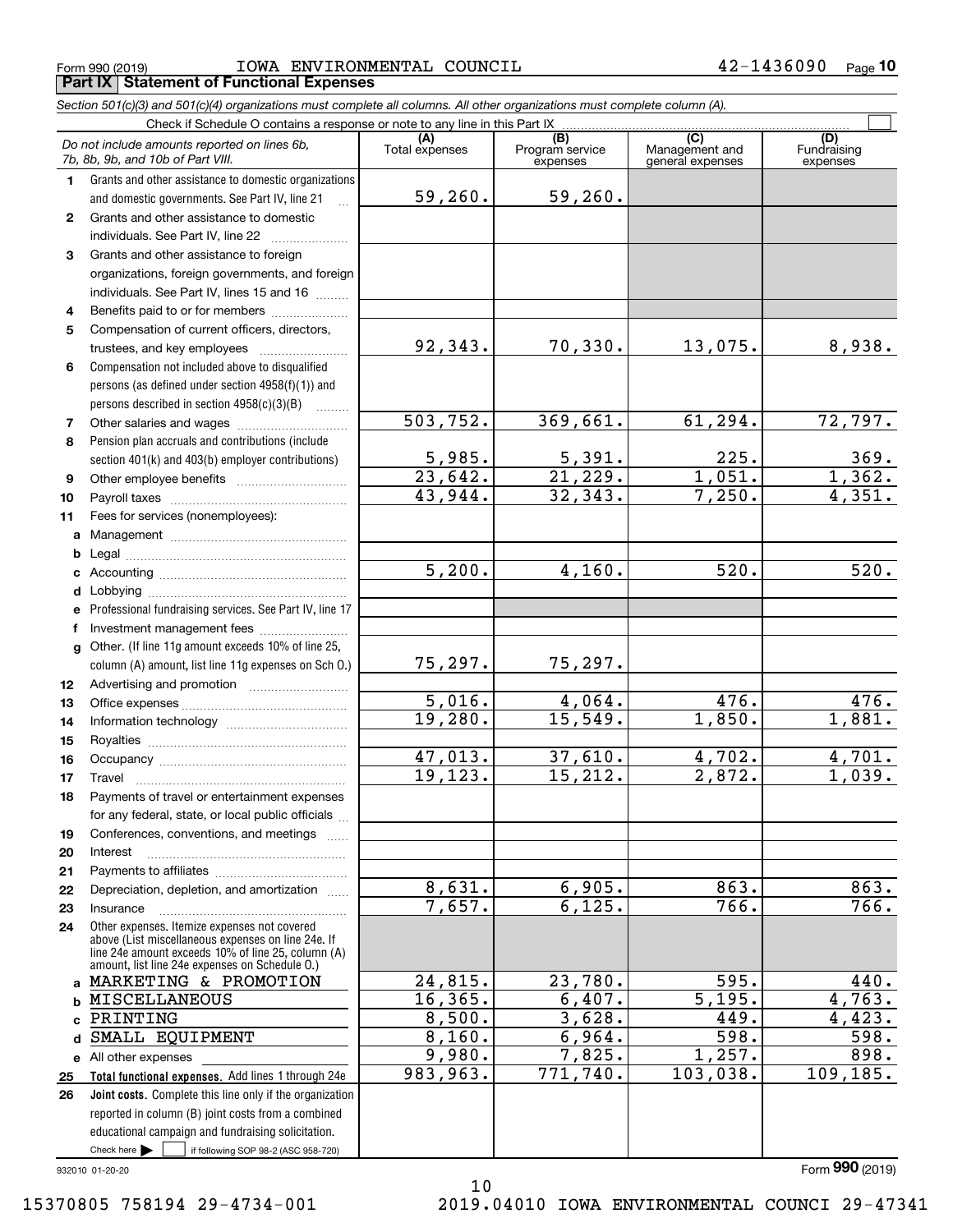**3233**

Total liabilities and net assets/fund balances

**Net Assets or Fund Balances**

ğ

Assets or Fund Balances

**Assets**

**Liabilities**

iabilities

**3233**

 $804, 157. \mid 33 \mid 1,029,434.$ 

| Form 990 (2019) |                       | IOWA | ENVIRONMENTAL COUNCIL | 1436090<br>42- | Page |
|-----------------|-----------------------|------|-----------------------|----------------|------|
| <b>Part X</b>   | <b>∣Balance Sheet</b> |      |                       |                |      |

**(A) (B) 123** Pledges and grants receivable, net  $\ldots$  **multimes contained and grants receivable**, net **multimes contained and grants receivable**, net **multimes contained and grants receivable 45678910a**Land, buildings, and equipment: cost or other **11121314151617181920212223242526272829303112345678910c11121314151617181920212223242526b** Less: accumulated depreciation  $\ldots$  **10b** basis. Complete Part VI of Schedule D will aller **Total assets.**  Add lines 1 through 15 (must equal line 33) **Total liabilities.**  Add lines 17 through 25 **Organizations that follow FASB ASC 958, check here** | X **and complete lines 27, 28, 32, and 33. 2728Organizations that do not follow FASB ASC 958, check here** | **and complete lines 29 through 33. 293031**Beginning of year | | End of year Cash - non-interest-bearing ~~~~~~~~~~~~~~~~~~~~~~~~~ Savings and temporary cash investments ~~~~~~~~~~~~~~~~~~Accounts receivable, net ~~~~~~~~~~~~~~~~~~~~~~~~~~ Loans and other receivables from any current or former officer, director, trustee, key employee, creator or founder, substantial contributor, or 35% controlled entity or family member of any of these persons ............................ Loans and other receivables from other disqualified persons (as defined under section  $4958(f)(1)$ , and persons described in section  $4958(c)(3)(B)$ Notes and loans receivable, net ~~~~~~~~~~~~~~~~~~~~~~~Inventories for sale or use ~~~~~~~~~~~~~~~~~~~~~~~~~~Prepaid expenses and deferred charges ~~~~~~~~~~~~~~~~~~ Investments - publicly traded securities ~~~~~~~~~~~~~~~~~~~ Investments - other securities. See Part IV, line 11 ~~~~~~~~~~~~~~ Investments - program-related. See Part IV, line 11 ~~~~~~~~~~~~~Intangible assets ~~~~~~~~~~~~~~~~~~~~~~~~~~~~~~ Other assets. See Part IV, line 11 ~~~~~~~~~~~~~~~~~~~~~~ Accounts payable and accrued expenses ~~~~~~~~~~~~~~~~~~ Grants payable ~~~~~~~~~~~~~~~~~~~~~~~~~~~~~~~ Deferred revenue ~~~~~~~~~~~~~~~~~~~~~~~~~~~~~~ Tax-exempt bond liabilities …………………………………………………………… Escrow or custodial account liability. Complete Part IV of Schedule D Loans and other payables to any current or former officer, director, trustee, key employee, creator or founder, substantial contributor, or 35% controlled entity or family member of any of these persons ~~~~~~~~~Secured mortgages and notes payable to unrelated third parties Unsecured notes and loans payable to unrelated third parties Other liabilities (including federal income tax, payables to related third parties, and other liabilities not included on lines 17-24). Complete Part X of Schedule D ~~~~~~~~~~~~~~~~~~~~~~~~~~~~~~~ Net assets without donor restrictions <sub>…………………………………………………</sub>…… Net assets with donor restrictions ~~~~~~~~~~~~~~~~~~~~~~ Capital stock or trust principal, or current funds ~~~~~~~~~~~~~~~Paid-in or capital surplus, or land, building, or equipment fund www.commun.com Retained earnings, endowment, accumulated income, or other funds Total net assets or fund balances ~~~~~~~~~~~~~~~~~~~~~~  $550,353.$   $1 \mid 809,615.$  $3,657$ .  $9$   $3,759$ . 81,794.  $53,310.$  28,648.  $10c$  28,484.  $17,499.$   $15$  30,576.  $804, 157.$  16 1,029,434.  $204,000$ .  $2$  157,000.  $14,562.$   $17$  9,887.  $534,375.$  19 761,326.  $548,937. |26| 771,213.$  $249,220$ .  $27$  241,150.  $6,000$ . | 28 | 17,071.  $255,220.$   $32$  | 258,221.

 $\mathcal{L}^{\text{max}}$ 

Form (2019) **990**

Check if Schedule O contains a response or note to any line in this Part X

932011 01-20-20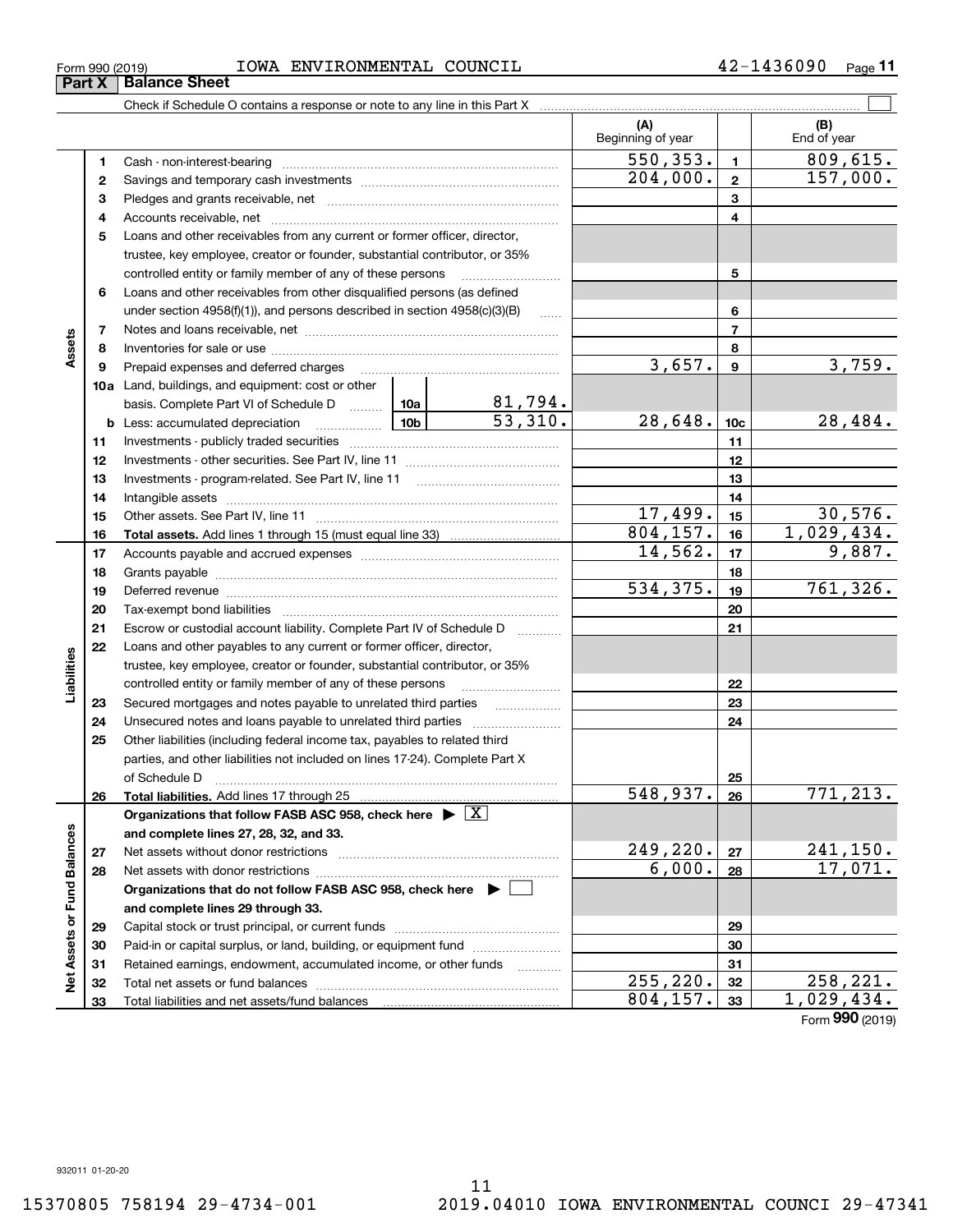|    | IOWA ENVIRONMENTAL COUNCIL<br>Form 990 (2019)                                                                                        | 42-1436090     |                |           | Page $12$          |
|----|--------------------------------------------------------------------------------------------------------------------------------------|----------------|----------------|-----------|--------------------|
|    | Part XI<br><b>Reconciliation of Net Assets</b>                                                                                       |                |                |           |                    |
|    |                                                                                                                                      |                |                |           |                    |
|    |                                                                                                                                      |                |                |           |                    |
| 1  |                                                                                                                                      | $\mathbf{1}$   |                | 984,014.  |                    |
| 2  |                                                                                                                                      | $\overline{2}$ |                | 983,963.  |                    |
| 3  | Revenue less expenses. Subtract line 2 from line 1                                                                                   | 3              |                |           | 51.                |
| 4  | Net assets or fund balances at beginning of year (must equal Part X, line 32, column (A)) <i></i>                                    | 4              |                |           | 255, 220.          |
| 5  |                                                                                                                                      | 5              |                | 2,950.    |                    |
| 6  |                                                                                                                                      | 6              |                |           |                    |
| 7  | Investment expenses                                                                                                                  | $\overline{7}$ |                |           |                    |
| 8  |                                                                                                                                      | 8              |                |           |                    |
| 9  | Other changes in net assets or fund balances (explain on Schedule O)                                                                 | 9              |                |           | $\overline{0}$ .   |
| 10 | Net assets or fund balances at end of year. Combine lines 3 through 9 (must equal Part X, line 32,                                   |                |                |           |                    |
|    |                                                                                                                                      | 10             |                | 258, 221. |                    |
|    | Part XII Financial Statements and Reporting                                                                                          |                |                |           |                    |
|    |                                                                                                                                      |                |                |           | $\boxed{\text{X}}$ |
|    |                                                                                                                                      |                |                | Yes       | No                 |
| 1  | $\boxed{\mathbf{X}}$ Accrual<br>Accounting method used to prepare the Form 990: <u>[</u> Cash<br>Other                               |                |                |           |                    |
|    | If the organization changed its method of accounting from a prior year or checked "Other," explain in Schedule O.                    |                |                |           |                    |
|    | 2a Were the organization's financial statements compiled or reviewed by an independent accountant?                                   |                | 2a             |           | х                  |
|    | If "Yes," check a box below to indicate whether the financial statements for the year were compiled or reviewed on a                 |                |                |           |                    |
|    | separate basis, consolidated basis, or both:                                                                                         |                |                |           |                    |
|    | Both consolidated and separate basis<br>Separate basis<br>Consolidated basis                                                         |                |                |           |                    |
|    | <b>b</b> Were the organization's financial statements audited by an independent accountant?                                          |                | 2 <sub>b</sub> | х         |                    |
|    | If "Yes," check a box below to indicate whether the financial statements for the year were audited on a separate basis,              |                |                |           |                    |
|    | consolidated basis, or both:                                                                                                         |                |                |           |                    |
|    | $ \mathbf{X} $ Separate basis<br><b>Consolidated basis</b><br>Both consolidated and separate basis                                   |                |                |           |                    |
|    | c If "Yes" to line 2a or 2b, does the organization have a committee that assumes responsibility for oversight of the audit,          |                |                |           |                    |
|    |                                                                                                                                      |                | 2c             | х         |                    |
|    | If the organization changed either its oversight process or selection process during the tax year, explain on Schedule O.            |                |                |           |                    |
|    | 3a As a result of a federal award, was the organization required to undergo an audit or audits as set forth in the Single Audit      |                |                |           |                    |
|    |                                                                                                                                      |                | 3a             |           | x                  |
|    | <b>b</b> If "Yes," did the organization undergo the required audit or audits? If the organization did not undergo the required audit |                |                |           |                    |
|    |                                                                                                                                      |                | 3b             | no o      |                    |

Form (2019) **990**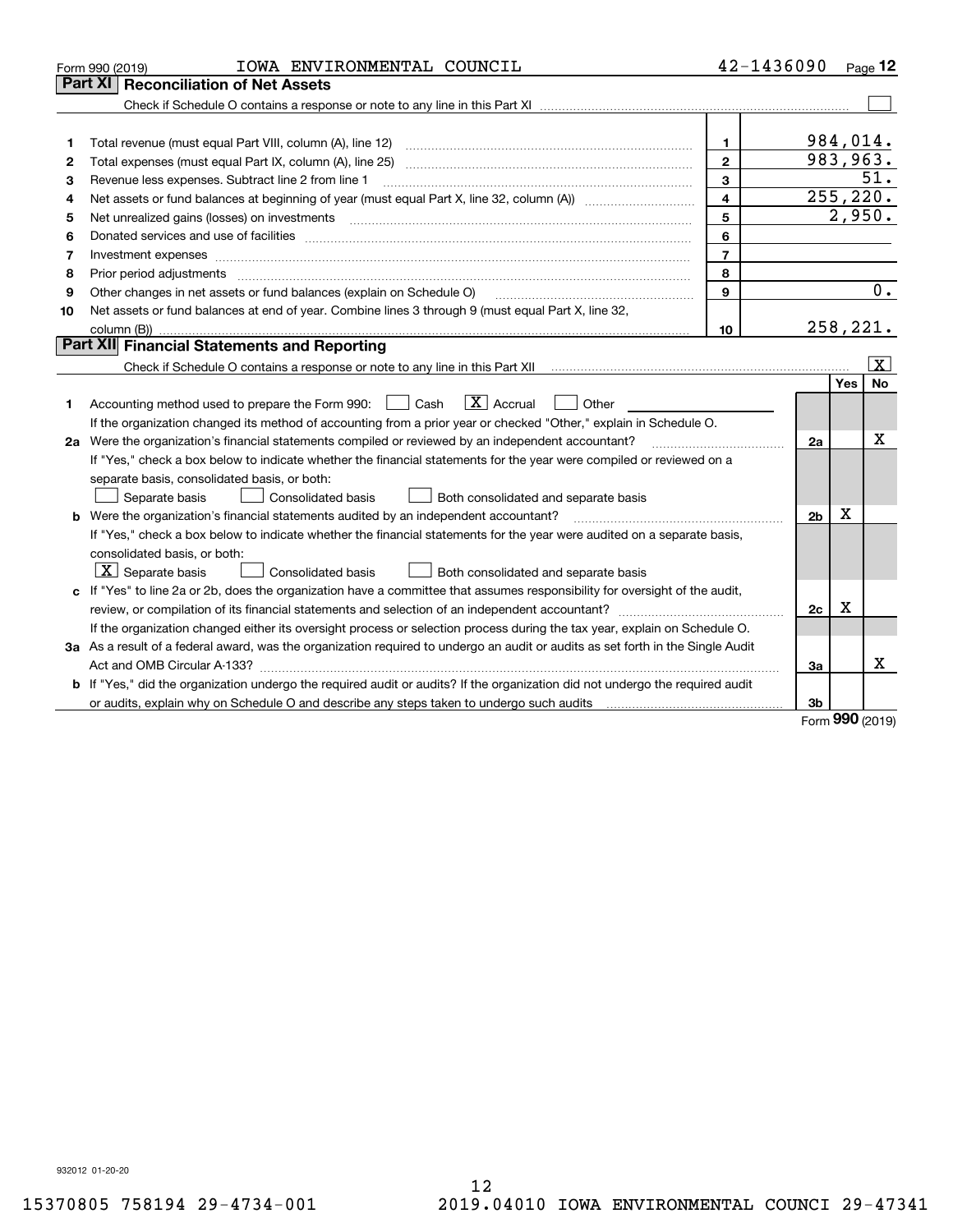| <b>SCHEDULE A</b> |
|-------------------|
|-------------------|

Department of the Treasury Internal Revenue Service

**(Form 990 or 990-EZ)**

# **Public Charity Status and Public Support**

**Complete if the organization is a section 501(c)(3) organization or a section 4947(a)(1) nonexempt charitable trust.**

| Attach to Form 990 or Form 990-EZ. |
|------------------------------------|
|                                    |

**| Go to www.irs.gov/Form990 for instructions and the latest information.**

| OMB No. 1545-0047                   |
|-------------------------------------|
| 1                                   |
| <b>Open to Public</b><br>Inspection |

|                | <b>Employer identification number</b><br>Name of the organization |                                                                                                                                               |          |                                                       |                             |                                 |                            |                            |
|----------------|-------------------------------------------------------------------|-----------------------------------------------------------------------------------------------------------------------------------------------|----------|-------------------------------------------------------|-----------------------------|---------------------------------|----------------------------|----------------------------|
|                |                                                                   |                                                                                                                                               |          | IOWA ENVIRONMENTAL COUNCIL                            |                             |                                 |                            | 42-1436090                 |
| Part I         |                                                                   | Reason for Public Charity Status (All organizations must complete this part.) See instructions.                                               |          |                                                       |                             |                                 |                            |                            |
|                |                                                                   | The organization is not a private foundation because it is: (For lines 1 through 12, check only one box.)                                     |          |                                                       |                             |                                 |                            |                            |
| 1.             |                                                                   | A church, convention of churches, or association of churches described in section 170(b)(1)(A)(i).                                            |          |                                                       |                             |                                 |                            |                            |
| 2              |                                                                   | A school described in section 170(b)(1)(A)(ii). (Attach Schedule E (Form 990 or 990-EZ).)                                                     |          |                                                       |                             |                                 |                            |                            |
| з              |                                                                   | A hospital or a cooperative hospital service organization described in section 170(b)(1)(A)(iii).                                             |          |                                                       |                             |                                 |                            |                            |
| 4              |                                                                   | A medical research organization operated in conjunction with a hospital described in section 170(b)(1)(A)(iii). Enter the hospital's name,    |          |                                                       |                             |                                 |                            |                            |
|                |                                                                   | city, and state:                                                                                                                              |          |                                                       |                             |                                 |                            |                            |
| 5              |                                                                   | An organization operated for the benefit of a college or university owned or operated by a governmental unit described in                     |          |                                                       |                             |                                 |                            |                            |
|                |                                                                   | section 170(b)(1)(A)(iv). (Complete Part II.)                                                                                                 |          |                                                       |                             |                                 |                            |                            |
| 6              |                                                                   | A federal, state, or local government or governmental unit described in section 170(b)(1)(A)(v).                                              |          |                                                       |                             |                                 |                            |                            |
| $\overline{7}$ | $\boxed{\text{X}}$                                                | An organization that normally receives a substantial part of its support from a governmental unit or from the general public described in     |          |                                                       |                             |                                 |                            |                            |
|                |                                                                   | section 170(b)(1)(A)(vi). (Complete Part II.)                                                                                                 |          |                                                       |                             |                                 |                            |                            |
| 8              |                                                                   | A community trust described in section 170(b)(1)(A)(vi). (Complete Part II.)                                                                  |          |                                                       |                             |                                 |                            |                            |
| 9              |                                                                   | An agricultural research organization described in section 170(b)(1)(A)(ix) operated in conjunction with a land-grant college                 |          |                                                       |                             |                                 |                            |                            |
|                |                                                                   | or university or a non-land-grant college of agriculture (see instructions). Enter the name, city, and state of the college or                |          |                                                       |                             |                                 |                            |                            |
|                |                                                                   | university:                                                                                                                                   |          |                                                       |                             |                                 |                            |                            |
| 10             |                                                                   | An organization that normally receives: (1) more than 33 1/3% of its support from contributions, membership fees, and gross receipts from     |          |                                                       |                             |                                 |                            |                            |
|                |                                                                   | activities related to its exempt functions - subject to certain exceptions, and (2) no more than 33 1/3% of its support from gross investment |          |                                                       |                             |                                 |                            |                            |
|                |                                                                   | income and unrelated business taxable income (less section 511 tax) from businesses acquired by the organization after June 30, 1975.         |          |                                                       |                             |                                 |                            |                            |
|                |                                                                   | See section 509(a)(2). (Complete Part III.)                                                                                                   |          |                                                       |                             |                                 |                            |                            |
| 11             |                                                                   | An organization organized and operated exclusively to test for public safety. See section 509(a)(4).                                          |          |                                                       |                             |                                 |                            |                            |
| 12             |                                                                   | An organization organized and operated exclusively for the benefit of, to perform the functions of, or to carry out the purposes of one or    |          |                                                       |                             |                                 |                            |                            |
|                |                                                                   | more publicly supported organizations described in section 509(a)(1) or section 509(a)(2). See section 509(a)(3). Check the box in            |          |                                                       |                             |                                 |                            |                            |
|                |                                                                   | lines 12a through 12d that describes the type of supporting organization and complete lines 12e, 12f, and 12g.                                |          |                                                       |                             |                                 |                            |                            |
| а              |                                                                   | Type I. A supporting organization operated, supervised, or controlled by its supported organization(s), typically by giving                   |          |                                                       |                             |                                 |                            |                            |
|                |                                                                   | the supported organization(s) the power to regularly appoint or elect a majority of the directors or trustees of the supporting               |          |                                                       |                             |                                 |                            |                            |
|                |                                                                   | organization. You must complete Part IV, Sections A and B.                                                                                    |          |                                                       |                             |                                 |                            |                            |
| b              |                                                                   | Type II. A supporting organization supervised or controlled in connection with its supported organization(s), by having                       |          |                                                       |                             |                                 |                            |                            |
|                |                                                                   | control or management of the supporting organization vested in the same persons that control or manage the supported                          |          |                                                       |                             |                                 |                            |                            |
|                |                                                                   | organization(s). You must complete Part IV, Sections A and C.                                                                                 |          |                                                       |                             |                                 |                            |                            |
|                |                                                                   | Type III functionally integrated. A supporting organization operated in connection with, and functionally integrated with,                    |          |                                                       |                             |                                 |                            |                            |
|                |                                                                   | its supported organization(s) (see instructions). You must complete Part IV, Sections A, D, and E.                                            |          |                                                       |                             |                                 |                            |                            |
| d              |                                                                   | Type III non-functionally integrated. A supporting organization operated in connection with its supported organization(s)                     |          |                                                       |                             |                                 |                            |                            |
|                |                                                                   | that is not functionally integrated. The organization generally must satisfy a distribution requirement and an attentiveness                  |          |                                                       |                             |                                 |                            |                            |
|                |                                                                   | requirement (see instructions). You must complete Part IV, Sections A and D, and Part V.                                                      |          |                                                       |                             |                                 |                            |                            |
| е              |                                                                   | Check this box if the organization received a written determination from the IRS that it is a Type I, Type II, Type III                       |          |                                                       |                             |                                 |                            |                            |
|                |                                                                   | functionally integrated, or Type III non-functionally integrated supporting organization.                                                     |          |                                                       |                             |                                 |                            |                            |
|                |                                                                   | f Enter the number of supported organizations                                                                                                 |          |                                                       |                             |                                 |                            |                            |
|                |                                                                   | Provide the following information about the supported organization(s).                                                                        |          |                                                       |                             |                                 |                            |                            |
|                |                                                                   | (i) Name of supported                                                                                                                         | (ii) EIN | (iii) Type of organization                            | in your governing document? | (iv) Is the organization listed | (v) Amount of monetary     | (vi) Amount of other       |
|                |                                                                   | organization                                                                                                                                  |          | (described on lines 1-10<br>above (see instructions)) | Yes                         | <b>No</b>                       | support (see instructions) | support (see instructions) |
|                |                                                                   |                                                                                                                                               |          |                                                       |                             |                                 |                            |                            |
|                |                                                                   |                                                                                                                                               |          |                                                       |                             |                                 |                            |                            |
|                |                                                                   |                                                                                                                                               |          |                                                       |                             |                                 |                            |                            |
|                |                                                                   |                                                                                                                                               |          |                                                       |                             |                                 |                            |                            |
|                |                                                                   |                                                                                                                                               |          |                                                       |                             |                                 |                            |                            |
|                |                                                                   |                                                                                                                                               |          |                                                       |                             |                                 |                            |                            |
|                |                                                                   |                                                                                                                                               |          |                                                       |                             |                                 |                            |                            |
|                |                                                                   |                                                                                                                                               |          |                                                       |                             |                                 |                            |                            |

LHA For Paperwork Reduction Act Notice, see the Instructions for Form 990 or 990-EZ. 932021 09-25-19 Schedule A (Form 990 or 990-EZ) 2019 **Total** 13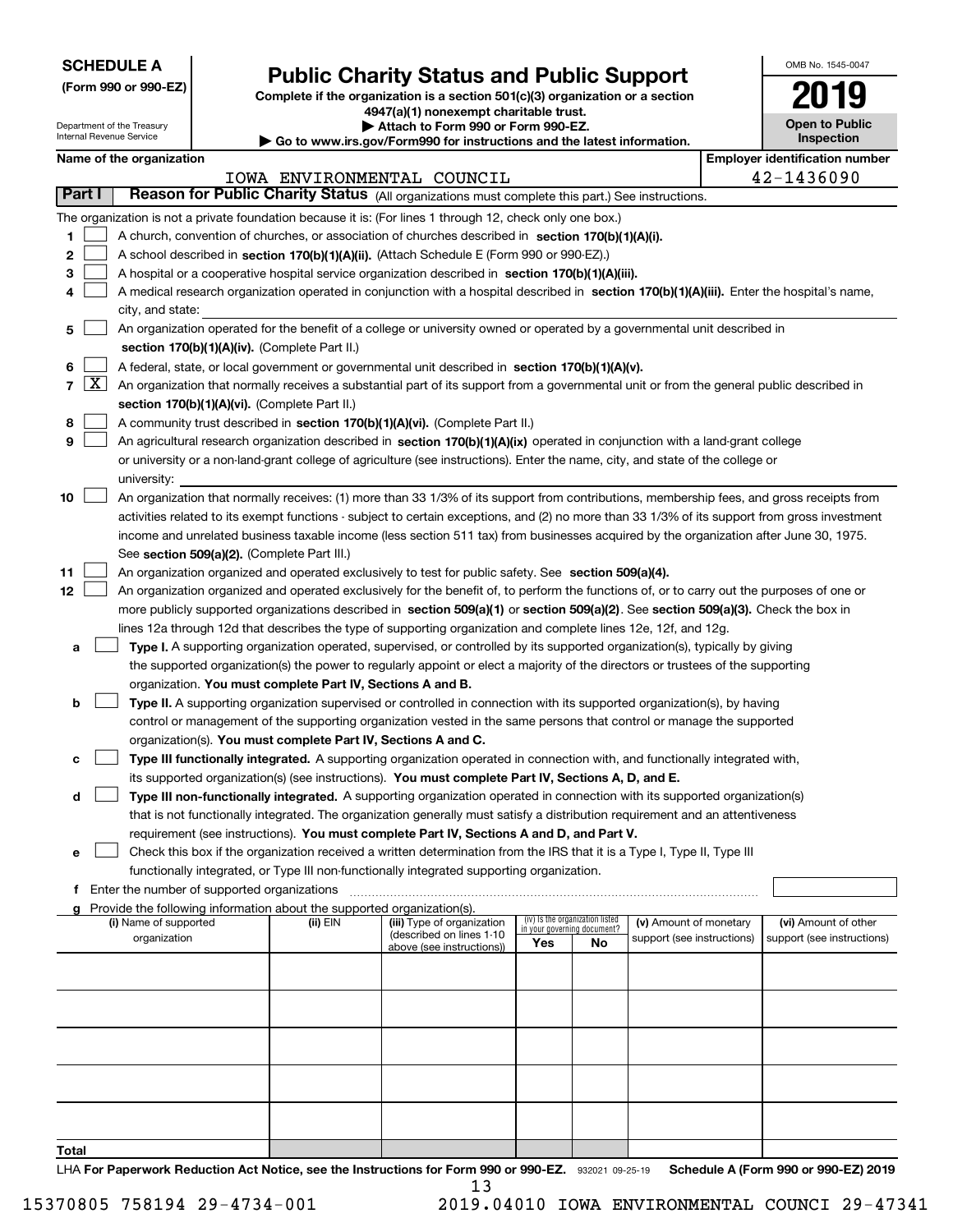#### Schedule A (Form 990 or 990-EZ) 2019 Page IOWA ENVIRONMENTAL COUNCIL 42-1436090

 $42 - 1436090$  Page 2

(Complete only if you checked the box on line 5, 7, or 8 of Part I or if the organization failed to qualify under Part III. If the organization fails to qualify under the tests listed below, please complete Part III.) **Part II Support Schedule for Organizations Described in Sections 170(b)(1)(A)(iv) and 170(b)(1)(A)(vi)**

|   | <b>Section A. Public Support</b>                                                                                                               |            |            |            |            |                                      |                                         |
|---|------------------------------------------------------------------------------------------------------------------------------------------------|------------|------------|------------|------------|--------------------------------------|-----------------------------------------|
|   | Calendar year (or fiscal year beginning in)                                                                                                    | (a) 2015   | $(b)$ 2016 | $(c)$ 2017 | $(d)$ 2018 | (e) 2019                             | (f) Total                               |
|   | 1 Gifts, grants, contributions, and                                                                                                            |            |            |            |            |                                      |                                         |
|   | membership fees received. (Do not                                                                                                              |            |            |            |            |                                      |                                         |
|   | include any "unusual grants.")                                                                                                                 | 708, 274.  | 786, 122.  | 935,937.   | 807,598.   | 913,471.                             | 4151402.                                |
|   | 2 Tax revenues levied for the organ-                                                                                                           |            |            |            |            |                                      |                                         |
|   | ization's benefit and either paid to                                                                                                           |            |            |            |            |                                      |                                         |
|   | or expended on its behalf                                                                                                                      |            |            |            |            |                                      |                                         |
|   | 3 The value of services or facilities                                                                                                          |            |            |            |            |                                      |                                         |
|   | furnished by a governmental unit to                                                                                                            |            |            |            |            |                                      |                                         |
|   | the organization without charge                                                                                                                |            |            |            |            |                                      |                                         |
|   | 4 Total. Add lines 1 through 3                                                                                                                 | 708,274.   | 786,122.   | 935,937.   | 807,598.   | 913, 471.                            | 4151402.                                |
|   | 5 The portion of total contributions                                                                                                           |            |            |            |            |                                      |                                         |
|   | by each person (other than a                                                                                                                   |            |            |            |            |                                      |                                         |
|   | governmental unit or publicly                                                                                                                  |            |            |            |            |                                      |                                         |
|   | supported organization) included                                                                                                               |            |            |            |            |                                      |                                         |
|   | on line 1 that exceeds 2% of the                                                                                                               |            |            |            |            |                                      |                                         |
|   |                                                                                                                                                |            |            |            |            |                                      |                                         |
|   | amount shown on line 11,                                                                                                                       |            |            |            |            |                                      |                                         |
|   | column (f)                                                                                                                                     |            |            |            |            |                                      | 2124440.<br>$\overline{20}26962$ .      |
|   | 6 Public support. Subtract line 5 from line 4.<br><b>Section B. Total Support</b>                                                              |            |            |            |            |                                      |                                         |
|   |                                                                                                                                                |            |            |            |            |                                      |                                         |
|   | Calendar year (or fiscal year beginning in)                                                                                                    | $(a)$ 2015 | (b) 2016   | $(c)$ 2017 | $(d)$ 2018 | (e) 2019                             | (f) Total                               |
|   | <b>7</b> Amounts from line 4                                                                                                                   | 708,274.   | 786,122.   | 935,937.   | 807,598.   | 913,471.                             | 4151402.                                |
| 8 | Gross income from interest,                                                                                                                    |            |            |            |            |                                      |                                         |
|   | dividends, payments received on                                                                                                                |            |            |            |            |                                      |                                         |
|   | securities loans, rents, royalties,                                                                                                            |            |            |            |            |                                      |                                         |
|   | and income from similar sources                                                                                                                | 3,408.     | 3,231.     | 1,403.     | 2,512.     | 6,090.                               | 16,644.                                 |
|   | <b>9</b> Net income from unrelated business                                                                                                    |            |            |            |            |                                      |                                         |
|   | activities, whether or not the                                                                                                                 |            |            |            |            |                                      |                                         |
|   | business is regularly carried on                                                                                                               |            |            |            |            |                                      |                                         |
|   | 10 Other income. Do not include gain                                                                                                           |            |            |            |            |                                      |                                         |
|   | or loss from the sale of capital                                                                                                               |            |            |            |            |                                      |                                         |
|   | assets (Explain in Part VI.)                                                                                                                   |            |            |            | 24,763.    | 21,948.                              | 46,711.                                 |
|   | 11 Total support. Add lines 7 through 10                                                                                                       |            |            |            |            |                                      | 4214757.                                |
|   | 12 Gross receipts from related activities, etc. (see instructions)                                                                             |            |            |            |            | 12                                   | 316,524.                                |
|   | 13 First five years. If the Form 990 is for the organization's first, second, third, fourth, or fifth tax year as a section 501(c)(3)          |            |            |            |            |                                      |                                         |
|   | organization, check this box and stop here                                                                                                     |            |            |            |            |                                      |                                         |
|   | Section C. Computation of Public Support Percentage                                                                                            |            |            |            |            |                                      |                                         |
|   | 14 Public support percentage for 2019 (line 6, column (f) divided by line 11, column (f) <i>manumeronominimi</i> ng.                           |            |            |            |            | 14                                   | 48.09<br>$\frac{9}{6}$                  |
|   |                                                                                                                                                |            |            |            |            | 15                                   | 63.63<br>%                              |
|   | 16a 33 1/3% support test - 2019. If the organization did not check the box on line 13, and line 14 is 33 1/3% or more, check this box and      |            |            |            |            |                                      |                                         |
|   | stop here. The organization qualifies as a publicly supported organization                                                                     |            |            |            |            |                                      | $\blacktriangleright$ $\vert$ X $\vert$ |
|   | b 33 1/3% support test - 2018. If the organization did not check a box on line 13 or 16a, and line 15 is 33 1/3% or more, check this box       |            |            |            |            |                                      |                                         |
|   |                                                                                                                                                |            |            |            |            |                                      |                                         |
|   | 17a 10% -facts-and-circumstances test - 2019. If the organization did not check a box on line 13, 16a, or 16b, and line 14 is 10% or more,     |            |            |            |            |                                      |                                         |
|   |                                                                                                                                                |            |            |            |            |                                      |                                         |
|   | and if the organization meets the "facts-and-circumstances" test, check this box and stop here. Explain in Part VI how the organization        |            |            |            |            |                                      |                                         |
|   | meets the "facts-and-circumstances" test. The organization qualifies as a publicly supported organization                                      |            |            |            |            |                                      |                                         |
|   | <b>b 10% -facts-and-circumstances test - 2018.</b> If the organization did not check a box on line 13, 16a, 16b, or 17a, and line 15 is 10% or |            |            |            |            |                                      |                                         |
|   | more, and if the organization meets the "facts-and-circumstances" test, check this box and stop here. Explain in Part VI how the               |            |            |            |            |                                      |                                         |
|   | organization meets the "facts-and-circumstances" test. The organization qualifies as a publicly supported organization                         |            |            |            |            |                                      |                                         |
|   | 18 Private foundation. If the organization did not check a box on line 13, 16a, 16b, 17a, or 17b, check this box and see instructions          |            |            |            |            | Schodule A (Form 000 or 000 F7) 2010 |                                         |

**Schedule A (Form 990 or 990-EZ) 2019**

932022 09-25-19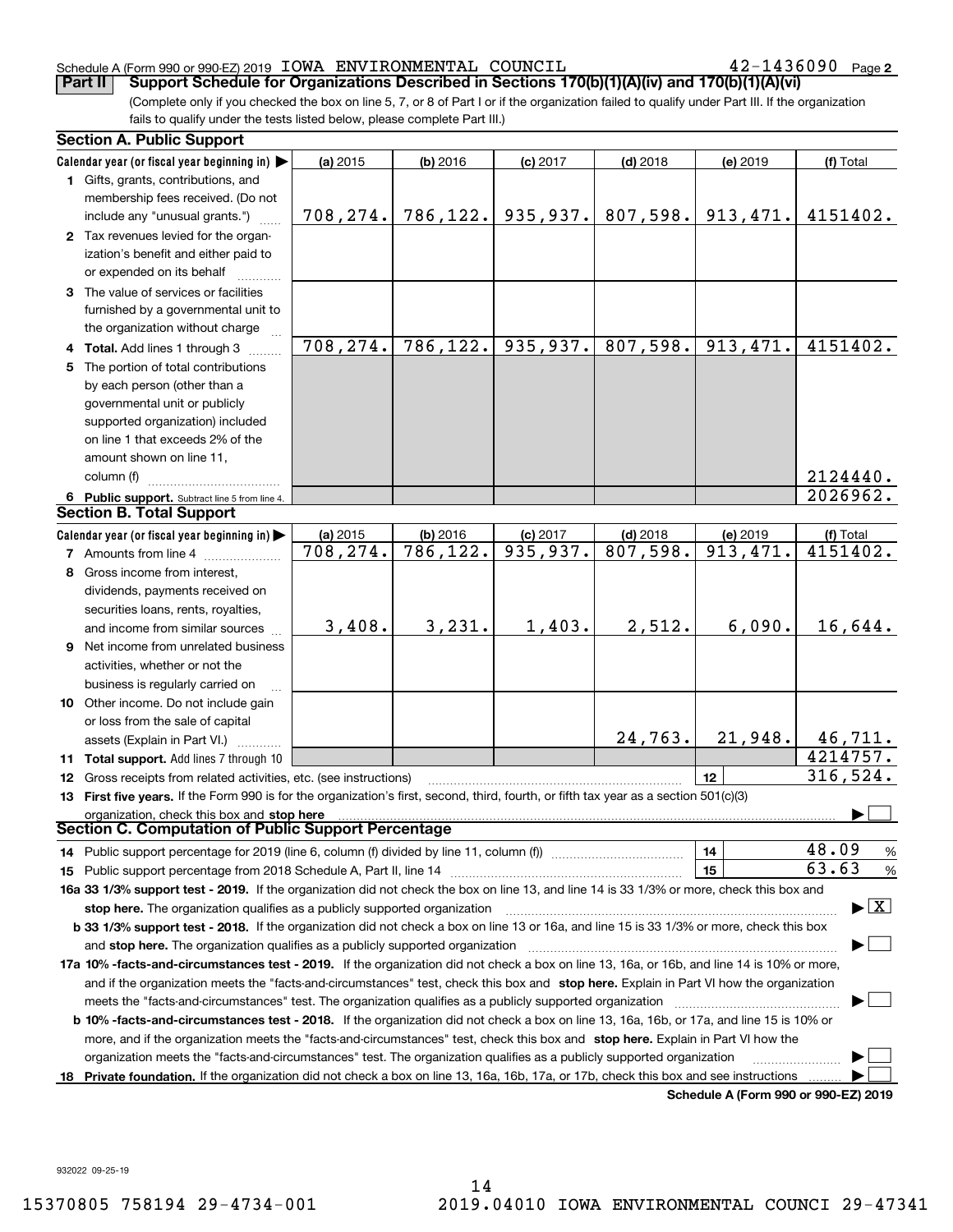### Schedule A (Form 990 or 990-EZ) 2019 Page IOWA ENVIRONMENTAL COUNCIL 42-1436090 **Part III Support Schedule for Organizations Described in Section 509(a)(2)**

(Complete only if you checked the box on line 10 of Part I or if the organization failed to qualify under Part II. If the organization fails to qualify under the tests listed below, please complete Part II.)

|    | <b>Section A. Public Support</b>                                                                                                                                                         |          |            |            |            |          |                                      |
|----|------------------------------------------------------------------------------------------------------------------------------------------------------------------------------------------|----------|------------|------------|------------|----------|--------------------------------------|
|    | Calendar year (or fiscal year beginning in) $\blacktriangleright$                                                                                                                        | (a) 2015 | $(b)$ 2016 | $(c)$ 2017 | $(d)$ 2018 | (e) 2019 | (f) Total                            |
|    | 1 Gifts, grants, contributions, and                                                                                                                                                      |          |            |            |            |          |                                      |
|    | membership fees received. (Do not                                                                                                                                                        |          |            |            |            |          |                                      |
|    | include any "unusual grants.")                                                                                                                                                           |          |            |            |            |          |                                      |
|    | 2 Gross receipts from admissions,<br>merchandise sold or services per-<br>formed, or facilities furnished in<br>any activity that is related to the<br>organization's tax-exempt purpose |          |            |            |            |          |                                      |
|    | 3 Gross receipts from activities that                                                                                                                                                    |          |            |            |            |          |                                      |
|    | are not an unrelated trade or bus-                                                                                                                                                       |          |            |            |            |          |                                      |
|    | iness under section 513                                                                                                                                                                  |          |            |            |            |          |                                      |
|    | 4 Tax revenues levied for the organ-                                                                                                                                                     |          |            |            |            |          |                                      |
|    | ization's benefit and either paid to                                                                                                                                                     |          |            |            |            |          |                                      |
|    | or expended on its behalf<br>.                                                                                                                                                           |          |            |            |            |          |                                      |
|    | 5 The value of services or facilities<br>furnished by a governmental unit to                                                                                                             |          |            |            |            |          |                                      |
|    | the organization without charge                                                                                                                                                          |          |            |            |            |          |                                      |
|    | <b>6 Total.</b> Add lines 1 through 5                                                                                                                                                    |          |            |            |            |          |                                      |
|    | 7a Amounts included on lines 1, 2, and                                                                                                                                                   |          |            |            |            |          |                                      |
|    | 3 received from disqualified persons                                                                                                                                                     |          |            |            |            |          |                                      |
|    | <b>b</b> Amounts included on lines 2 and 3 received<br>from other than disqualified persons that<br>exceed the greater of \$5,000 or 1% of the<br>amount on line 13 for the year         |          |            |            |            |          |                                      |
|    | c Add lines 7a and 7b                                                                                                                                                                    |          |            |            |            |          |                                      |
|    | 8 Public support. (Subtract line 7c from line 6.)<br><b>Section B. Total Support</b>                                                                                                     |          |            |            |            |          |                                      |
|    | Calendar year (or fiscal year beginning in) $\blacktriangleright$                                                                                                                        | (a) 2015 | (b) 2016   | $(c)$ 2017 | $(d)$ 2018 | (e) 2019 | (f) Total                            |
|    | 9 Amounts from line 6                                                                                                                                                                    |          |            |            |            |          |                                      |
|    | 10a Gross income from interest,<br>dividends, payments received on<br>securities loans, rents, royalties,<br>and income from similar sources                                             |          |            |            |            |          |                                      |
|    | <b>b</b> Unrelated business taxable income                                                                                                                                               |          |            |            |            |          |                                      |
|    | (less section 511 taxes) from businesses                                                                                                                                                 |          |            |            |            |          |                                      |
|    | acquired after June 30, 1975                                                                                                                                                             |          |            |            |            |          |                                      |
|    | c Add lines 10a and 10b                                                                                                                                                                  |          |            |            |            |          |                                      |
|    | 11 Net income from unrelated business<br>activities not included in line 10b,<br>whether or not the business is<br>regularly carried on                                                  |          |            |            |            |          |                                      |
|    | 12 Other income. Do not include gain<br>or loss from the sale of capital<br>assets (Explain in Part VI.)                                                                                 |          |            |            |            |          |                                      |
|    | <b>13</b> Total support. (Add lines 9, 10c, 11, and 12.)                                                                                                                                 |          |            |            |            |          |                                      |
|    | 14 First five years. If the Form 990 is for the organization's first, second, third, fourth, or fifth tax year as a section 501(c)(3) organization,                                      |          |            |            |            |          |                                      |
|    | check this box and stop here measurements are constructed as the state of the state of the state of the state o                                                                          |          |            |            |            |          |                                      |
|    | Section C. Computation of Public Support Percentage                                                                                                                                      |          |            |            |            |          |                                      |
|    | 15 Public support percentage for 2019 (line 8, column (f), divided by line 13, column (f))                                                                                               |          |            |            |            | 15       | %                                    |
|    | 16 Public support percentage from 2018 Schedule A, Part III, line 15                                                                                                                     |          |            |            |            | 16       | %                                    |
|    | <b>Section D. Computation of Investment Income Percentage</b>                                                                                                                            |          |            |            |            |          |                                      |
|    | 17 Investment income percentage for 2019 (line 10c, column (f), divided by line 13, column (f))                                                                                          |          |            |            |            | 17       | %                                    |
|    | <b>18</b> Investment income percentage from <b>2018</b> Schedule A, Part III, line 17                                                                                                    |          |            |            |            | 18       | %                                    |
|    | 19a 33 1/3% support tests - 2019. If the organization did not check the box on line 14, and line 15 is more than 33 1/3%, and line 17 is not                                             |          |            |            |            |          |                                      |
|    | more than 33 1/3%, check this box and stop here. The organization qualifies as a publicly supported organization                                                                         |          |            |            |            |          | ▶                                    |
|    | b 33 1/3% support tests - 2018. If the organization did not check a box on line 14 or line 19a, and line 16 is more than 33 1/3%, and                                                    |          |            |            |            |          |                                      |
|    | line 18 is not more than 33 1/3%, check this box and stop here. The organization qualifies as a publicly supported organization                                                          |          |            |            |            |          |                                      |
| 20 | Private foundation. If the organization did not check a box on line 14, 19a, or 19b, check this box and see instructions                                                                 |          |            |            |            |          |                                      |
|    | 932023 09-25-19                                                                                                                                                                          |          | 15         |            |            |          | Schedule A (Form 990 or 990-EZ) 2019 |

15370805 758194 29-4734-001 2019.04010 IOWA ENVIRONMENTAL COUNCI 29-47341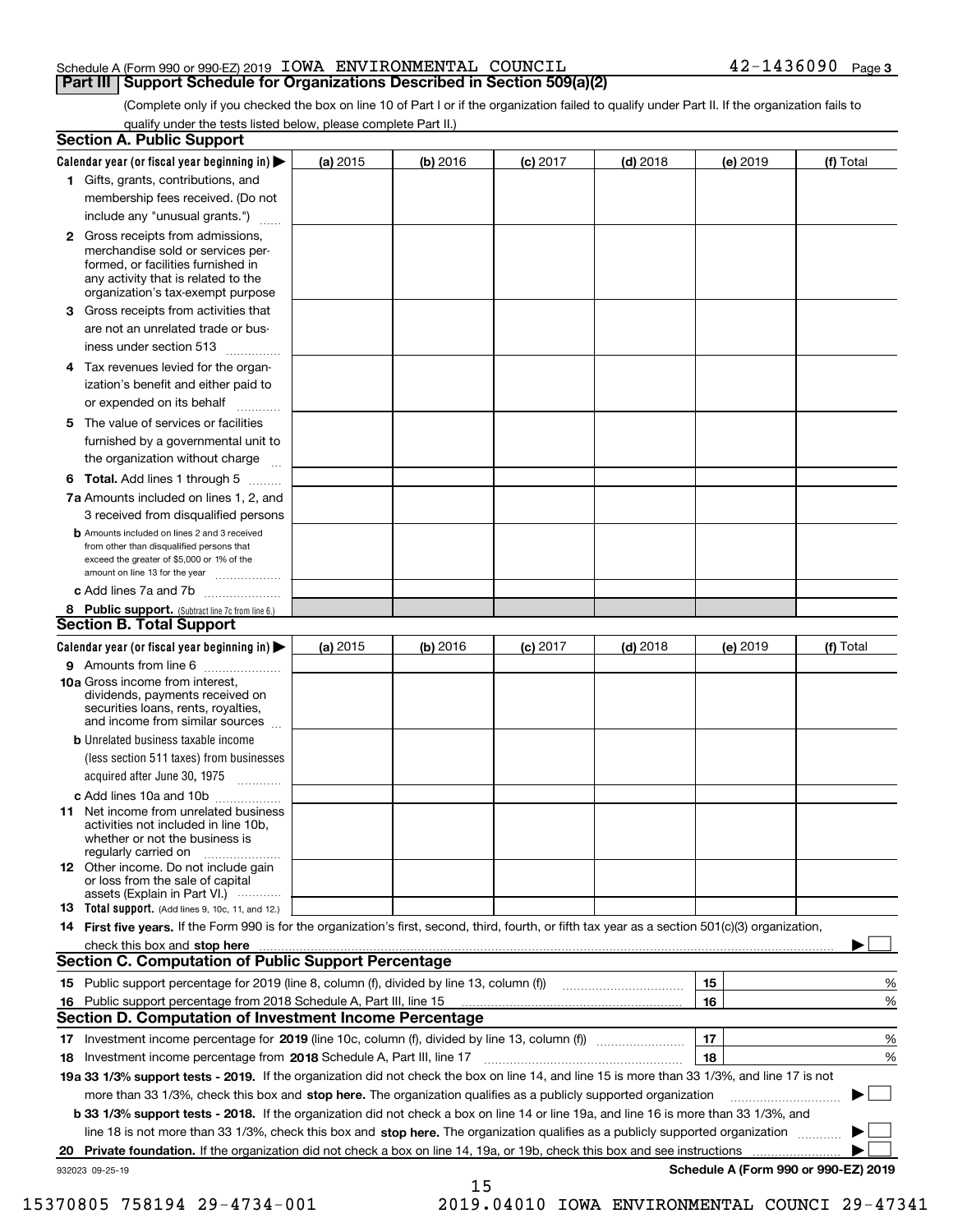## Schedule A (Form 990 or 990-EZ) 2019 Page IOWA ENVIRONMENTAL COUNCIL 42-1436090

# **Part IV Supporting Organizations**

(Complete only if you checked a box in line 12 on Part I. If you checked 12a of Part I, complete Sections A and B. If you checked 12b of Part I, complete Sections A and C. If you checked 12c of Part I, complete Sections A, D, and E. If you checked 12d of Part I, complete Sections A and D, and complete Part V.)

### **Section A. All Supporting Organizations**

- **1** Are all of the organization's supported organizations listed by name in the organization's governing documents? If "No," describe in **Part VI** how the supported organizations are designated. If designated by *class or purpose, describe the designation. If historic and continuing relationship, explain.*
- **2** Did the organization have any supported organization that does not have an IRS determination of status under section 509(a)(1) or (2)? If "Yes," explain in Part VI how the organization determined that the supported *organization was described in section 509(a)(1) or (2).*
- **3a** Did the organization have a supported organization described in section 501(c)(4), (5), or (6)? If "Yes," answer *(b) and (c) below.*
- **b** Did the organization confirm that each supported organization qualified under section 501(c)(4), (5), or (6) and satisfied the public support tests under section 509(a)(2)? If "Yes," describe in **Part VI** when and how the *organization made the determination.*
- **c**Did the organization ensure that all support to such organizations was used exclusively for section 170(c)(2)(B) purposes? If "Yes," explain in **Part VI** what controls the organization put in place to ensure such use.
- **4a***If* Was any supported organization not organized in the United States ("foreign supported organization")? *"Yes," and if you checked 12a or 12b in Part I, answer (b) and (c) below.*
- **b** Did the organization have ultimate control and discretion in deciding whether to make grants to the foreign supported organization? If "Yes," describe in **Part VI** how the organization had such control and discretion *despite being controlled or supervised by or in connection with its supported organizations.*
- **c** Did the organization support any foreign supported organization that does not have an IRS determination under sections 501(c)(3) and 509(a)(1) or (2)? If "Yes," explain in **Part VI** what controls the organization used *to ensure that all support to the foreign supported organization was used exclusively for section 170(c)(2)(B) purposes.*
- **5a** Did the organization add, substitute, or remove any supported organizations during the tax year? If "Yes," answer (b) and (c) below (if applicable). Also, provide detail in **Part VI,** including (i) the names and EIN *numbers of the supported organizations added, substituted, or removed; (ii) the reasons for each such action; (iii) the authority under the organization's organizing document authorizing such action; and (iv) how the action was accomplished (such as by amendment to the organizing document).*
- **b** Type I or Type II only. Was any added or substituted supported organization part of a class already designated in the organization's organizing document?
- **cSubstitutions only.**  Was the substitution the result of an event beyond the organization's control?
- **6** Did the organization provide support (whether in the form of grants or the provision of services or facilities) to **Part VI.** *If "Yes," provide detail in* support or benefit one or more of the filing organization's supported organizations? anyone other than (i) its supported organizations, (ii) individuals that are part of the charitable class benefited by one or more of its supported organizations, or (iii) other supporting organizations that also
- **7**Did the organization provide a grant, loan, compensation, or other similar payment to a substantial contributor *If "Yes," complete Part I of Schedule L (Form 990 or 990-EZ).* regard to a substantial contributor? (as defined in section 4958(c)(3)(C)), a family member of a substantial contributor, or a 35% controlled entity with
- **8** Did the organization make a loan to a disqualified person (as defined in section 4958) not described in line 7? *If "Yes," complete Part I of Schedule L (Form 990 or 990-EZ).*
- **9a** Was the organization controlled directly or indirectly at any time during the tax year by one or more in section 509(a)(1) or (2))? If "Yes," *provide detail in* <code>Part VI.</code> disqualified persons as defined in section 4946 (other than foundation managers and organizations described
- **b** Did one or more disqualified persons (as defined in line 9a) hold a controlling interest in any entity in which the supporting organization had an interest? If "Yes," provide detail in P**art VI**.
- **c**Did a disqualified person (as defined in line 9a) have an ownership interest in, or derive any personal benefit from, assets in which the supporting organization also had an interest? If "Yes," provide detail in P**art VI.**
- **10a** Was the organization subject to the excess business holdings rules of section 4943 because of section supporting organizations)? If "Yes," answer 10b below. 4943(f) (regarding certain Type II supporting organizations, and all Type III non-functionally integrated
- **b** Did the organization have any excess business holdings in the tax year? (Use Schedule C, Form 4720, to *determine whether the organization had excess business holdings.)*

16

932024 09-25-19

**Schedule A (Form 990 or 990-EZ) 2019**

**1**

**2**

**3a**

**3b**

**3c**

**4a**

**4b**

**4c**

**5a**

**5b5c**

**6**

**7**

**8**

**9a**

**9b**

**9c**

**10a**

**10b**

**YesNo**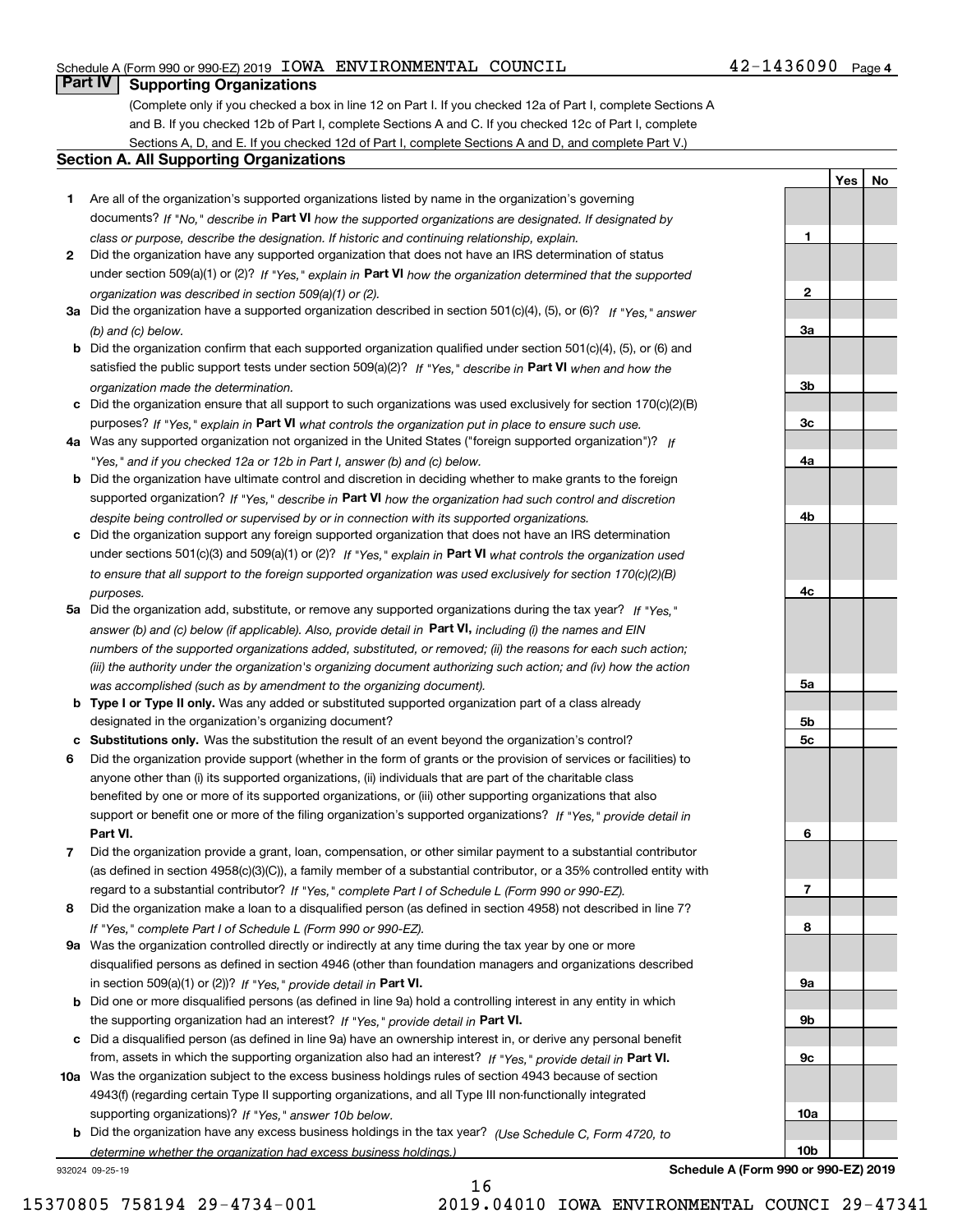# Schedule A (Form 990 or 990-EZ) 2019 Page IOWA ENVIRONMENTAL COUNCIL 42-1436090 **Part IV** Supporting Organizations (*continued*)

|        |                                                                                                                                                                  |                 | Yes | No |
|--------|------------------------------------------------------------------------------------------------------------------------------------------------------------------|-----------------|-----|----|
| 11     | Has the organization accepted a gift or contribution from any of the following persons?                                                                          |                 |     |    |
|        | a A person who directly or indirectly controls, either alone or together with persons described in (b) and (c)                                                   |                 |     |    |
|        | below, the governing body of a supported organization?                                                                                                           | 11a             |     |    |
|        | <b>b</b> A family member of a person described in (a) above?                                                                                                     | 11 <sub>b</sub> |     |    |
|        | c A 35% controlled entity of a person described in (a) or (b) above? If "Yes" to a, b, or c, provide detail in Part VI.                                          | 11c             |     |    |
|        | <b>Section B. Type I Supporting Organizations</b>                                                                                                                |                 |     |    |
|        |                                                                                                                                                                  |                 | Yes | No |
| 1.     | Did the directors, trustees, or membership of one or more supported organizations have the power to                                                              |                 |     |    |
|        | regularly appoint or elect at least a majority of the organization's directors or trustees at all times during the                                               |                 |     |    |
|        | tax year? If "No," describe in Part VI how the supported organization(s) effectively operated, supervised, or                                                    |                 |     |    |
|        | controlled the organization's activities. If the organization had more than one supported organization,                                                          |                 |     |    |
|        | describe how the powers to appoint and/or remove directors or trustees were allocated among the supported                                                        |                 |     |    |
|        | organizations and what conditions or restrictions, if any, applied to such powers during the tax year.                                                           | 1               |     |    |
| 2      | Did the organization operate for the benefit of any supported organization other than the supported                                                              |                 |     |    |
|        | organization(s) that operated, supervised, or controlled the supporting organization? If "Yes," explain in                                                       |                 |     |    |
|        | Part VI how providing such benefit carried out the purposes of the supported organization(s) that operated,                                                      |                 |     |    |
|        | supervised, or controlled the supporting organization.                                                                                                           | $\mathbf{2}$    |     |    |
|        | <b>Section C. Type II Supporting Organizations</b>                                                                                                               |                 |     |    |
|        |                                                                                                                                                                  |                 | Yes | No |
| 1.     | Were a majority of the organization's directors or trustees during the tax year also a majority of the directors                                                 |                 |     |    |
|        | or trustees of each of the organization's supported organization(s)? If "No," describe in Part VI how control                                                    |                 |     |    |
|        | or management of the supporting organization was vested in the same persons that controlled or managed                                                           |                 |     |    |
|        | the supported organization(s).                                                                                                                                   |                 |     |    |
|        | <b>Section D. All Type III Supporting Organizations</b>                                                                                                          |                 |     |    |
|        |                                                                                                                                                                  |                 | Yes | No |
| 1.     | Did the organization provide to each of its supported organizations, by the last day of the fifth month of the                                                   |                 |     |    |
|        | organization's tax year, (i) a written notice describing the type and amount of support provided during the prior tax                                            |                 |     |    |
|        | year, (ii) a copy of the Form 990 that was most recently filed as of the date of notification, and (iii) copies of the                                           |                 |     |    |
|        | organization's governing documents in effect on the date of notification, to the extent not previously provided?                                                 | 1               |     |    |
| 2      | Were any of the organization's officers, directors, or trustees either (i) appointed or elected by the supported                                                 |                 |     |    |
|        | organization(s) or (ii) serving on the governing body of a supported organization? If "No," explain in Part VI how                                               |                 |     |    |
|        | the organization maintained a close and continuous working relationship with the supported organization(s).                                                      | $\mathbf{2}$    |     |    |
| 3      | By reason of the relationship described in (2), did the organization's supported organizations have a                                                            |                 |     |    |
|        | significant voice in the organization's investment policies and in directing the use of the organization's                                                       |                 |     |    |
|        | income or assets at all times during the tax year? If "Yes," describe in Part VI the role the organization's                                                     |                 |     |    |
|        | supported organizations played in this regard.<br>Section E. Type III Functionally Integrated Supporting Organizations                                           | з               |     |    |
|        |                                                                                                                                                                  |                 |     |    |
| 1      | Check the box next to the method that the organization used to satisfy the Integral Part Test during the year (see instructions).                                |                 |     |    |
| a      | The organization satisfied the Activities Test. Complete line 2 below.                                                                                           |                 |     |    |
| b      | The organization is the parent of each of its supported organizations. Complete line 3 below.                                                                    |                 |     |    |
| c      | The organization supported a governmental entity. Describe in Part VI how you supported a government entity (see instructions),                                  |                 | Yes |    |
| 2<br>a | Activities Test. Answer (a) and (b) below.<br>Did substantially all of the organization's activities during the tax year directly further the exempt purposes of |                 |     | No |
|        | the supported organization(s) to which the organization was responsive? If "Yes," then in Part VI identify                                                       |                 |     |    |
|        | those supported organizations and explain how these activities directly furthered their exempt purposes,                                                         |                 |     |    |
|        | how the organization was responsive to those supported organizations, and how the organization determined                                                        |                 |     |    |
|        | that these activities constituted substantially all of its activities.                                                                                           | 2a              |     |    |
| b      | Did the activities described in (a) constitute activities that, but for the organization's involvement, one or more                                              |                 |     |    |
|        | of the organization's supported organization(s) would have been engaged in? If "Yes," explain in Part VI the                                                     |                 |     |    |
|        | reasons for the organization's position that its supported organization(s) would have engaged in these                                                           |                 |     |    |
|        | activities but for the organization's involvement.                                                                                                               | 2b              |     |    |
| з      | Parent of Supported Organizations. Answer (a) and (b) below.                                                                                                     |                 |     |    |
| а      | Did the organization have the power to regularly appoint or elect a majority of the officers, directors, or                                                      |                 |     |    |
|        | trustees of each of the supported organizations? Provide details in Part VI.                                                                                     | За              |     |    |
| b      | Did the organization exercise a substantial degree of direction over the policies, programs, and activities of each                                              |                 |     |    |
|        | of its supported organizations? If "Yes," describe in Part VI the role played by the organization in this regard.                                                | 3b              |     |    |
|        |                                                                                                                                                                  |                 |     |    |

17

932025 09-25-19

**Schedule A (Form 990 or 990-EZ) 2019**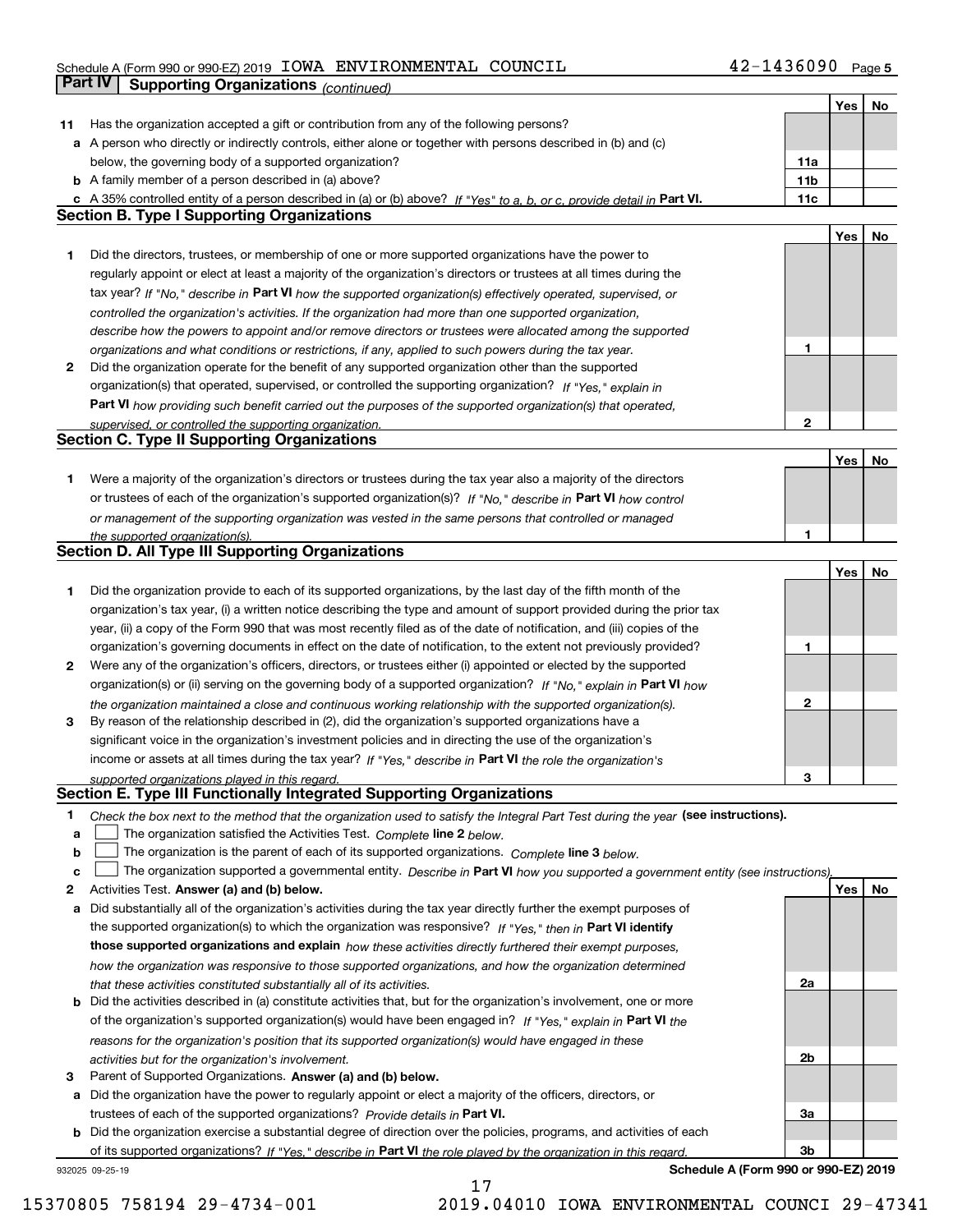|                                                                 |  | <b>Part V</b> Type III Non-Functionally Integrated 509(a)(3) Supporting Organizations |                       |  |
|-----------------------------------------------------------------|--|---------------------------------------------------------------------------------------|-----------------------|--|
| Schedule A (Form 990 or 990-EZ) 2019 IOWA ENVIRONMENTAL COUNCIL |  |                                                                                       | $42 - 1436090$ Page 6 |  |

1 Check here if the organization satisfied the Integral Part Test as a qualifying trust on Nov. 20, 1970 (explain in Part VI). See instructions. All other Type III non-functionally integrated supporting organizations must complete Sections A through E.

|              | Section A - Adjusted Net Income                                              | (A) Prior Year | (B) Current Year<br>(optional) |                                |
|--------------|------------------------------------------------------------------------------|----------------|--------------------------------|--------------------------------|
| 1            | Net short-term capital gain                                                  | 1              |                                |                                |
| 2            | Recoveries of prior-year distributions                                       | $\mathbf{2}$   |                                |                                |
| 3            | Other gross income (see instructions)                                        | 3              |                                |                                |
| 4            | Add lines 1 through 3.                                                       | 4              |                                |                                |
| 5            | Depreciation and depletion                                                   | 5              |                                |                                |
| 6            | Portion of operating expenses paid or incurred for production or             |                |                                |                                |
|              | collection of gross income or for management, conservation, or               |                |                                |                                |
|              | maintenance of property held for production of income (see instructions)     | 6              |                                |                                |
| 7            | Other expenses (see instructions)                                            | 7              |                                |                                |
| 8            | Adjusted Net Income (subtract lines 5, 6, and 7 from line 4)                 | 8              |                                |                                |
|              | <b>Section B - Minimum Asset Amount</b>                                      |                | (A) Prior Year                 | (B) Current Year<br>(optional) |
| 1.           | Aggregate fair market value of all non-exempt-use assets (see                |                |                                |                                |
|              | instructions for short tax year or assets held for part of year):            |                |                                |                                |
|              | <b>a</b> Average monthly value of securities                                 | 1a             |                                |                                |
|              | <b>b</b> Average monthly cash balances                                       | 1b             |                                |                                |
|              | c Fair market value of other non-exempt-use assets                           | 1c             |                                |                                |
|              | d Total (add lines 1a, 1b, and 1c)                                           | 1d             |                                |                                |
|              | <b>e</b> Discount claimed for blockage or other                              |                |                                |                                |
|              | factors (explain in detail in <b>Part VI</b> ):                              |                |                                |                                |
| $\mathbf{2}$ | Acquisition indebtedness applicable to non-exempt-use assets                 | $\mathbf 2$    |                                |                                |
| 3            | Subtract line 2 from line 1d.                                                | 3              |                                |                                |
| 4            | Cash deemed held for exempt use. Enter 1-1/2% of line 3 (for greater amount, |                |                                |                                |
|              | see instructions).                                                           | 4              |                                |                                |
| 5            | Net value of non-exempt-use assets (subtract line 4 from line 3)             | 5              |                                |                                |
| 6            | Multiply line 5 by .035.                                                     | 6              |                                |                                |
| 7            | Recoveries of prior-year distributions                                       | $\overline{7}$ |                                |                                |
| 8            | Minimum Asset Amount (add line 7 to line 6)                                  | 8              |                                |                                |
|              | <b>Section C - Distributable Amount</b>                                      |                |                                | <b>Current Year</b>            |
| 1            | Adjusted net income for prior year (from Section A, line 8, Column A)        | 1              |                                |                                |
| $\mathbf{2}$ | Enter 85% of line 1                                                          | $\overline{2}$ |                                |                                |
| 3            | Minimum asset amount for prior year (from Section B, line 8, Column A)       | 3              |                                |                                |
| 4            | Enter greater of line 2 or line 3.                                           | 4              |                                |                                |
| 5            | Income tax imposed in prior year                                             | 5              |                                |                                |
| 6            | <b>Distributable Amount.</b> Subtract line 5 from line 4, unless subject to  |                |                                |                                |
|              | emergency temporary reduction (see instructions).                            | 6              |                                |                                |
|              |                                                                              |                |                                |                                |

**7**Check here if the current year is the organization's first as a non-functionally integrated Type III supporting organization (see instructions).

**Schedule A (Form 990 or 990-EZ) 2019**

932026 09-25-19

**1**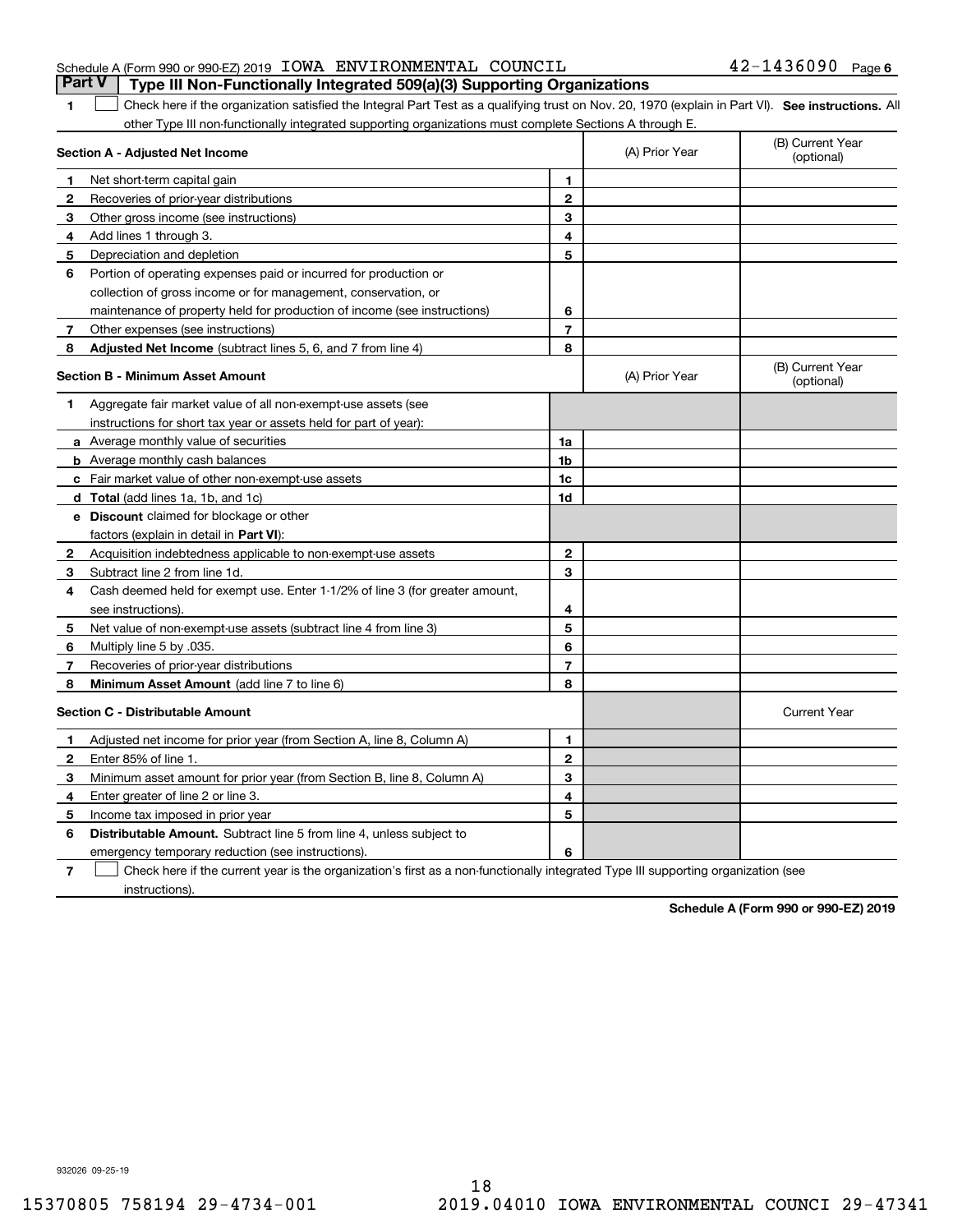#### Schedule A (Form 990 or 990-EZ) 2019 Page IOWA ENVIRONMENTAL COUNCIL 42-1436090

| Part V | Type III Non-Functionally Integrated 509(a)(3) Supporting Organizations                    |                             | (continued)                           |                                         |
|--------|--------------------------------------------------------------------------------------------|-----------------------------|---------------------------------------|-----------------------------------------|
|        | <b>Section D - Distributions</b>                                                           |                             |                                       | <b>Current Year</b>                     |
| 1      | Amounts paid to supported organizations to accomplish exempt purposes                      |                             |                                       |                                         |
| 2      | Amounts paid to perform activity that directly furthers exempt purposes of supported       |                             |                                       |                                         |
|        | organizations, in excess of income from activity                                           |                             |                                       |                                         |
| з      | Administrative expenses paid to accomplish exempt purposes of supported organizations      |                             |                                       |                                         |
| 4      | Amounts paid to acquire exempt-use assets                                                  |                             |                                       |                                         |
| 5      | Qualified set-aside amounts (prior IRS approval required)                                  |                             |                                       |                                         |
| 6      | Other distributions (describe in Part VI). See instructions.                               |                             |                                       |                                         |
| 7      | <b>Total annual distributions.</b> Add lines 1 through 6.                                  |                             |                                       |                                         |
| 8      | Distributions to attentive supported organizations to which the organization is responsive |                             |                                       |                                         |
|        | (provide details in Part VI). See instructions.                                            |                             |                                       |                                         |
| 9      | Distributable amount for 2019 from Section C, line 6                                       |                             |                                       |                                         |
| 10     | Line 8 amount divided by line 9 amount                                                     |                             |                                       |                                         |
|        |                                                                                            | (i)                         | (iii)                                 | (iii)                                   |
|        | <b>Section E - Distribution Allocations</b> (see instructions)                             | <b>Excess Distributions</b> | <b>Underdistributions</b><br>Pre-2019 | <b>Distributable</b><br>Amount for 2019 |
| 1      | Distributable amount for 2019 from Section C, line 6                                       |                             |                                       |                                         |
| 2      | Underdistributions, if any, for years prior to 2019 (reason-                               |                             |                                       |                                         |
|        | able cause required- explain in Part VI). See instructions.                                |                             |                                       |                                         |
| з      | Excess distributions carryover, if any, to 2019                                            |                             |                                       |                                         |
|        | <b>a</b> From 2014                                                                         |                             |                                       |                                         |
|        | <b>b</b> From 2015                                                                         |                             |                                       |                                         |
|        | $c$ From 2016                                                                              |                             |                                       |                                         |
|        | d From 2017                                                                                |                             |                                       |                                         |
|        | e From 2018                                                                                |                             |                                       |                                         |
|        | Total of lines 3a through e                                                                |                             |                                       |                                         |
|        | <b>g</b> Applied to underdistributions of prior years                                      |                             |                                       |                                         |
|        | <b>h</b> Applied to 2019 distributable amount                                              |                             |                                       |                                         |
|        | Carryover from 2014 not applied (see instructions)                                         |                             |                                       |                                         |
|        | Remainder. Subtract lines 3g, 3h, and 3i from 3f.                                          |                             |                                       |                                         |
| 4      | Distributions for 2019 from Section D,                                                     |                             |                                       |                                         |
|        | line $7:$                                                                                  |                             |                                       |                                         |
|        | <b>a</b> Applied to underdistributions of prior years                                      |                             |                                       |                                         |
|        | <b>b</b> Applied to 2019 distributable amount                                              |                             |                                       |                                         |
| c      | Remainder. Subtract lines 4a and 4b from 4.                                                |                             |                                       |                                         |
| 5      | Remaining underdistributions for years prior to 2019, if                                   |                             |                                       |                                         |
|        | any. Subtract lines 3g and 4a from line 2. For result greater                              |                             |                                       |                                         |
|        | than zero, explain in Part VI. See instructions.                                           |                             |                                       |                                         |
| 6      | Remaining underdistributions for 2019. Subtract lines 3h                                   |                             |                                       |                                         |
|        | and 4b from line 1. For result greater than zero, explain in                               |                             |                                       |                                         |
|        | Part VI. See instructions.                                                                 |                             |                                       |                                         |
| 7      | Excess distributions carryover to 2020. Add lines 3j                                       |                             |                                       |                                         |
|        | and 4c.                                                                                    |                             |                                       |                                         |
| 8      | Breakdown of line 7:                                                                       |                             |                                       |                                         |
|        | a Excess from 2015                                                                         |                             |                                       |                                         |
|        | <b>b</b> Excess from 2016                                                                  |                             |                                       |                                         |
|        | c Excess from 2017                                                                         |                             |                                       |                                         |
|        | d Excess from 2018                                                                         |                             |                                       |                                         |
|        | e Excess from 2019                                                                         |                             |                                       |                                         |
|        |                                                                                            |                             |                                       |                                         |

**Schedule A (Form 990 or 990-EZ) 2019**

932027 09-25-19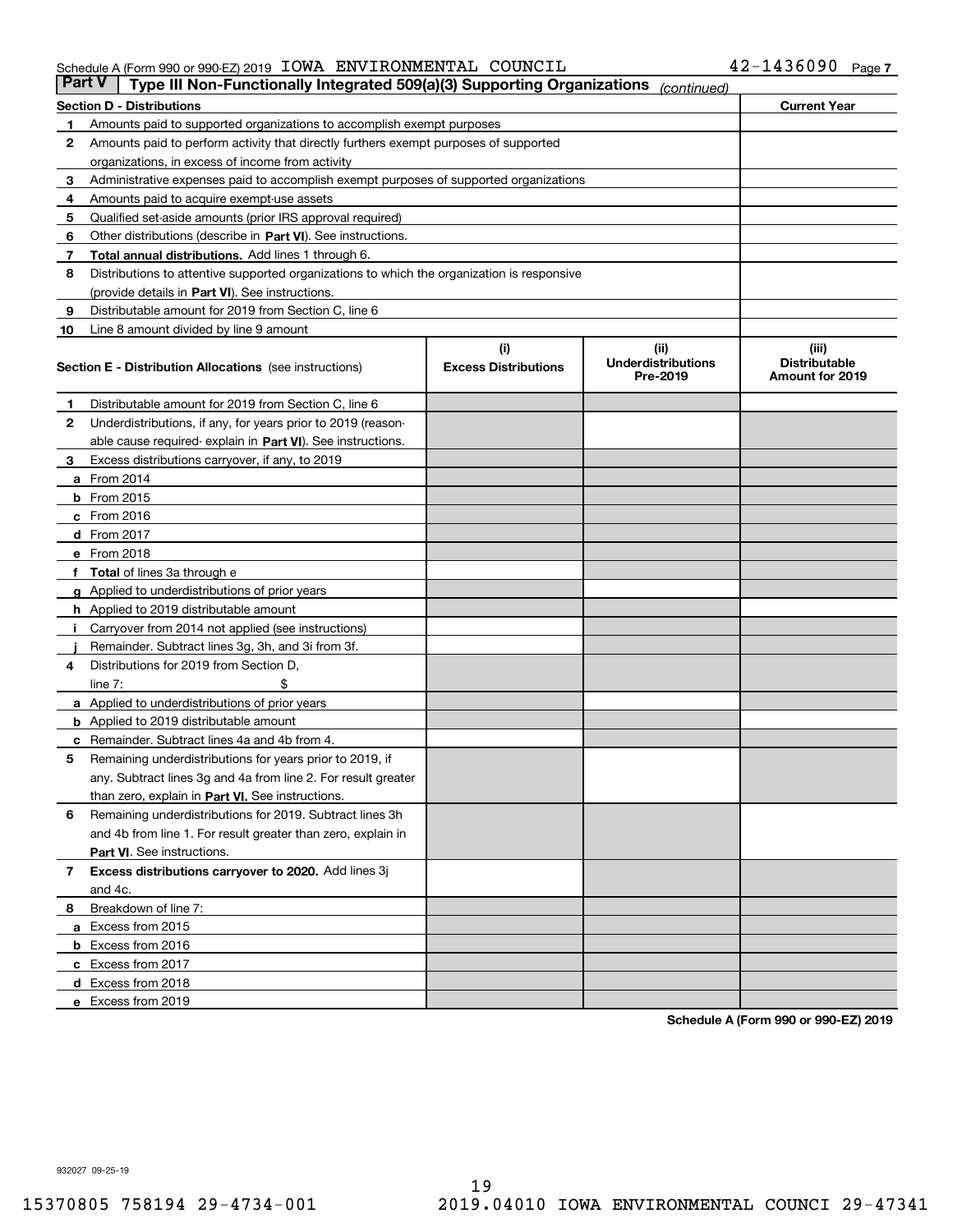|                 | Schedule A (Form 990 or 990-EZ) 2019 IOWA ENVIRONMENTAL COUNCIL                                                                                                                                                                                                                         |      | $42 - 1436090$ Page 8                                                                                                                                                                                                                                                                            |
|-----------------|-----------------------------------------------------------------------------------------------------------------------------------------------------------------------------------------------------------------------------------------------------------------------------------------|------|--------------------------------------------------------------------------------------------------------------------------------------------------------------------------------------------------------------------------------------------------------------------------------------------------|
| <b>Part VI</b>  | Supplemental Information. Provide the explanations required by Part II, line 10; Part II, line 17a or 17b; Part III, line 12;<br>Section D, lines 5, 6, and 8; and Part V, Section E, lines 2, 5, and 6. Also complete this part for any additional information.<br>(See instructions.) |      | Part IV, Section A, lines 1, 2, 3b, 3c, 4b, 4c, 5a, 6, 9a, 9b, 9c, 11a, 11b, and 11c; Part IV, Section B, lines 1 and 2; Part IV, Section C,<br>line 1; Part IV, Section D, lines 2 and 3; Part IV, Section E, lines 1c, 2a, 2b, 3a, and 3b; Part V, line 1; Part V, Section B, line 1e; Part V, |
|                 |                                                                                                                                                                                                                                                                                         |      |                                                                                                                                                                                                                                                                                                  |
|                 |                                                                                                                                                                                                                                                                                         |      |                                                                                                                                                                                                                                                                                                  |
|                 |                                                                                                                                                                                                                                                                                         |      |                                                                                                                                                                                                                                                                                                  |
|                 |                                                                                                                                                                                                                                                                                         |      |                                                                                                                                                                                                                                                                                                  |
|                 |                                                                                                                                                                                                                                                                                         |      |                                                                                                                                                                                                                                                                                                  |
|                 |                                                                                                                                                                                                                                                                                         |      |                                                                                                                                                                                                                                                                                                  |
|                 |                                                                                                                                                                                                                                                                                         |      |                                                                                                                                                                                                                                                                                                  |
|                 |                                                                                                                                                                                                                                                                                         |      |                                                                                                                                                                                                                                                                                                  |
|                 |                                                                                                                                                                                                                                                                                         |      |                                                                                                                                                                                                                                                                                                  |
|                 |                                                                                                                                                                                                                                                                                         |      |                                                                                                                                                                                                                                                                                                  |
|                 |                                                                                                                                                                                                                                                                                         |      |                                                                                                                                                                                                                                                                                                  |
|                 |                                                                                                                                                                                                                                                                                         |      |                                                                                                                                                                                                                                                                                                  |
|                 |                                                                                                                                                                                                                                                                                         |      |                                                                                                                                                                                                                                                                                                  |
|                 |                                                                                                                                                                                                                                                                                         |      |                                                                                                                                                                                                                                                                                                  |
|                 |                                                                                                                                                                                                                                                                                         |      |                                                                                                                                                                                                                                                                                                  |
|                 |                                                                                                                                                                                                                                                                                         |      |                                                                                                                                                                                                                                                                                                  |
|                 |                                                                                                                                                                                                                                                                                         |      |                                                                                                                                                                                                                                                                                                  |
|                 |                                                                                                                                                                                                                                                                                         |      |                                                                                                                                                                                                                                                                                                  |
|                 |                                                                                                                                                                                                                                                                                         |      |                                                                                                                                                                                                                                                                                                  |
|                 |                                                                                                                                                                                                                                                                                         |      |                                                                                                                                                                                                                                                                                                  |
|                 |                                                                                                                                                                                                                                                                                         |      |                                                                                                                                                                                                                                                                                                  |
|                 |                                                                                                                                                                                                                                                                                         |      |                                                                                                                                                                                                                                                                                                  |
|                 |                                                                                                                                                                                                                                                                                         |      |                                                                                                                                                                                                                                                                                                  |
|                 |                                                                                                                                                                                                                                                                                         |      |                                                                                                                                                                                                                                                                                                  |
|                 |                                                                                                                                                                                                                                                                                         |      |                                                                                                                                                                                                                                                                                                  |
|                 |                                                                                                                                                                                                                                                                                         |      |                                                                                                                                                                                                                                                                                                  |
|                 |                                                                                                                                                                                                                                                                                         |      |                                                                                                                                                                                                                                                                                                  |
|                 |                                                                                                                                                                                                                                                                                         |      |                                                                                                                                                                                                                                                                                                  |
|                 |                                                                                                                                                                                                                                                                                         |      |                                                                                                                                                                                                                                                                                                  |
|                 |                                                                                                                                                                                                                                                                                         |      |                                                                                                                                                                                                                                                                                                  |
|                 |                                                                                                                                                                                                                                                                                         |      |                                                                                                                                                                                                                                                                                                  |
| 932028 09-25-19 |                                                                                                                                                                                                                                                                                         |      | Schedule A (Form 990 or 990-EZ) 2019                                                                                                                                                                                                                                                             |
|                 |                                                                                                                                                                                                                                                                                         | $20$ |                                                                                                                                                                                                                                                                                                  |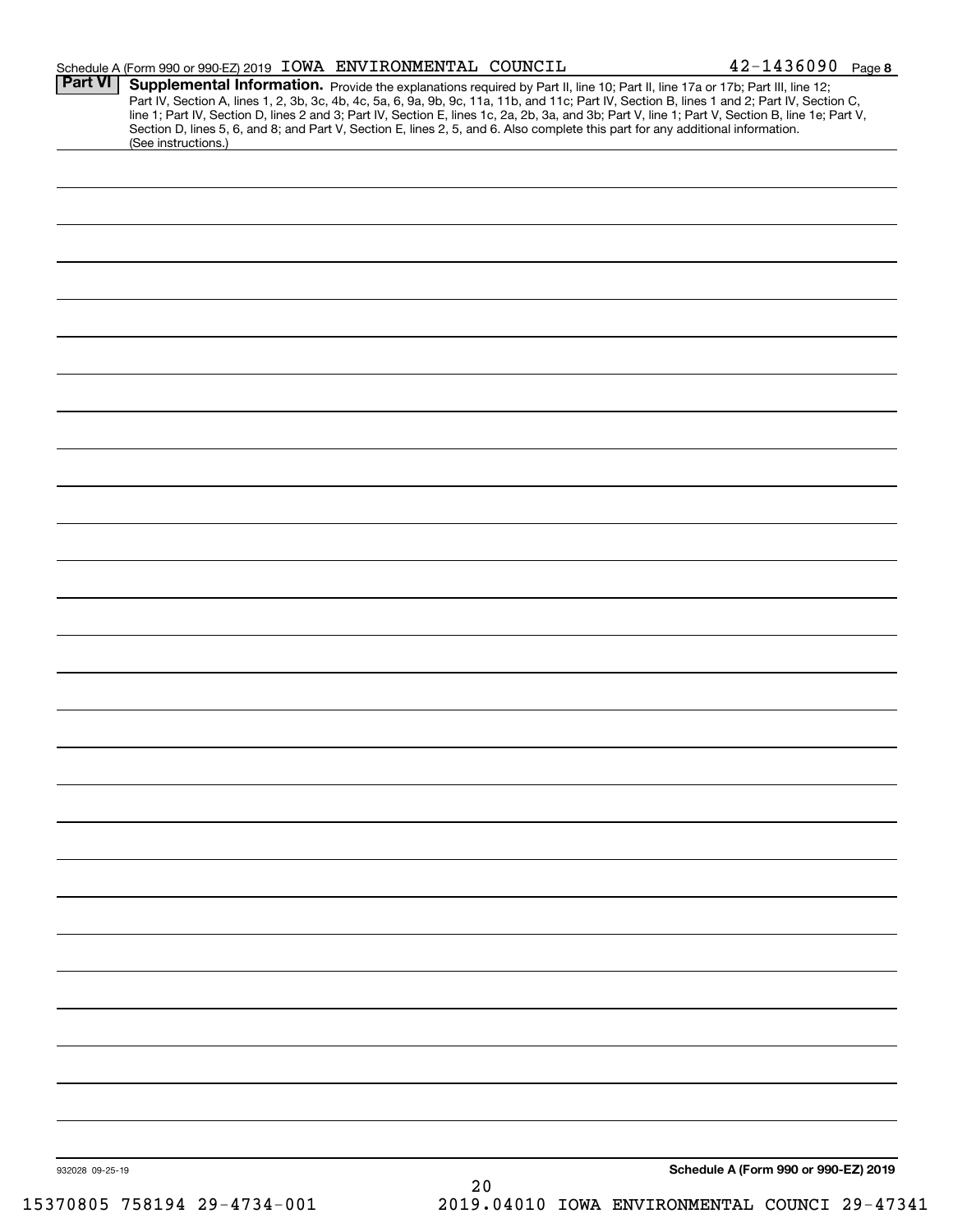Department of the Treasury Internal Revenue Service **(Form 990, 990-EZ, or 990-PF)**

Name of the organization

## \*\* PUBLIC DISCLOSURE COPY \*\*

# **Schedule B Schedule of Contributors**

**| Attach to Form 990, Form 990-EZ, or Form 990-PF. | Go to www.irs.gov/Form990 for the latest information.** OMB No. 1545-0047

**2019**

**Employer identification number**

| IOWA ENVIRONMENTAL COUNCIL | 42-1436090 |
|----------------------------|------------|
|                            |            |

| <b>Organization type (check one):</b> |                                                                             |  |  |  |
|---------------------------------------|-----------------------------------------------------------------------------|--|--|--|
| Filers of:                            | Section:                                                                    |  |  |  |
| Form 990 or 990-EZ                    | $\boxed{\textbf{X}}$ 501(c)( 3) (enter number) organization                 |  |  |  |
|                                       | $4947(a)(1)$ nonexempt charitable trust not treated as a private foundation |  |  |  |
|                                       | 527 political organization                                                  |  |  |  |
| Form 990-PF                           | 501(c)(3) exempt private foundation                                         |  |  |  |
|                                       | 4947(a)(1) nonexempt charitable trust treated as a private foundation       |  |  |  |
|                                       | 501(c)(3) taxable private foundation                                        |  |  |  |
|                                       |                                                                             |  |  |  |

Check if your organization is covered by the **General Rule** or a **Special Rule. Note:**  Only a section 501(c)(7), (8), or (10) organization can check boxes for both the General Rule and a Special Rule. See instructions.

### **General Rule**

 $\mathcal{L}^{\text{max}}$ 

For an organization filing Form 990, 990-EZ, or 990-PF that received, during the year, contributions totaling \$5,000 or more (in money or property) from any one contributor. Complete Parts I and II. See instructions for determining a contributor's total contributions.

#### **Special Rules**

any one contributor, during the year, total contributions of the greater of  $\,$  (1) \$5,000; or **(2)** 2% of the amount on (i) Form 990, Part VIII, line 1h;  $\boxed{\textbf{X}}$  For an organization described in section 501(c)(3) filing Form 990 or 990-EZ that met the 33 1/3% support test of the regulations under sections 509(a)(1) and 170(b)(1)(A)(vi), that checked Schedule A (Form 990 or 990-EZ), Part II, line 13, 16a, or 16b, and that received from or (ii) Form 990-EZ, line 1. Complete Parts I and II.

year, total contributions of more than \$1,000 *exclusively* for religious, charitable, scientific, literary, or educational purposes, or for the For an organization described in section 501(c)(7), (8), or (10) filing Form 990 or 990-EZ that received from any one contributor, during the prevention of cruelty to children or animals. Complete Parts I, II, and III.  $\mathcal{L}^{\text{max}}$ 

purpose. Don't complete any of the parts unless the **General Rule** applies to this organization because it received *nonexclusively* year, contributions <sub>exclusively</sub> for religious, charitable, etc., purposes, but no such contributions totaled more than \$1,000. If this box is checked, enter here the total contributions that were received during the year for an  $\;$ exclusively religious, charitable, etc., For an organization described in section 501(c)(7), (8), or (10) filing Form 990 or 990-EZ that received from any one contributor, during the religious, charitable, etc., contributions totaling \$5,000 or more during the year  $\Box$ — $\Box$   $\Box$  $\mathcal{L}^{\text{max}}$ 

**Caution:**  An organization that isn't covered by the General Rule and/or the Special Rules doesn't file Schedule B (Form 990, 990-EZ, or 990-PF),  **must** but it answer "No" on Part IV, line 2, of its Form 990; or check the box on line H of its Form 990-EZ or on its Form 990-PF, Part I, line 2, to certify that it doesn't meet the filing requirements of Schedule B (Form 990, 990-EZ, or 990-PF).

**For Paperwork Reduction Act Notice, see the instructions for Form 990, 990-EZ, or 990-PF. Schedule B (Form 990, 990-EZ, or 990-PF) (2019)** LHA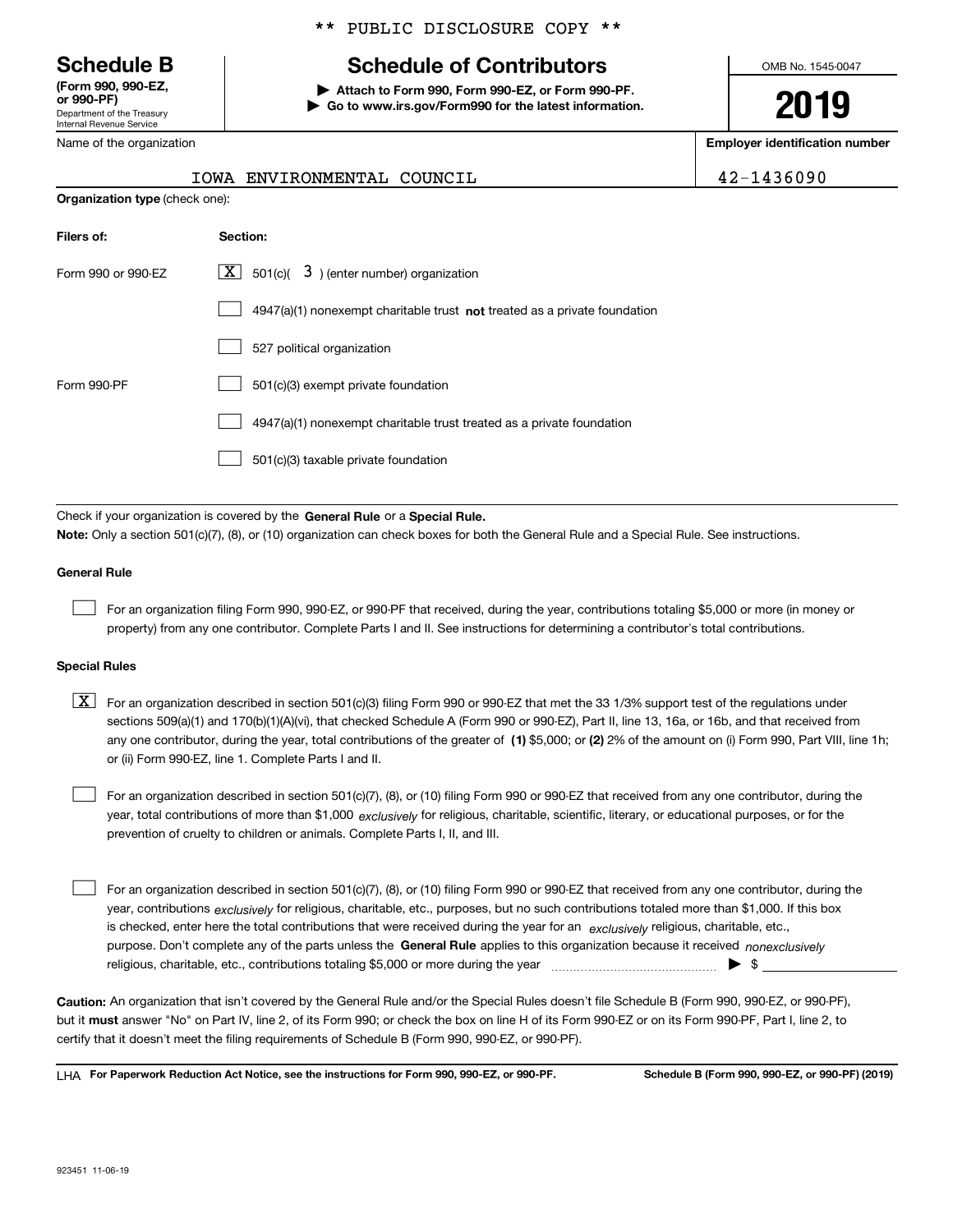#### Schedule B (Form 990, 990-EZ, or 990-PF) (2019) **Page 2** Page 1 and 2011 **Page 2** Page 2 **Page 2** Page 1 and 2011 **Page 2**

Name of organization

**Employer identification number**

#### IOWA ENVIRONMENTAL COUNCIL 42-1436090

**(a)No.(b)Name, address, and ZIP + 4 (c)Total contributions (d)Type of contribution PersonPayrollNoncash (a)No.(b)Name, address, and ZIP + 4 (c)Total contributions (d)Type of contribution PersonPayrollNoncash (a)No.(b)Name, address, and ZIP + 4 (c)Total contributions (d)Type of contribution PersonPayrollNoncash (a) No.(b) Name, address, and ZIP + 4 (c) Total contributions (d) Type of contribution PersonPayrollNoncash (a) No.(b)Name, address, and ZIP + 4 (c) Total contributions (d) Type of contribution PersonPayrollNoncash(a) No.(b)Name, address, and ZIP + 4 (c) Total contributions (d)Type of contribution PersonPayrollNoncash Contributors** (see instructions). Use duplicate copies of Part I if additional space is needed. \$(Complete Part II for noncash contributions.) \$(Complete Part II for noncash contributions.) \$(Complete Part II for noncash contributions.) \$(Complete Part II for noncash contributions.) \$(Complete Part II for noncash contributions.) \$(Complete Part II for noncash contributions.) Employer identification Page 2<br>
Iame of organization<br> **2Part I 2Part I COUNCIL**<br> **2Part I 2Part I Contributors** (see instructions). Use duplicate copies of Part I if additional space is needed.  $|X|$  $\mathcal{L}^{\text{max}}$  $\mathcal{L}^{\text{max}}$  $\boxed{\text{X}}$  $\mathcal{L}^{\text{max}}$  $\mathcal{L}^{\text{max}}$  $|X|$  $\mathcal{L}^{\text{max}}$  $\mathcal{L}^{\text{max}}$  $|X|$  $\mathcal{L}^{\text{max}}$  $\mathcal{L}^{\text{max}}$  $\mathcal{L}^{\text{max}}$  $\mathcal{L}^{\text{max}}$  $\mathcal{L}^{\text{max}}$  $\mathcal{L}^{\text{max}}$  $\mathcal{L}^{\text{max}}$  $\mathcal{L}^{\text{max}}$  $\begin{array}{c|c|c|c|c|c} 1 & \hspace{1.5cm} & \hspace{1.5cm} & \hspace{1.5cm} & \hspace{1.5cm} & \hspace{1.5cm} & \hspace{1.5cm} & \hspace{1.5cm} & \hspace{1.5cm} & \hspace{1.5cm} & \hspace{1.5cm} & \hspace{1.5cm} & \hspace{1.5cm} & \hspace{1.5cm} & \hspace{1.5cm} & \hspace{1.5cm} & \hspace{1.5cm} & \hspace{1.5cm} & \hspace{1.5cm} & \hspace{1.5cm} & \hspace{1.5cm} &$ 71,200.  $2$  | Person  $\overline{\text{X}}$ 230,000.  $\overline{3}$  | Person  $\overline{X}$ 510,000.  $4$  | Person  $\overline{\text{X}}$ 160,000.

923452 11-06-19 **Schedule B (Form 990, 990-EZ, or 990-PF) (2019)**

23 15370805 758194 29-4734-001 2019.04010 IOWA ENVIRONMENTAL COUNCI 29-47341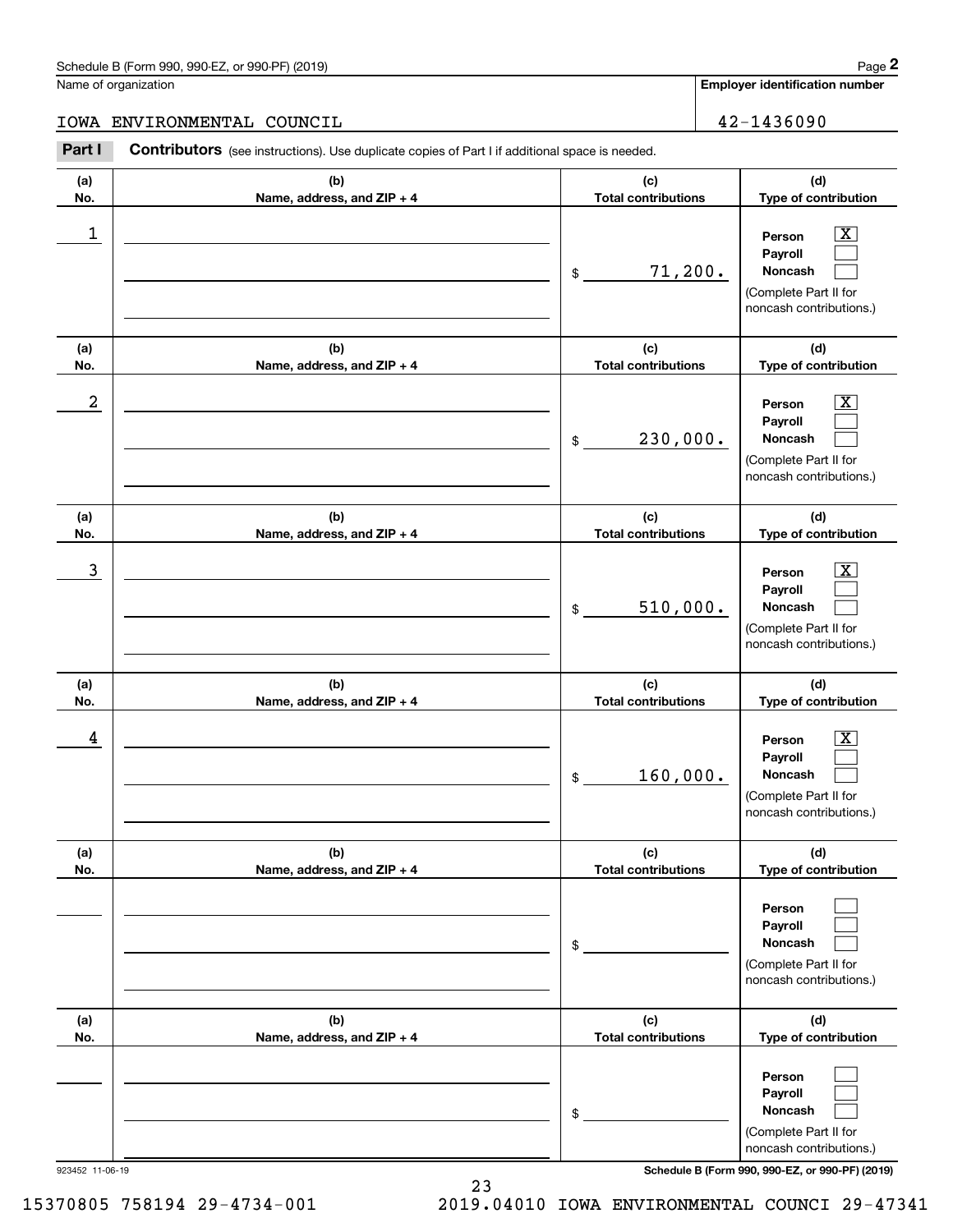**Employer identification number**

IOWA ENVIRONMENTAL COUNCIL 42-1436090

Chedule B (Form 990, 990-EZ, or 990-PF) (2019)<br>
Iame of organization<br> **3Part II is Additional space is needed.**<br> **Part II is Additional space is needed.**<br> **Part II is Additional space is needed.** 

| (a)<br>(c)<br>No.<br>(b)<br>(d)<br>FMV (or estimate)<br>from<br>Description of noncash property given<br>Date received<br>(See instructions.)<br>Part I<br>$\frac{1}{2}$<br>(a)<br>(c)<br>No.<br>(b)<br>(d)<br>FMV (or estimate)<br>from<br>Description of noncash property given<br>Date received<br>(See instructions.)<br>Part I<br>$\mathfrak{S}$<br>(a)<br>(c)<br>No.<br>(b)<br>(d)<br>FMV (or estimate)<br>from<br>Description of noncash property given<br>Date received<br>(See instructions.)<br>Part I<br>$\mathfrak{S}$<br>(a)<br>(c)<br>No.<br>(b)<br>(d)<br>FMV (or estimate)<br>from<br>Description of noncash property given<br>Date received<br>(See instructions.)<br>Part I<br>$\mathsf{\$}$<br>(a)<br>(c)<br>No.<br>(d)<br>(b)<br>FMV (or estimate)<br>from<br>Description of noncash property given<br>Date received<br>(See instructions.)<br>Part I<br>\$<br>(a)<br>(c)<br>No.<br>(b)<br>(d)<br>FMV (or estimate)<br>from<br>Description of noncash property given<br>Date received<br>(See instructions.)<br>Part I |  |    |
|--------------------------------------------------------------------------------------------------------------------------------------------------------------------------------------------------------------------------------------------------------------------------------------------------------------------------------------------------------------------------------------------------------------------------------------------------------------------------------------------------------------------------------------------------------------------------------------------------------------------------------------------------------------------------------------------------------------------------------------------------------------------------------------------------------------------------------------------------------------------------------------------------------------------------------------------------------------------------------------------------------------------------------------------|--|----|
|                                                                                                                                                                                                                                                                                                                                                                                                                                                                                                                                                                                                                                                                                                                                                                                                                                                                                                                                                                                                                                            |  |    |
|                                                                                                                                                                                                                                                                                                                                                                                                                                                                                                                                                                                                                                                                                                                                                                                                                                                                                                                                                                                                                                            |  |    |
|                                                                                                                                                                                                                                                                                                                                                                                                                                                                                                                                                                                                                                                                                                                                                                                                                                                                                                                                                                                                                                            |  |    |
|                                                                                                                                                                                                                                                                                                                                                                                                                                                                                                                                                                                                                                                                                                                                                                                                                                                                                                                                                                                                                                            |  |    |
|                                                                                                                                                                                                                                                                                                                                                                                                                                                                                                                                                                                                                                                                                                                                                                                                                                                                                                                                                                                                                                            |  |    |
|                                                                                                                                                                                                                                                                                                                                                                                                                                                                                                                                                                                                                                                                                                                                                                                                                                                                                                                                                                                                                                            |  |    |
|                                                                                                                                                                                                                                                                                                                                                                                                                                                                                                                                                                                                                                                                                                                                                                                                                                                                                                                                                                                                                                            |  |    |
|                                                                                                                                                                                                                                                                                                                                                                                                                                                                                                                                                                                                                                                                                                                                                                                                                                                                                                                                                                                                                                            |  |    |
|                                                                                                                                                                                                                                                                                                                                                                                                                                                                                                                                                                                                                                                                                                                                                                                                                                                                                                                                                                                                                                            |  |    |
|                                                                                                                                                                                                                                                                                                                                                                                                                                                                                                                                                                                                                                                                                                                                                                                                                                                                                                                                                                                                                                            |  |    |
|                                                                                                                                                                                                                                                                                                                                                                                                                                                                                                                                                                                                                                                                                                                                                                                                                                                                                                                                                                                                                                            |  |    |
| Schedule B (Form 990, 990-EZ, or 990-PF) (2019)<br>923453 11-06-19                                                                                                                                                                                                                                                                                                                                                                                                                                                                                                                                                                                                                                                                                                                                                                                                                                                                                                                                                                         |  | \$ |

24

15370805 758194 29-4734-001 2019.04010 IOWA ENVIRONMENTAL COUNCI 29-47341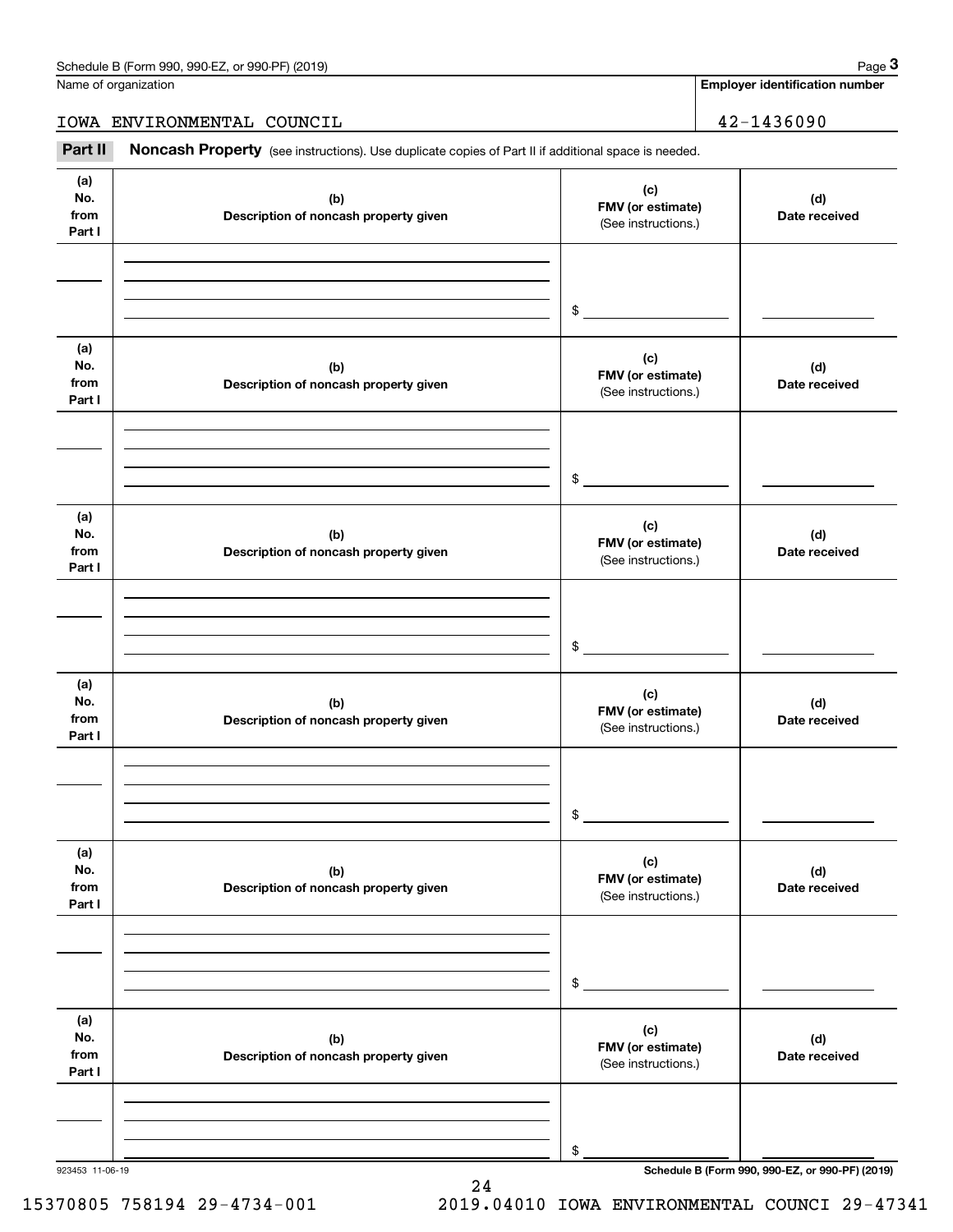|                 | Schedule B (Form 990, 990-EZ, or 990-PF) (2019)                                                                                                                                                                                 |                      |                                          |                                                                                                                                                                | Page 4 |  |  |
|-----------------|---------------------------------------------------------------------------------------------------------------------------------------------------------------------------------------------------------------------------------|----------------------|------------------------------------------|----------------------------------------------------------------------------------------------------------------------------------------------------------------|--------|--|--|
|                 | Name of organization                                                                                                                                                                                                            |                      |                                          | <b>Employer identification number</b>                                                                                                                          |        |  |  |
|                 | IOWA ENVIRONMENTAL COUNCIL                                                                                                                                                                                                      |                      |                                          | 42-1436090                                                                                                                                                     |        |  |  |
| Part III        | from any one contributor. Complete columns (a) through (e) and the following line entry. For organizations                                                                                                                      |                      |                                          | Exclusively religious, charitable, etc., contributions to organizations described in section 501(c)(7), (8), or (10) that total more than \$1,000 for the year |        |  |  |
|                 | completing Part III, enter the total of exclusively religious, charitable, etc., contributions of \$1,000 or less for the year. (Enter this info. once.) \\$<br>Use duplicate copies of Part III if additional space is needed. |                      |                                          |                                                                                                                                                                |        |  |  |
| (a) No.<br>from | (b) Purpose of gift                                                                                                                                                                                                             | (c) Use of gift      |                                          | (d) Description of how gift is held                                                                                                                            |        |  |  |
| Part I          |                                                                                                                                                                                                                                 |                      |                                          |                                                                                                                                                                |        |  |  |
|                 |                                                                                                                                                                                                                                 |                      |                                          |                                                                                                                                                                |        |  |  |
|                 |                                                                                                                                                                                                                                 |                      |                                          |                                                                                                                                                                |        |  |  |
|                 |                                                                                                                                                                                                                                 |                      |                                          |                                                                                                                                                                |        |  |  |
|                 |                                                                                                                                                                                                                                 | (e) Transfer of gift |                                          |                                                                                                                                                                |        |  |  |
|                 | Transferee's name, address, and ZIP + 4                                                                                                                                                                                         |                      |                                          | Relationship of transferor to transferee                                                                                                                       |        |  |  |
|                 |                                                                                                                                                                                                                                 |                      |                                          |                                                                                                                                                                |        |  |  |
|                 |                                                                                                                                                                                                                                 |                      |                                          |                                                                                                                                                                |        |  |  |
|                 |                                                                                                                                                                                                                                 |                      |                                          |                                                                                                                                                                |        |  |  |
| (a) No.         |                                                                                                                                                                                                                                 |                      |                                          |                                                                                                                                                                |        |  |  |
| from<br>Part I  | (b) Purpose of gift                                                                                                                                                                                                             | (c) Use of gift      |                                          | (d) Description of how gift is held                                                                                                                            |        |  |  |
|                 |                                                                                                                                                                                                                                 |                      |                                          |                                                                                                                                                                |        |  |  |
|                 |                                                                                                                                                                                                                                 |                      |                                          |                                                                                                                                                                |        |  |  |
|                 |                                                                                                                                                                                                                                 |                      |                                          |                                                                                                                                                                |        |  |  |
|                 | (e) Transfer of gift                                                                                                                                                                                                            |                      |                                          |                                                                                                                                                                |        |  |  |
|                 |                                                                                                                                                                                                                                 |                      |                                          |                                                                                                                                                                |        |  |  |
|                 | Transferee's name, address, and ZIP + 4                                                                                                                                                                                         |                      |                                          | Relationship of transferor to transferee                                                                                                                       |        |  |  |
|                 |                                                                                                                                                                                                                                 |                      |                                          |                                                                                                                                                                |        |  |  |
|                 |                                                                                                                                                                                                                                 |                      |                                          |                                                                                                                                                                |        |  |  |
| (a) No.         |                                                                                                                                                                                                                                 |                      |                                          |                                                                                                                                                                |        |  |  |
| from<br>Part I  | (b) Purpose of gift                                                                                                                                                                                                             | (c) Use of gift      |                                          | (d) Description of how gift is held                                                                                                                            |        |  |  |
|                 |                                                                                                                                                                                                                                 |                      |                                          |                                                                                                                                                                |        |  |  |
|                 |                                                                                                                                                                                                                                 |                      |                                          |                                                                                                                                                                |        |  |  |
|                 |                                                                                                                                                                                                                                 |                      |                                          |                                                                                                                                                                |        |  |  |
|                 |                                                                                                                                                                                                                                 | (e) Transfer of gift |                                          |                                                                                                                                                                |        |  |  |
|                 |                                                                                                                                                                                                                                 |                      |                                          |                                                                                                                                                                |        |  |  |
|                 | Transferee's name, address, and ZIP + 4                                                                                                                                                                                         |                      |                                          | Relationship of transferor to transferee                                                                                                                       |        |  |  |
|                 |                                                                                                                                                                                                                                 |                      |                                          |                                                                                                                                                                |        |  |  |
|                 |                                                                                                                                                                                                                                 |                      |                                          |                                                                                                                                                                |        |  |  |
|                 |                                                                                                                                                                                                                                 |                      |                                          |                                                                                                                                                                |        |  |  |
| (a) No.<br>from | (b) Purpose of gift                                                                                                                                                                                                             | (c) Use of gift      |                                          | (d) Description of how gift is held                                                                                                                            |        |  |  |
| Part I          |                                                                                                                                                                                                                                 |                      |                                          |                                                                                                                                                                |        |  |  |
|                 |                                                                                                                                                                                                                                 |                      |                                          |                                                                                                                                                                |        |  |  |
|                 |                                                                                                                                                                                                                                 |                      |                                          |                                                                                                                                                                |        |  |  |
|                 |                                                                                                                                                                                                                                 |                      |                                          |                                                                                                                                                                |        |  |  |
|                 |                                                                                                                                                                                                                                 | (e) Transfer of gift |                                          |                                                                                                                                                                |        |  |  |
|                 | Transferee's name, address, and ZIP + 4                                                                                                                                                                                         |                      | Relationship of transferor to transferee |                                                                                                                                                                |        |  |  |
|                 |                                                                                                                                                                                                                                 |                      |                                          |                                                                                                                                                                |        |  |  |
|                 |                                                                                                                                                                                                                                 |                      |                                          |                                                                                                                                                                |        |  |  |
|                 |                                                                                                                                                                                                                                 |                      |                                          |                                                                                                                                                                |        |  |  |

25

923454 11-06-19

**Schedule B (Form 990, 990-EZ, or 990-PF) (2019)**

15370805 758194 29-4734-001 2019.04010 IOWA ENVIRONMENTAL COUNCI 29-47341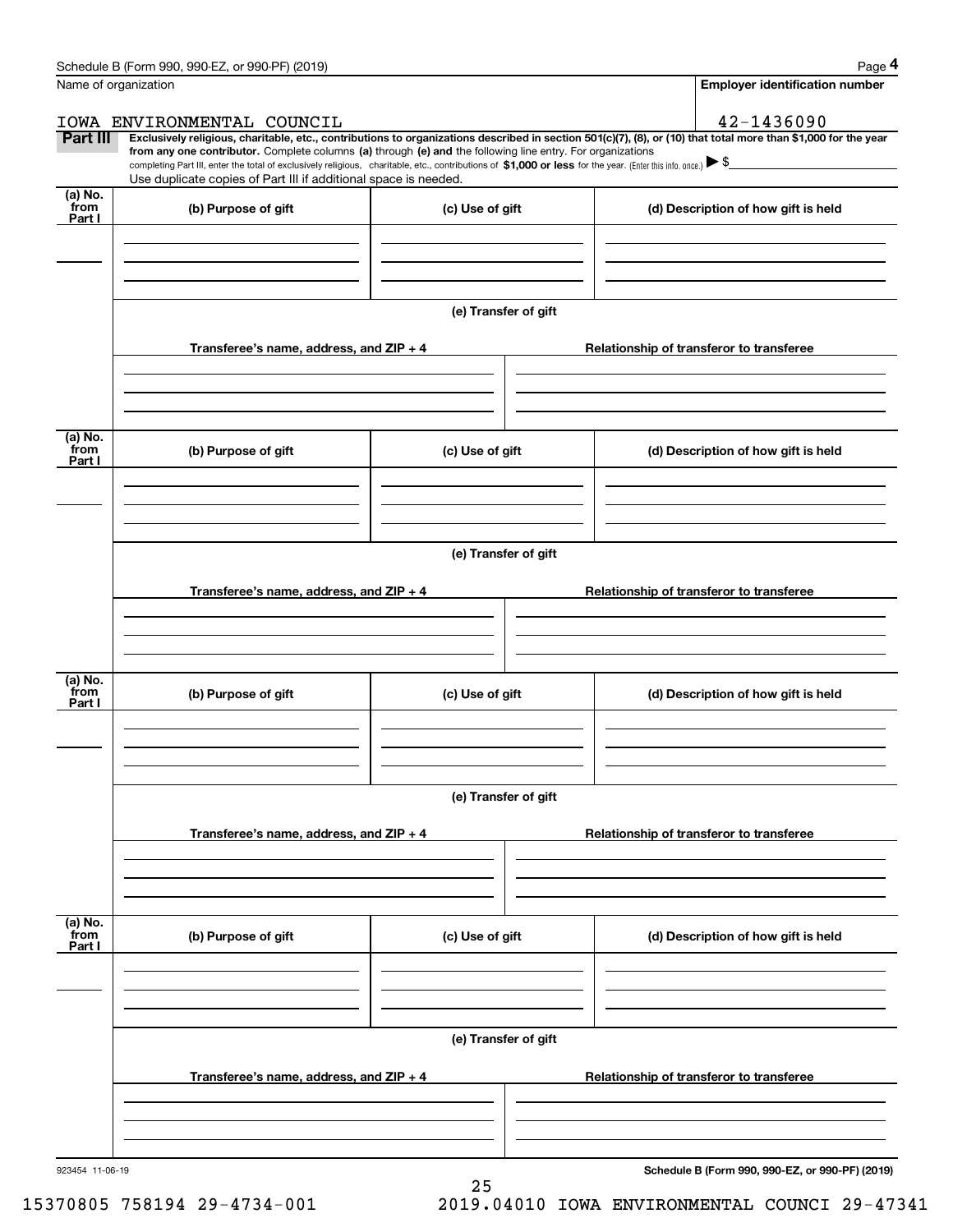| <b>Political Campaign and Lobbying Activities</b><br><b>SCHEDULE C</b><br>(Form 990 or 990-EZ)<br>For Organizations Exempt From Income Tax Under section 501(c) and section 527 |  |                                                                                                                                                  |           | OMB No. 1545-0047                                                           |                          |                                                                                                                                                             |
|---------------------------------------------------------------------------------------------------------------------------------------------------------------------------------|--|--------------------------------------------------------------------------------------------------------------------------------------------------|-----------|-----------------------------------------------------------------------------|--------------------------|-------------------------------------------------------------------------------------------------------------------------------------------------------------|
|                                                                                                                                                                                 |  |                                                                                                                                                  |           |                                                                             |                          |                                                                                                                                                             |
|                                                                                                                                                                                 |  |                                                                                                                                                  |           |                                                                             |                          |                                                                                                                                                             |
| Department of the Treasury                                                                                                                                                      |  | Complete if the organization is described below. Attach to Form 990 or Form 990-EZ.                                                              |           |                                                                             |                          | <b>Open to Public</b><br>Inspection                                                                                                                         |
| Internal Revenue Service                                                                                                                                                        |  | Go to www.irs.gov/Form990 for instructions and the latest information.                                                                           |           |                                                                             |                          |                                                                                                                                                             |
|                                                                                                                                                                                 |  | If the organization answered "Yes," on Form 990, Part IV, line 3, or Form 990-EZ, Part V, line 46 (Political Campaign Activities), then          |           |                                                                             |                          |                                                                                                                                                             |
|                                                                                                                                                                                 |  | • Section 501(c)(3) organizations: Complete Parts I-A and B. Do not complete Part I-C.                                                           |           |                                                                             |                          |                                                                                                                                                             |
| • Section 527 organizations: Complete Part I-A only.                                                                                                                            |  | • Section 501(c) (other than section 501(c)(3)) organizations: Complete Parts I-A and C below. Do not complete Part I-B.                         |           |                                                                             |                          |                                                                                                                                                             |
|                                                                                                                                                                                 |  | If the organization answered "Yes," on Form 990, Part IV, line 4, or Form 990-EZ, Part VI, line 47 (Lobbying Activities), then                   |           |                                                                             |                          |                                                                                                                                                             |
|                                                                                                                                                                                 |  | • Section 501(c)(3) organizations that have filed Form 5768 (election under section 501(h)): Complete Part II-A. Do not complete Part II-B.      |           |                                                                             |                          |                                                                                                                                                             |
|                                                                                                                                                                                 |  | • Section 501(c)(3) organizations that have NOT filed Form 5768 (election under section 501(h)): Complete Part II-B. Do not complete Part II-A.  |           |                                                                             |                          |                                                                                                                                                             |
|                                                                                                                                                                                 |  | If the organization answered "Yes," on Form 990, Part IV, line 5 (Proxy Tax) (see separate instructions) or Form 990-EZ, Part V, line 35c (Proxy |           |                                                                             |                          |                                                                                                                                                             |
| Tax) (see separate instructions), then                                                                                                                                          |  |                                                                                                                                                  |           |                                                                             |                          |                                                                                                                                                             |
|                                                                                                                                                                                 |  | • Section 501(c)(4), (5), or (6) organizations: Complete Part III.                                                                               |           |                                                                             |                          |                                                                                                                                                             |
| Name of organization                                                                                                                                                            |  |                                                                                                                                                  |           |                                                                             |                          | <b>Employer identification number</b>                                                                                                                       |
|                                                                                                                                                                                 |  | IOWA ENVIRONMENTAL COUNCIL                                                                                                                       |           |                                                                             |                          | 42-1436090                                                                                                                                                  |
| Part I-A                                                                                                                                                                        |  | Complete if the organization is exempt under section 501(c) or is a section 527 organization.                                                    |           |                                                                             |                          |                                                                                                                                                             |
|                                                                                                                                                                                 |  |                                                                                                                                                  |           |                                                                             |                          |                                                                                                                                                             |
|                                                                                                                                                                                 |  | 1 Provide a description of the organization's direct and indirect political campaign activities in Part IV.                                      |           |                                                                             |                          |                                                                                                                                                             |
| Political campaign activity expenditures<br>2                                                                                                                                   |  |                                                                                                                                                  |           |                                                                             | $\blacktriangleright$ \$ |                                                                                                                                                             |
| Volunteer hours for political campaign activities<br>З                                                                                                                          |  |                                                                                                                                                  |           |                                                                             |                          |                                                                                                                                                             |
|                                                                                                                                                                                 |  |                                                                                                                                                  |           |                                                                             |                          |                                                                                                                                                             |
| Part I-B                                                                                                                                                                        |  | Complete if the organization is exempt under section 501(c)(3).                                                                                  |           |                                                                             |                          |                                                                                                                                                             |
|                                                                                                                                                                                 |  | 1 Enter the amount of any excise tax incurred by the organization under section 4955                                                             |           |                                                                             | $\blacktriangleright$ \$ |                                                                                                                                                             |
| 2                                                                                                                                                                               |  | Enter the amount of any excise tax incurred by organization managers under section 4955                                                          |           | $\begin{array}{c}\n\bullet \\ \bullet \\ \bullet \\ \bullet\n\end{array}$   |                          |                                                                                                                                                             |
| З                                                                                                                                                                               |  |                                                                                                                                                  |           |                                                                             |                          | Yes<br>No                                                                                                                                                   |
| <b>b</b> If "Yes," describe in Part IV.                                                                                                                                         |  |                                                                                                                                                  |           |                                                                             |                          | Yes<br>No                                                                                                                                                   |
|                                                                                                                                                                                 |  | Part I-C   Complete if the organization is exempt under section 501(c), except section 501(c)(3).                                                |           |                                                                             |                          |                                                                                                                                                             |
|                                                                                                                                                                                 |  | 1 Enter the amount directly expended by the filing organization for section 527 exempt function activities                                       |           |                                                                             | $\blacktriangleright$ \$ |                                                                                                                                                             |
|                                                                                                                                                                                 |  | 2 Enter the amount of the filing organization's funds contributed to other organizations for section 527                                         |           |                                                                             |                          |                                                                                                                                                             |
| exempt function activities                                                                                                                                                      |  |                                                                                                                                                  |           |                                                                             | $\blacktriangleright$ \$ |                                                                                                                                                             |
|                                                                                                                                                                                 |  | 3 Total exempt function expenditures. Add lines 1 and 2. Enter here and on Form 1120-POL,                                                        |           |                                                                             |                          |                                                                                                                                                             |
|                                                                                                                                                                                 |  |                                                                                                                                                  |           |                                                                             | $\blacktriangleright$ \$ |                                                                                                                                                             |
|                                                                                                                                                                                 |  |                                                                                                                                                  |           |                                                                             |                          | Yes<br><b>No</b>                                                                                                                                            |
| 5                                                                                                                                                                               |  | Enter the names, addresses and employer identification number (EIN) of all section 527 political organizations to which the filing organization  |           |                                                                             |                          |                                                                                                                                                             |
|                                                                                                                                                                                 |  | made payments. For each organization listed, enter the amount paid from the filing organization's funds. Also enter the amount of political      |           |                                                                             |                          |                                                                                                                                                             |
|                                                                                                                                                                                 |  | contributions received that were promptly and directly delivered to a separate political organization, such as a separate segregated fund or a   |           |                                                                             |                          |                                                                                                                                                             |
|                                                                                                                                                                                 |  | political action committee (PAC). If additional space is needed, provide information in Part IV.                                                 |           |                                                                             |                          |                                                                                                                                                             |
| (a) Name                                                                                                                                                                        |  | (b) Address                                                                                                                                      | $(c)$ EIN | (d) Amount paid from<br>filing organization's<br>funds. If none, enter -0-. |                          | (e) Amount of political<br>contributions received and<br>promptly and directly<br>delivered to a separate<br>political organization.<br>If none, enter -0-. |
|                                                                                                                                                                                 |  |                                                                                                                                                  |           |                                                                             |                          |                                                                                                                                                             |
|                                                                                                                                                                                 |  |                                                                                                                                                  |           |                                                                             |                          |                                                                                                                                                             |
|                                                                                                                                                                                 |  |                                                                                                                                                  |           |                                                                             |                          |                                                                                                                                                             |
|                                                                                                                                                                                 |  |                                                                                                                                                  |           |                                                                             |                          |                                                                                                                                                             |
|                                                                                                                                                                                 |  |                                                                                                                                                  |           |                                                                             |                          |                                                                                                                                                             |
|                                                                                                                                                                                 |  |                                                                                                                                                  |           |                                                                             |                          |                                                                                                                                                             |

**For Paperwork Reduction Act Notice, see the Instructions for Form 990 or 990-EZ. Schedule C (Form 990 or 990-EZ) 2019** LHA

932041 11-26-19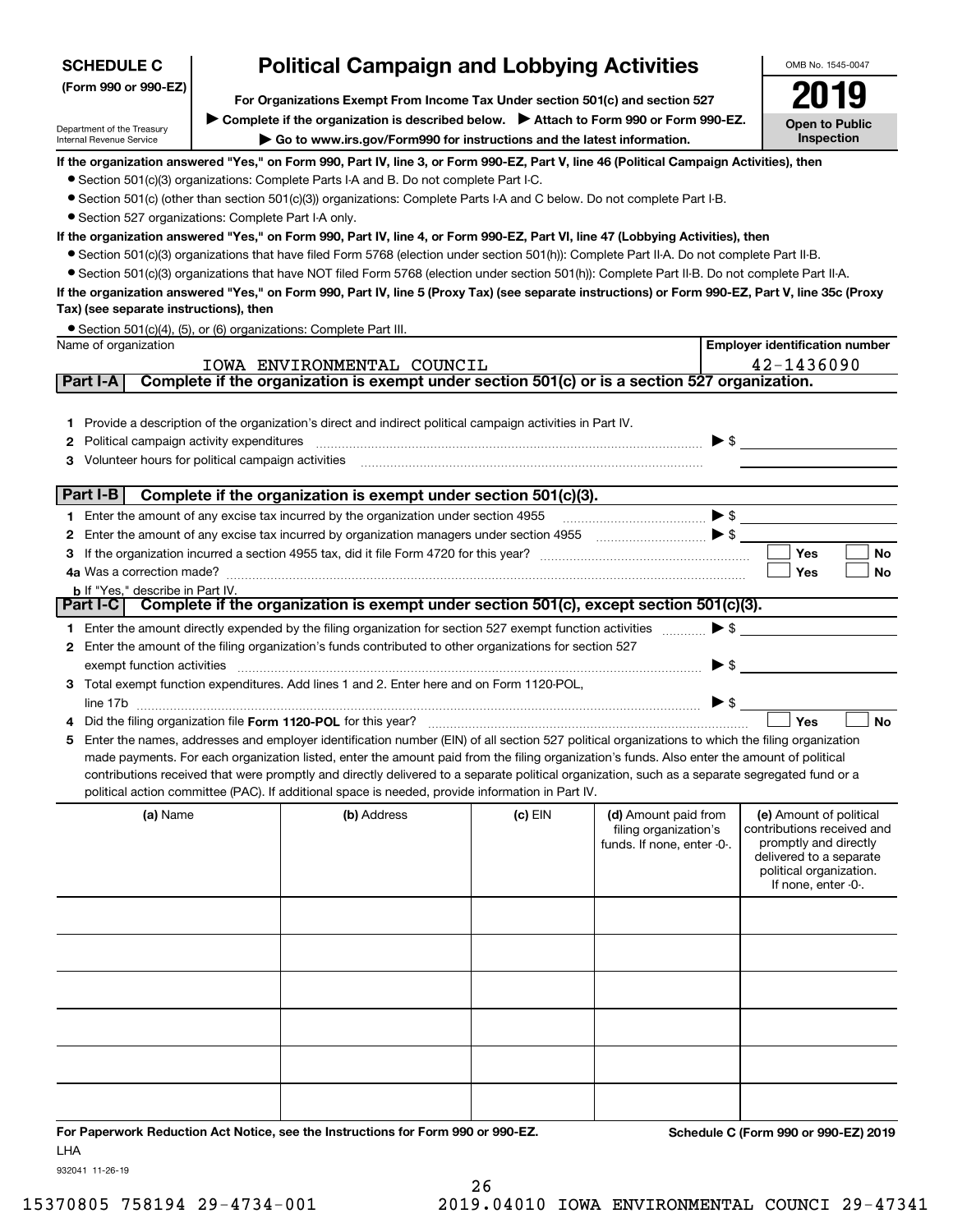| Schedule C (Form 990 or 990-EZ) 2019 IOWA ENVIRONMENTAL COUNCIL                                                                                        |                                        |                                                                                                                                   |            |                                        | $42 - 1436090$ Page 2          |
|--------------------------------------------------------------------------------------------------------------------------------------------------------|----------------------------------------|-----------------------------------------------------------------------------------------------------------------------------------|------------|----------------------------------------|--------------------------------|
| Complete if the organization is exempt under section 501(c)(3) and filed Form 5768 (election under<br>Part II-A                                        |                                        |                                                                                                                                   |            |                                        |                                |
| section 501(h)).                                                                                                                                       |                                        |                                                                                                                                   |            |                                        |                                |
| A Check $\blacktriangleright$                                                                                                                          |                                        | if the filing organization belongs to an affiliated group (and list in Part IV each affiliated group member's name, address, EIN, |            |                                        |                                |
| expenses, and share of excess lobbying expenditures).                                                                                                  |                                        |                                                                                                                                   |            |                                        |                                |
| <b>B</b> Check $\blacktriangleright$                                                                                                                   |                                        | if the filing organization checked box A and "limited control" provisions apply.                                                  |            |                                        |                                |
|                                                                                                                                                        | <b>Limits on Lobbying Expenditures</b> | (The term "expenditures" means amounts paid or incurred.)                                                                         |            | (a) Filing<br>organization's<br>totals | (b) Affiliated group<br>totals |
| 1a Total lobbying expenditures to influence public opinion (grassroots lobbying)                                                                       |                                        |                                                                                                                                   |            | 2,501.                                 |                                |
| <b>b</b> Total lobbying expenditures to influence a legislative body (direct lobbying)                                                                 |                                        |                                                                                                                                   |            | 12,909.                                |                                |
|                                                                                                                                                        |                                        |                                                                                                                                   |            | 15,410.                                |                                |
| d Other exempt purpose expenditures                                                                                                                    |                                        |                                                                                                                                   |            | 968,553.                               |                                |
| e Total exempt purpose expenditures (add lines 1c and 1d)                                                                                              |                                        |                                                                                                                                   |            | 983,963.                               |                                |
| f Lobbying nontaxable amount. Enter the amount from the following table in both columns.                                                               |                                        |                                                                                                                                   |            | 172,594.                               |                                |
|                                                                                                                                                        |                                        |                                                                                                                                   |            |                                        |                                |
| If the amount on line 1e, column (a) or (b) is:<br>Not over \$500,000                                                                                  |                                        | The lobbying nontaxable amount is:                                                                                                |            |                                        |                                |
|                                                                                                                                                        |                                        | 20% of the amount on line 1e.                                                                                                     |            |                                        |                                |
| Over \$500,000 but not over \$1,000,000                                                                                                                |                                        | \$100,000 plus 15% of the excess over \$500,000.                                                                                  |            |                                        |                                |
| Over \$1,000,000 but not over \$1,500,000                                                                                                              |                                        | \$175,000 plus 10% of the excess over \$1,000,000.                                                                                |            |                                        |                                |
| Over \$1,500,000 but not over \$17,000,000                                                                                                             |                                        | \$225,000 plus 5% of the excess over \$1,500,000.                                                                                 |            |                                        |                                |
| Over \$17,000,000                                                                                                                                      |                                        | \$1,000,000.                                                                                                                      |            |                                        |                                |
|                                                                                                                                                        |                                        |                                                                                                                                   |            | 43,149.                                |                                |
| g Grassroots nontaxable amount (enter 25% of line 1f)                                                                                                  |                                        |                                                                                                                                   |            | 0.                                     |                                |
| h Subtract line 1g from line 1a. If zero or less, enter -0-                                                                                            |                                        |                                                                                                                                   |            | о.                                     |                                |
| i Subtract line 1f from line 1c. If zero or less, enter -0-                                                                                            |                                        |                                                                                                                                   |            |                                        |                                |
| j If there is an amount other than zero on either line 1h or line 1i, did the organization file Form 4720<br>reporting section 4911 tax for this year? |                                        |                                                                                                                                   |            |                                        | Yes<br>No                      |
|                                                                                                                                                        |                                        | 4-Year Averaging Period Under Section 501(h)                                                                                      |            |                                        |                                |
|                                                                                                                                                        |                                        | (Some organizations that made a section 501(h) election do not have to complete all of the five columns below.                    |            |                                        |                                |
|                                                                                                                                                        |                                        | See the separate instructions for lines 2a through 2f.)                                                                           |            |                                        |                                |
|                                                                                                                                                        |                                        | Lobbying Expenditures During 4-Year Averaging Period                                                                              |            |                                        |                                |
| Calendar year<br>(or fiscal year beginning in)                                                                                                         | (a) 2016                               | (b) $2017$                                                                                                                        | $(c)$ 2018 | $(d)$ 2019                             | (e) Total                      |
| 2a Lobbying nontaxable amount                                                                                                                          | 151,925.                               | 165,601.                                                                                                                          | 151,067.   | 172,594.                               | 641,187.                       |
| <b>b</b> Lobbying ceiling amount<br>$(150\% \text{ of line } 2a, \text{ column}(e))$                                                                   |                                        |                                                                                                                                   |            |                                        | 961,781.                       |
| c Total lobbying expenditures                                                                                                                          | 22,139.                                | 10, 153.                                                                                                                          | 23,516.    | 15,410.                                | 71,218.                        |
| d Grassroots nontaxable amount                                                                                                                         | 37,981.                                | 41,400.                                                                                                                           | 37,767.    | 43,149.                                | 160, 297.                      |
| e Grassroots ceiling amount                                                                                                                            |                                        |                                                                                                                                   |            |                                        |                                |
| (150% of line 2d, column (e))                                                                                                                          |                                        |                                                                                                                                   |            |                                        | 240,446.                       |
|                                                                                                                                                        |                                        |                                                                                                                                   |            |                                        |                                |
| f Grassroots lobbying expenditures                                                                                                                     | 1,139.                                 | 1,286.                                                                                                                            | 2,779.     | 2,501.                                 | 7,705.                         |

**Schedule C (Form 990 or 990-EZ) 2019**

932042 11-26-19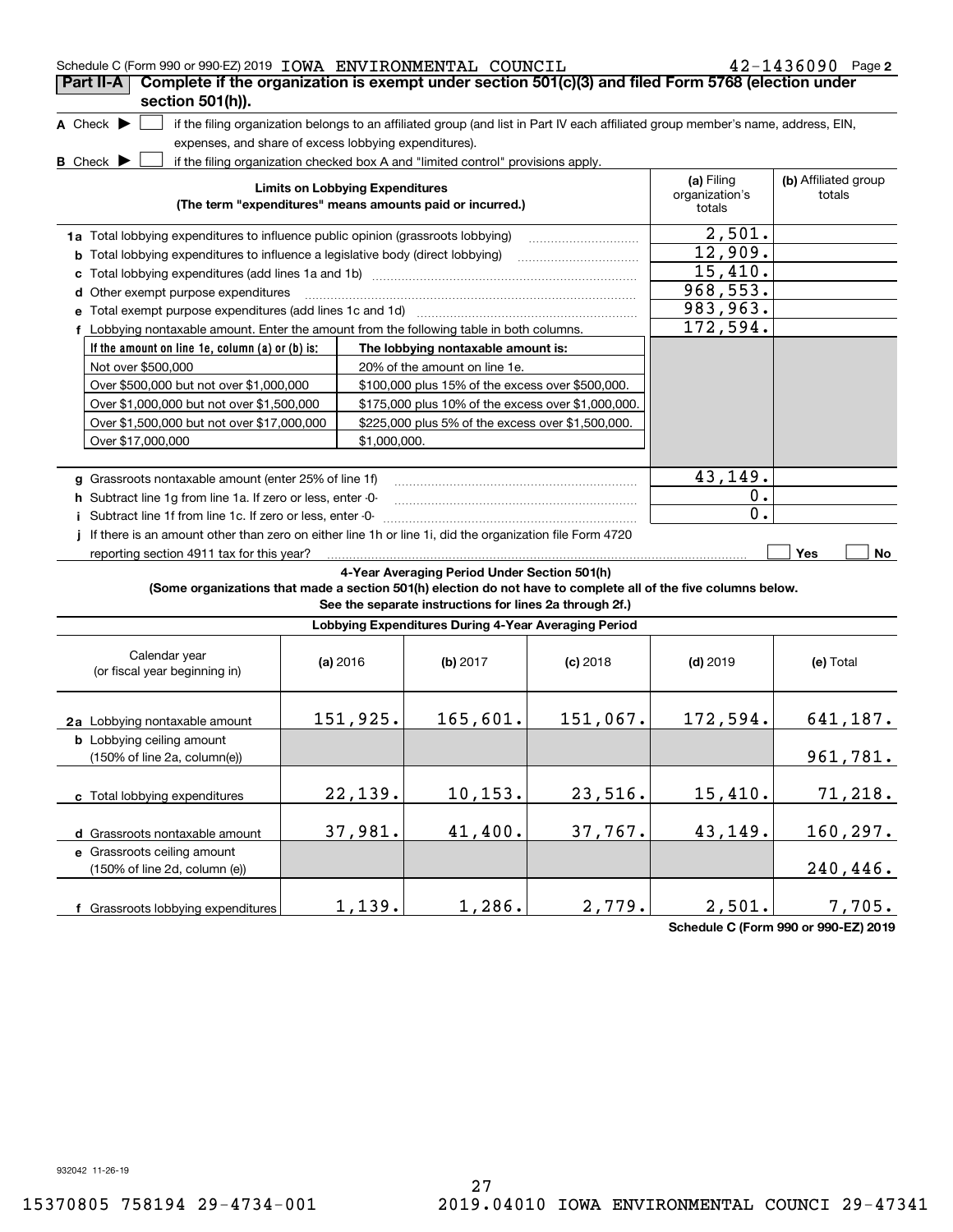### Schedule C (Form 990 or 990-EZ) 2019 Page IOWA ENVIRONMENTAL COUNCIL 42-1436090

# **3**

# **Part II-B Complete if the organization is exempt under section 501(c)(3) and has NOT filed Form 5768 (election under section 501(h)).**

|         | For each "Yes" response on lines 1a through 1i below, provide in Part IV a detailed description                                                                                                                                      | (a) |              | (b)    |    |
|---------|--------------------------------------------------------------------------------------------------------------------------------------------------------------------------------------------------------------------------------------|-----|--------------|--------|----|
|         | of the lobbying activity.                                                                                                                                                                                                            | Yes | No           | Amount |    |
| 1       | During the year, did the filing organization attempt to influence foreign, national, state, or<br>local legislation, including any attempt to influence public opinion on a legislative matter<br>or referendum, through the use of: |     |              |        |    |
|         | <b>b</b> Paid staff or management (include compensation in expenses reported on lines 1c through 1i)?                                                                                                                                |     |              |        |    |
|         |                                                                                                                                                                                                                                      |     |              |        |    |
|         | e Publications, or published or broadcast statements?                                                                                                                                                                                |     |              |        |    |
|         | f Grants to other organizations for lobbying purposes?                                                                                                                                                                               |     |              |        |    |
| a       | Direct contact with legislators, their staffs, government officials, or a legislative body?                                                                                                                                          |     |              |        |    |
|         | h Rallies, demonstrations, seminars, conventions, speeches, lectures, or any similar means?<br><i>i</i> Other activities?                                                                                                            |     |              |        |    |
|         |                                                                                                                                                                                                                                      |     |              |        |    |
|         | 2a Did the activities in line 1 cause the organization to be not described in section 501(c)(3)?                                                                                                                                     |     |              |        |    |
|         |                                                                                                                                                                                                                                      |     |              |        |    |
|         | c If "Yes," enter the amount of any tax incurred by organization managers under section 4912                                                                                                                                         |     |              |        |    |
|         | d If the filing organization incurred a section 4912 tax, did it file Form 4720 for this year?                                                                                                                                       |     |              |        |    |
|         | Complete if the organization is exempt under section 501(c)(4), section 501(c)(5), or section<br> Part III-A<br>$501(c)(6)$ .                                                                                                        |     |              |        |    |
|         |                                                                                                                                                                                                                                      |     |              | Yes    | No |
| 1       |                                                                                                                                                                                                                                      |     | 1            |        |    |
| 2       |                                                                                                                                                                                                                                      |     | $\mathbf{2}$ |        |    |
| 3       | Did the organization agree to carry over lobbying and political campaign activity expenditures from the prior year?                                                                                                                  |     | 3            |        |    |
|         | Complete if the organization is exempt under section 501(c)(4), section 501(c)(5), or section<br> Part III-B                                                                                                                         |     |              |        |    |
|         | 501(c)(6) and if either (a) BOTH Part III-A, lines 1 and 2, are answered "No" OR (b) Part III-A, line 3, is                                                                                                                          |     |              |        |    |
|         | answered "Yes."                                                                                                                                                                                                                      |     |              |        |    |
| 1       | Dues, assessments and similar amounts from members [111] www.communicallyness.communicallyness.communicallyness.communicallyness.communicallyness.communicallyness.communicallyness.communicallyness.communicallyness.communic       |     | 1            |        |    |
| 2       | Section 162(e) nondeductible lobbying and political expenditures (do not include amounts of political                                                                                                                                |     |              |        |    |
|         | expenses for which the section 527(f) tax was paid).                                                                                                                                                                                 |     |              |        |    |
|         | a Current year <b>contract and the contract of the contract of the contract of the contract of the contract of the contract of the contract of the contract of the contract of the contract of the contract of the contract of t</b> |     | 2a           |        |    |
|         | <b>b</b> Carryover from last year manufactured and content to content the content of the content of the content of the content of the content of the content of the content of the content of the content of the content of the con  |     | 2b           |        |    |
|         |                                                                                                                                                                                                                                      |     | 2c           |        |    |
| з       | Aggregate amount reported in section $6033(e)(1)(A)$ notices of nondeductible section $162(e)$ dues                                                                                                                                  |     | 3            |        |    |
| 4       | If notices were sent and the amount on line 2c exceeds the amount on line 3, what portion of the excess                                                                                                                              |     |              |        |    |
|         | does the organization agree to carryover to the reasonable estimate of nondeductible lobbying and political                                                                                                                          |     |              |        |    |
|         |                                                                                                                                                                                                                                      |     | 4            |        |    |
| 5       | Taxable amount of lobbying and political expenditures (see instructions)                                                                                                                                                             |     | 5            |        |    |
| Part IV | <b>Supplemental Information</b>                                                                                                                                                                                                      |     |              |        |    |
|         | Provide the descriptions required for Part I-A, line 1; Part I-B, line 4; Part I-C, line 5; Part II-A (affiliated group list); Part II-A, lines 1 and 2 (see                                                                         |     |              |        |    |
|         | instructions); and Part II-B, line 1, Also, complete this part for any additional information.                                                                                                                                       |     |              |        |    |

**Schedule C (Form 990 or 990-EZ) 2019**

932043 11-26-19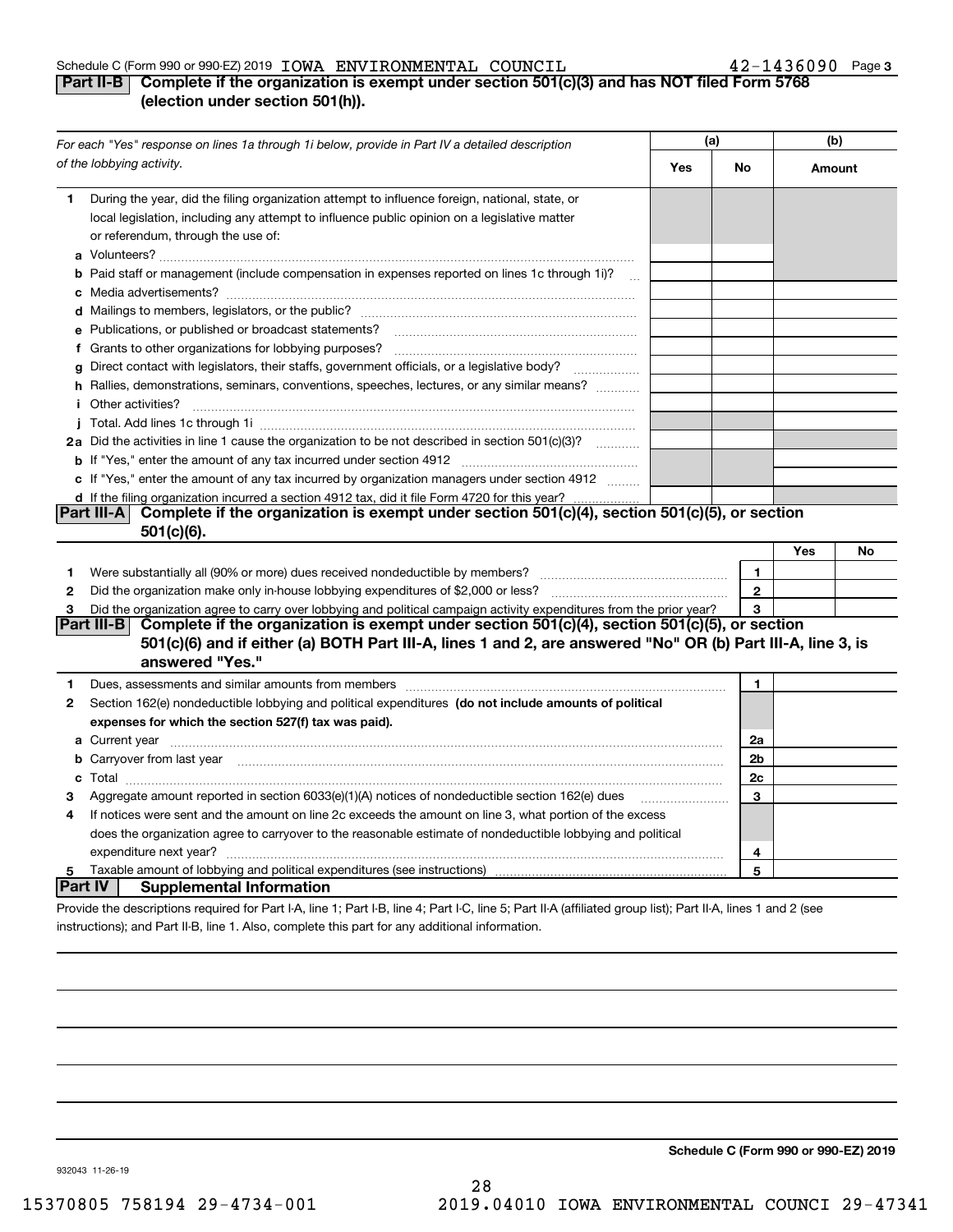| <b>SCHEDULE D</b> |  |
|-------------------|--|
|-------------------|--|

| (Form 990) |  |  |
|------------|--|--|
|------------|--|--|

# **SCHEDULE D Supplemental Financial Statements**

(Form 990)<br>
Pepartment of the Treasury<br>
Department of the Treasury<br>
Department of the Treasury<br>
Department of the Treasury<br> **Co to www.irs.gov/Form990 for instructions and the latest information.**<br> **Co to www.irs.gov/Form9** 



Department of the Treasury Internal Revenue Service

|  | Go to www.irs.gov/Form990 for instructions and the latest informat |  |  |  |
|--|--------------------------------------------------------------------|--|--|--|

**Name of the organization Employer identification number**

|         | IOWA ENVIRONMENTAL COUNCIL                                                                                                                                                                                                                                                                                                                                        |                         |                                                | 42-1436090                                         |
|---------|-------------------------------------------------------------------------------------------------------------------------------------------------------------------------------------------------------------------------------------------------------------------------------------------------------------------------------------------------------------------|-------------------------|------------------------------------------------|----------------------------------------------------|
| Part I  | Organizations Maintaining Donor Advised Funds or Other Similar Funds or Accounts. Complete if the                                                                                                                                                                                                                                                                 |                         |                                                |                                                    |
|         | organization answered "Yes" on Form 990, Part IV, line 6.                                                                                                                                                                                                                                                                                                         |                         |                                                |                                                    |
|         |                                                                                                                                                                                                                                                                                                                                                                   | (a) Donor advised funds |                                                | (b) Funds and other accounts                       |
| 1       |                                                                                                                                                                                                                                                                                                                                                                   |                         |                                                |                                                    |
| 2       | Aggregate value of contributions to (during year)                                                                                                                                                                                                                                                                                                                 |                         |                                                |                                                    |
| з       | Aggregate value of grants from (during year)                                                                                                                                                                                                                                                                                                                      |                         |                                                |                                                    |
| 4       |                                                                                                                                                                                                                                                                                                                                                                   |                         |                                                |                                                    |
| 5       | Did the organization inform all donors and donor advisors in writing that the assets held in donor advised funds                                                                                                                                                                                                                                                  |                         |                                                |                                                    |
|         |                                                                                                                                                                                                                                                                                                                                                                   |                         |                                                | Yes<br>No                                          |
| 6       | Did the organization inform all grantees, donors, and donor advisors in writing that grant funds can be used only                                                                                                                                                                                                                                                 |                         |                                                |                                                    |
|         | for charitable purposes and not for the benefit of the donor or donor advisor, or for any other purpose conferring                                                                                                                                                                                                                                                |                         |                                                |                                                    |
|         | impermissible private benefit?                                                                                                                                                                                                                                                                                                                                    |                         |                                                | Yes<br>No                                          |
| Part II | Conservation Easements. Complete if the organization answered "Yes" on Form 990, Part IV, line 7.                                                                                                                                                                                                                                                                 |                         |                                                |                                                    |
| 1       | Purpose(s) of conservation easements held by the organization (check all that apply).                                                                                                                                                                                                                                                                             |                         |                                                |                                                    |
|         | Preservation of land for public use (for example, recreation or education)                                                                                                                                                                                                                                                                                        |                         |                                                | Preservation of a historically important land area |
|         | Protection of natural habitat                                                                                                                                                                                                                                                                                                                                     |                         | Preservation of a certified historic structure |                                                    |
|         | Preservation of open space                                                                                                                                                                                                                                                                                                                                        |                         |                                                |                                                    |
| 2       | Complete lines 2a through 2d if the organization held a qualified conservation contribution in the form of a conservation easement on the last                                                                                                                                                                                                                    |                         |                                                |                                                    |
|         | day of the tax year.                                                                                                                                                                                                                                                                                                                                              |                         |                                                | Held at the End of the Tax Year                    |
| а       |                                                                                                                                                                                                                                                                                                                                                                   |                         |                                                | 2a                                                 |
| b       | Total acreage restricted by conservation easements                                                                                                                                                                                                                                                                                                                |                         |                                                | 2 <sub>b</sub>                                     |
| c       |                                                                                                                                                                                                                                                                                                                                                                   |                         |                                                | 2c                                                 |
|         | d Number of conservation easements included in (c) acquired after 7/25/06, and not on a historic structure                                                                                                                                                                                                                                                        |                         |                                                |                                                    |
|         |                                                                                                                                                                                                                                                                                                                                                                   |                         |                                                | 2d                                                 |
|         | listed in the National Register [111] Marshall Register [11] Marshall Register [11] Marshall Register [11] Marshall Register [11] Marshall Register [11] Marshall Register [11] Marshall Register [11] Marshall Register [11]<br>Number of conservation easements modified, transferred, released, extinguished, or terminated by the organization during the tax |                         |                                                |                                                    |
| З.      |                                                                                                                                                                                                                                                                                                                                                                   |                         |                                                |                                                    |
|         | $year \blacktriangleright$                                                                                                                                                                                                                                                                                                                                        |                         |                                                |                                                    |
| 4       | Number of states where property subject to conservation easement is located >                                                                                                                                                                                                                                                                                     |                         |                                                |                                                    |
| 5       | Does the organization have a written policy regarding the periodic monitoring, inspection, handling of                                                                                                                                                                                                                                                            |                         |                                                |                                                    |
|         | violations, and enforcement of the conservation easements it holds?                                                                                                                                                                                                                                                                                               |                         |                                                | Yes<br><b>No</b>                                   |
| 6       | Staff and volunteer hours devoted to monitoring, inspecting, handling of violations, and enforcing conservation easements during the year                                                                                                                                                                                                                         |                         |                                                |                                                    |
|         |                                                                                                                                                                                                                                                                                                                                                                   |                         |                                                |                                                    |
| 7       | Amount of expenses incurred in monitoring, inspecting, handling of violations, and enforcing conservation easements during the year                                                                                                                                                                                                                               |                         |                                                |                                                    |
|         | $\blacktriangleright$ \$                                                                                                                                                                                                                                                                                                                                          |                         |                                                |                                                    |
| 8       | Does each conservation easement reported on line 2(d) above satisfy the requirements of section 170(h)(4)(B)(i)                                                                                                                                                                                                                                                   |                         |                                                |                                                    |
|         |                                                                                                                                                                                                                                                                                                                                                                   |                         |                                                | Yes<br>No                                          |
| 9       | In Part XIII, describe how the organization reports conservation easements in its revenue and expense statement and                                                                                                                                                                                                                                               |                         |                                                |                                                    |
|         | balance sheet, and include, if applicable, the text of the footnote to the organization's financial statements that describes the                                                                                                                                                                                                                                 |                         |                                                |                                                    |
|         | organization's accounting for conservation easements.<br>Organizations Maintaining Collections of Art, Historical Treasures, or Other Similar Assets.<br>Part III                                                                                                                                                                                                 |                         |                                                |                                                    |
|         | Complete if the organization answered "Yes" on Form 990, Part IV, line 8.                                                                                                                                                                                                                                                                                         |                         |                                                |                                                    |
|         |                                                                                                                                                                                                                                                                                                                                                                   |                         |                                                |                                                    |
|         | 1a If the organization elected, as permitted under FASB ASC 958, not to report in its revenue statement and balance sheet works                                                                                                                                                                                                                                   |                         |                                                |                                                    |
|         | of art, historical treasures, or other similar assets held for public exhibition, education, or research in furtherance of public                                                                                                                                                                                                                                 |                         |                                                |                                                    |
|         | service, provide in Part XIII the text of the footnote to its financial statements that describes these items.                                                                                                                                                                                                                                                    |                         |                                                |                                                    |
| b       | If the organization elected, as permitted under FASB ASC 958, to report in its revenue statement and balance sheet works of                                                                                                                                                                                                                                       |                         |                                                |                                                    |
|         | art, historical treasures, or other similar assets held for public exhibition, education, or research in furtherance of public service,                                                                                                                                                                                                                           |                         |                                                |                                                    |
|         | provide the following amounts relating to these items:                                                                                                                                                                                                                                                                                                            |                         |                                                |                                                    |
|         |                                                                                                                                                                                                                                                                                                                                                                   |                         |                                                | \$                                                 |
|         | (ii) Assets included in Form 990, Part X                                                                                                                                                                                                                                                                                                                          |                         |                                                | $\blacktriangleright$ \$                           |
| 2       | If the organization received or held works of art, historical treasures, or other similar assets for financial gain, provide                                                                                                                                                                                                                                      |                         |                                                |                                                    |
|         | the following amounts required to be reported under FASB ASC 958 relating to these items:                                                                                                                                                                                                                                                                         |                         |                                                |                                                    |
| а       |                                                                                                                                                                                                                                                                                                                                                                   |                         |                                                | -\$<br>▶                                           |
|         |                                                                                                                                                                                                                                                                                                                                                                   |                         |                                                | $\blacktriangleright$ \$                           |
|         | LHA For Paperwork Reduction Act Notice, see the Instructions for Form 990.                                                                                                                                                                                                                                                                                        |                         |                                                | Schedule D (Form 990) 2019                         |

932051 10-02-19

29

15370805 758194 29-4734-001 2019.04010 IOWA ENVIRONMENTAL COUNCI 29-47341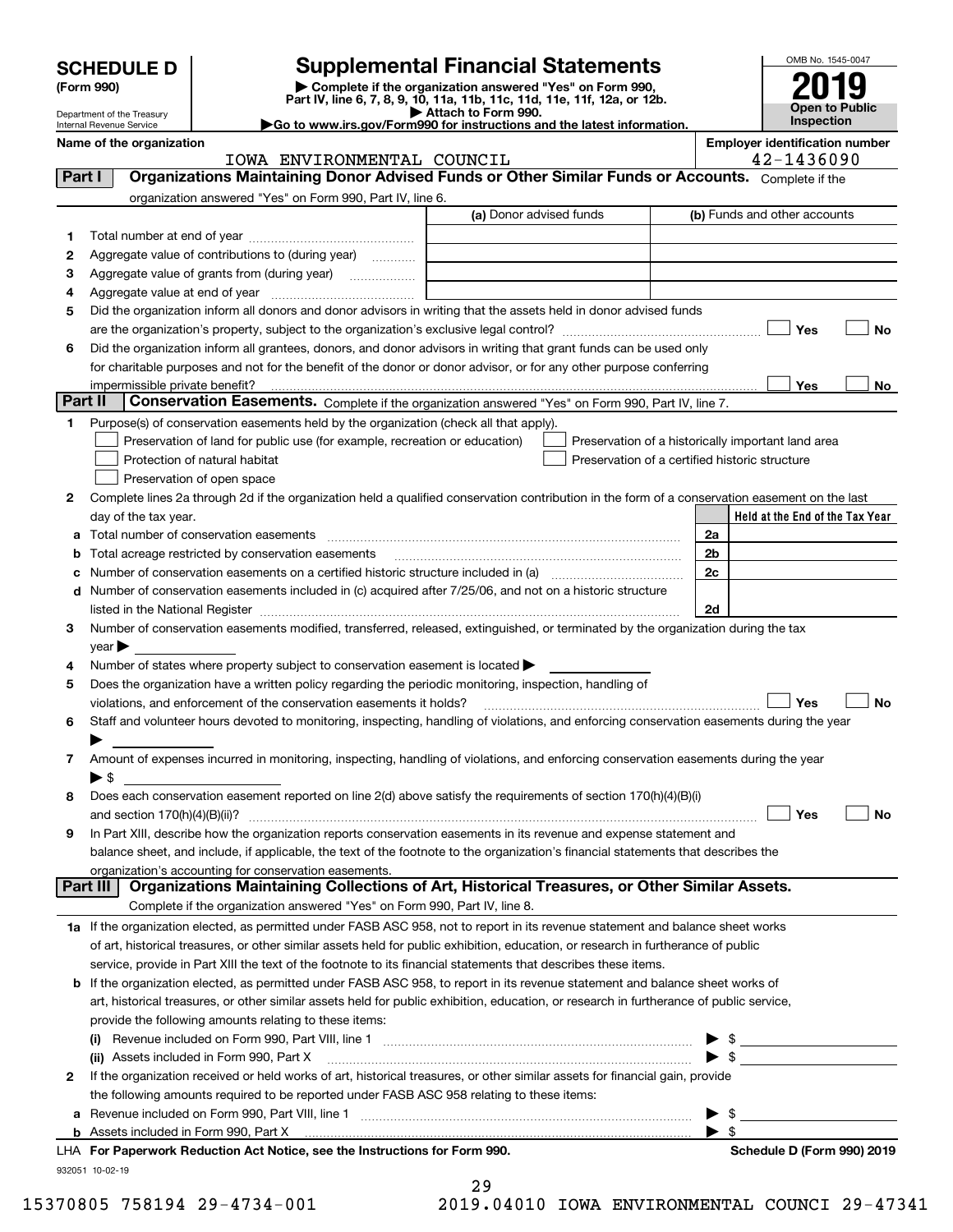|        | Schedule D (Form 990) 2019                                                                                                                                                                                                     | IOWA ENVIRONMENTAL COUNCIL              |                |                                    |                                                                                                                                                                                                                               |                                 | 42-1436090           |                     |         | Page $2$ |
|--------|--------------------------------------------------------------------------------------------------------------------------------------------------------------------------------------------------------------------------------|-----------------------------------------|----------------|------------------------------------|-------------------------------------------------------------------------------------------------------------------------------------------------------------------------------------------------------------------------------|---------------------------------|----------------------|---------------------|---------|----------|
|        | Part III<br>Organizations Maintaining Collections of Art, Historical Treasures, or Other Similar Assets (continued)                                                                                                            |                                         |                |                                    |                                                                                                                                                                                                                               |                                 |                      |                     |         |          |
| 3      | Using the organization's acquisition, accession, and other records, check any of the following that make significant use of its                                                                                                |                                         |                |                                    |                                                                                                                                                                                                                               |                                 |                      |                     |         |          |
|        | collection items (check all that apply):                                                                                                                                                                                       |                                         |                |                                    |                                                                                                                                                                                                                               |                                 |                      |                     |         |          |
| a      | Public exhibition                                                                                                                                                                                                              |                                         |                |                                    | Loan or exchange program                                                                                                                                                                                                      |                                 |                      |                     |         |          |
| b      | Scholarly research                                                                                                                                                                                                             |                                         |                |                                    | Other and the contract of the contract of the contract of the contract of the contract of the contract of the contract of the contract of the contract of the contract of the contract of the contract of the contract of the |                                 |                      |                     |         |          |
| с      | Preservation for future generations                                                                                                                                                                                            |                                         |                |                                    |                                                                                                                                                                                                                               |                                 |                      |                     |         |          |
| 4      | Provide a description of the organization's collections and explain how they further the organization's exempt purpose in Part XIII.                                                                                           |                                         |                |                                    |                                                                                                                                                                                                                               |                                 |                      |                     |         |          |
| 5      | During the year, did the organization solicit or receive donations of art, historical treasures, or other similar assets                                                                                                       |                                         |                |                                    |                                                                                                                                                                                                                               |                                 |                      |                     |         |          |
|        | to be sold to raise funds rather than to be maintained as part of the organization's collection?                                                                                                                               |                                         |                |                                    |                                                                                                                                                                                                                               |                                 |                      | Yes                 |         | No       |
|        | <b>Part IV</b><br>Escrow and Custodial Arrangements. Complete if the organization answered "Yes" on Form 990, Part IV, line 9, or                                                                                              |                                         |                |                                    |                                                                                                                                                                                                                               |                                 |                      |                     |         |          |
|        | reported an amount on Form 990, Part X, line 21.                                                                                                                                                                               |                                         |                |                                    |                                                                                                                                                                                                                               |                                 |                      |                     |         |          |
|        | 1a Is the organization an agent, trustee, custodian or other intermediary for contributions or other assets not included                                                                                                       |                                         |                |                                    |                                                                                                                                                                                                                               |                                 |                      |                     |         |          |
|        | on Form 990, Part X? [11] matter and the contract of the contract of the contract of the contract of the contract of the contract of the contract of the contract of the contract of the contract of the contract of the contr |                                         |                |                                    |                                                                                                                                                                                                                               |                                 |                      | Yes                 |         | No       |
|        | b If "Yes," explain the arrangement in Part XIII and complete the following table:                                                                                                                                             |                                         |                |                                    |                                                                                                                                                                                                                               |                                 |                      |                     |         |          |
|        |                                                                                                                                                                                                                                |                                         |                |                                    |                                                                                                                                                                                                                               |                                 |                      | Amount              |         |          |
| c      | Beginning balance material content contracts and all the content of the content of the content of the content of the content of the content of the content of the content of the content of the content of the content of the  |                                         |                |                                    |                                                                                                                                                                                                                               | 1c                              |                      |                     |         |          |
|        | Additions during the year manufactured and an according to the year manufactured and according the year manufactured and according the year manufactured and according the year manufactured and according the year manufactur |                                         |                |                                    |                                                                                                                                                                                                                               | 1d                              |                      |                     |         |          |
|        | Distributions during the year manufactured and an account of the state of the state of the state of the state o                                                                                                                |                                         |                |                                    |                                                                                                                                                                                                                               | 1e                              |                      |                     |         |          |
| Ť.,    | Ending balance manufactured and contact the contract of the contract of the contract of the contract of the contract of the contract of the contract of the contract of the contract of the contract of the contract of the co |                                         |                |                                    |                                                                                                                                                                                                                               | 1f                              |                      |                     |         |          |
|        | 2a Did the organization include an amount on Form 990, Part X, line 21, for escrow or custodial account liability?                                                                                                             |                                         |                |                                    |                                                                                                                                                                                                                               |                                 |                      | Yes                 |         | No       |
| Part V | <b>b</b> If "Yes," explain the arrangement in Part XIII. Check here if the explanation has been provided on Part XIII                                                                                                          |                                         |                |                                    |                                                                                                                                                                                                                               |                                 |                      |                     |         |          |
|        | Endowment Funds. Complete if the organization answered "Yes" on Form 990, Part IV, line 10.                                                                                                                                    |                                         |                |                                    |                                                                                                                                                                                                                               |                                 |                      |                     |         |          |
|        |                                                                                                                                                                                                                                | (a) Current year                        | (b) Prior year |                                    | (c) Two years back                                                                                                                                                                                                            |                                 | (d) Three years back | (e) Four years back |         |          |
| 1a     | Beginning of year balance                                                                                                                                                                                                      | 6,000.<br>10,000.                       |                | 6,000.                             |                                                                                                                                                                                                                               |                                 |                      |                     |         |          |
|        |                                                                                                                                                                                                                                | 1,071.                                  |                |                                    |                                                                                                                                                                                                                               |                                 |                      |                     |         |          |
|        | Net investment earnings, gains, and losses                                                                                                                                                                                     |                                         |                |                                    |                                                                                                                                                                                                                               |                                 |                      |                     |         |          |
| d      |                                                                                                                                                                                                                                |                                         |                |                                    |                                                                                                                                                                                                                               |                                 |                      |                     |         |          |
|        | e Other expenditures for facilities                                                                                                                                                                                            |                                         |                |                                    |                                                                                                                                                                                                                               |                                 |                      |                     |         |          |
|        | and programs                                                                                                                                                                                                                   |                                         |                |                                    |                                                                                                                                                                                                                               |                                 |                      |                     |         |          |
|        | f Administrative expenses<br>End of year balance                                                                                                                                                                               | 17,071.                                 |                | 6,000.                             |                                                                                                                                                                                                                               |                                 |                      |                     |         |          |
| g<br>2 | Provide the estimated percentage of the current year end balance (line 1g, column (a)) held as:                                                                                                                                |                                         |                |                                    |                                                                                                                                                                                                                               |                                 |                      |                     |         |          |
| а      | Board designated or quasi-endowment                                                                                                                                                                                            |                                         | %              |                                    |                                                                                                                                                                                                                               |                                 |                      |                     |         |          |
|        | Permanent endowment > 100.00                                                                                                                                                                                                   | %                                       |                |                                    |                                                                                                                                                                                                                               |                                 |                      |                     |         |          |
|        | Term endowment $\blacktriangleright$                                                                                                                                                                                           | %                                       |                |                                    |                                                                                                                                                                                                                               |                                 |                      |                     |         |          |
|        | The percentages on lines 2a, 2b, and 2c should equal 100%.                                                                                                                                                                     |                                         |                |                                    |                                                                                                                                                                                                                               |                                 |                      |                     |         |          |
|        | 3a Are there endowment funds not in the possession of the organization that are held and administered for the organization                                                                                                     |                                         |                |                                    |                                                                                                                                                                                                                               |                                 |                      |                     |         |          |
|        | by:                                                                                                                                                                                                                            |                                         |                |                                    |                                                                                                                                                                                                                               |                                 |                      |                     | Yes     | No       |
|        | (i)                                                                                                                                                                                                                            |                                         |                |                                    |                                                                                                                                                                                                                               |                                 |                      | 3a(i)               | х       |          |
|        |                                                                                                                                                                                                                                |                                         |                |                                    |                                                                                                                                                                                                                               |                                 |                      | 3a(ii)              |         | х        |
|        |                                                                                                                                                                                                                                |                                         |                |                                    |                                                                                                                                                                                                                               |                                 |                      | 3b                  |         |          |
| 4      | Describe in Part XIII the intended uses of the organization's endowment funds.                                                                                                                                                 |                                         |                |                                    |                                                                                                                                                                                                                               |                                 |                      |                     |         |          |
|        | Land, Buildings, and Equipment.<br>Part VI                                                                                                                                                                                     |                                         |                |                                    |                                                                                                                                                                                                                               |                                 |                      |                     |         |          |
|        | Complete if the organization answered "Yes" on Form 990, Part IV, line 11a. See Form 990, Part X, line 10.                                                                                                                     |                                         |                |                                    |                                                                                                                                                                                                                               |                                 |                      |                     |         |          |
|        | Description of property                                                                                                                                                                                                        | (a) Cost or other<br>basis (investment) |                | (b) Cost or other<br>basis (other) |                                                                                                                                                                                                                               | (c) Accumulated<br>depreciation |                      | (d) Book value      |         |          |
|        |                                                                                                                                                                                                                                |                                         |                |                                    |                                                                                                                                                                                                                               |                                 |                      |                     |         |          |
| b      |                                                                                                                                                                                                                                |                                         |                |                                    |                                                                                                                                                                                                                               |                                 |                      |                     |         |          |
|        |                                                                                                                                                                                                                                |                                         |                |                                    |                                                                                                                                                                                                                               |                                 |                      |                     |         |          |
|        |                                                                                                                                                                                                                                |                                         |                |                                    | 81,794.                                                                                                                                                                                                                       | 53,310.                         |                      |                     | 28,484. |          |
|        |                                                                                                                                                                                                                                |                                         |                |                                    |                                                                                                                                                                                                                               |                                 |                      |                     |         |          |
|        |                                                                                                                                                                                                                                |                                         |                |                                    |                                                                                                                                                                                                                               |                                 |                      |                     | 28,484. |          |
|        |                                                                                                                                                                                                                                |                                         |                |                                    |                                                                                                                                                                                                                               |                                 |                      |                     |         |          |

**Schedule D (Form 990) 2019**

932052 10-02-19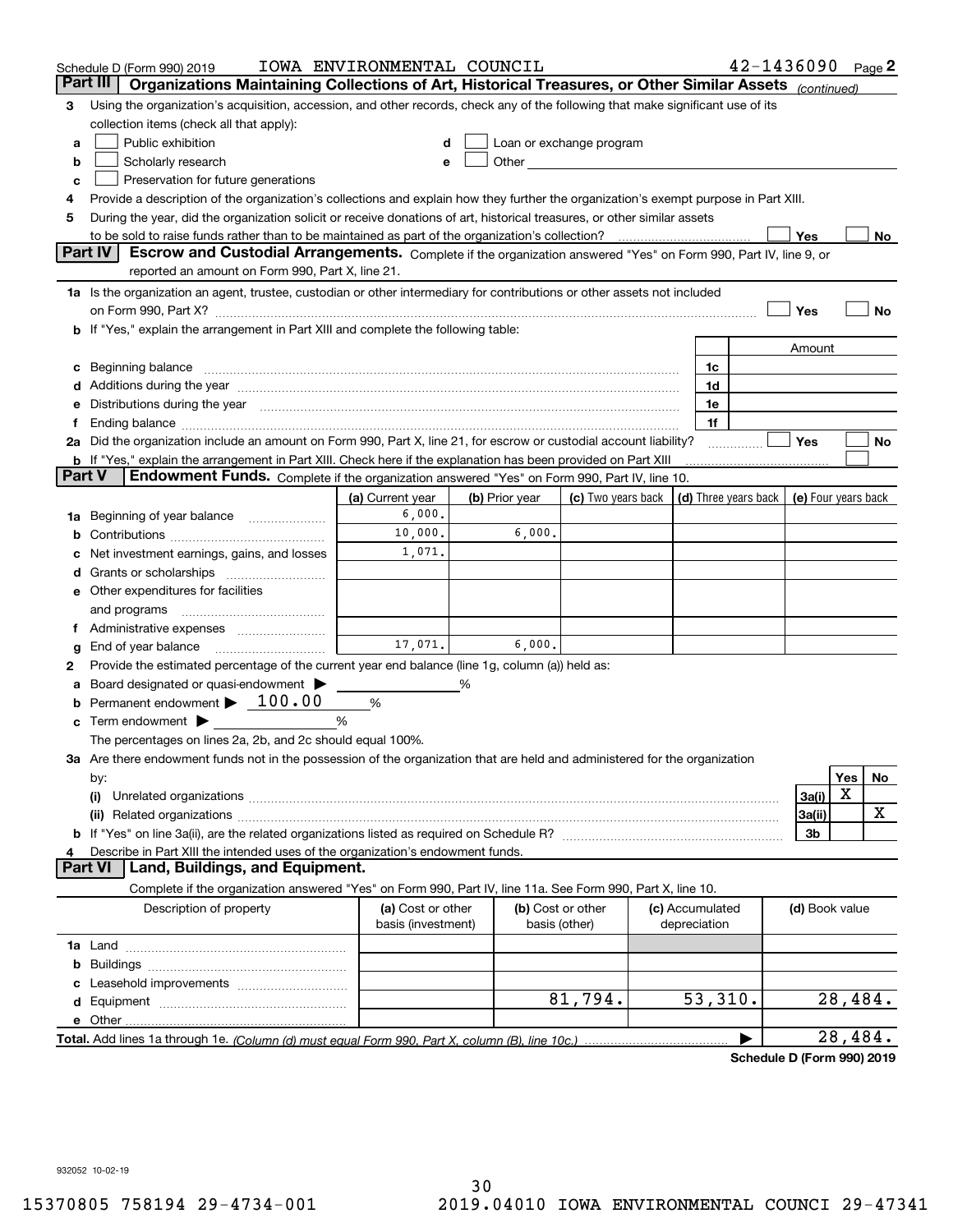| Schedule D (Form 990) 2019 |  | IOWA ENVIRONMENTAL COUNCIL |  | 42-1436090 | Page |  |
|----------------------------|--|----------------------------|--|------------|------|--|
|----------------------------|--|----------------------------|--|------------|------|--|

#### **Part VII Investments - Other Securities.**

Complete if the organization answered "Yes" on Form 990, Part IV, line 11b. See Form 990, Part X, line 12.

| (a) Description of security or category (including name of security)                   | (b) Book value | (c) Method of valuation: Cost or end-of-year market value |
|----------------------------------------------------------------------------------------|----------------|-----------------------------------------------------------|
| (1) Financial derivatives                                                              |                |                                                           |
| (2) Closely held equity interests                                                      |                |                                                           |
| (3) Other                                                                              |                |                                                           |
| (A)                                                                                    |                |                                                           |
| (B)                                                                                    |                |                                                           |
| (C)                                                                                    |                |                                                           |
| (D)                                                                                    |                |                                                           |
| (E)                                                                                    |                |                                                           |
| (F)                                                                                    |                |                                                           |
| (G)                                                                                    |                |                                                           |
| (H)                                                                                    |                |                                                           |
| Total. (Col. (b) must equal Form 990, Part X, col. (B) line 12.) $\blacktriangleright$ |                |                                                           |

### **Part VIII Investments - Program Related.**

Complete if the organization answered "Yes" on Form 990, Part IV, line 11c. See Form 990, Part X, line 13.

| (a) Description of investment                                       | (b) Book value | (c) Method of valuation: Cost or end-of-year market value |
|---------------------------------------------------------------------|----------------|-----------------------------------------------------------|
| (1)                                                                 |                |                                                           |
| (2)                                                                 |                |                                                           |
| $\frac{1}{2}$                                                       |                |                                                           |
| (4)                                                                 |                |                                                           |
| $\left(5\right)$                                                    |                |                                                           |
| (6)                                                                 |                |                                                           |
| (7)                                                                 |                |                                                           |
| (8)                                                                 |                |                                                           |
| (9)                                                                 |                |                                                           |
| Total. (Col. (b) must equal Form 990, Part X, col. (B) line $13.$ ) |                |                                                           |

### **Part IX Other Assets.**

Complete if the organization answered "Yes" on Form 990, Part IV, line 11d. See Form 990, Part X, line 15.

| (a) Description                                                                                                   | (b) Book value |
|-------------------------------------------------------------------------------------------------------------------|----------------|
| (1)                                                                                                               |                |
| (2)                                                                                                               |                |
| (3)                                                                                                               |                |
| (4)                                                                                                               |                |
| $\frac{1}{2}$ (5)                                                                                                 |                |
| (6)                                                                                                               |                |
| (7)                                                                                                               |                |
| (8)                                                                                                               |                |
| (9)                                                                                                               |                |
|                                                                                                                   |                |
| <b>Part X</b> Other Liabilities.                                                                                  |                |
| Complete if the organization answered "Yes" on Form 990, Part IV, line 11e or 11f. See Form 990, Part X, line 25, |                |

**1. (a)** Description of liability **Book value** Book value Book value Book value Book value **Total.**  *(Column (b) must equal Form 990, Part X, col. (B) line 25.)* (1)Federal income taxes (2)(3)(4)(5) (6)(7)(8)(9) $\blacktriangleright$ 

**2.**Liability for uncertain tax positions. In Part XIII, provide the text of the footnote to the organization's financial statements that reports the organization's liability for uncertain tax positions under FASB ASC 740. Check here if the text of the footnote has been provided in Part XIII  $\boxed{\text{X}}$ 

**Schedule D (Form 990) 2019**

932053 10-02-19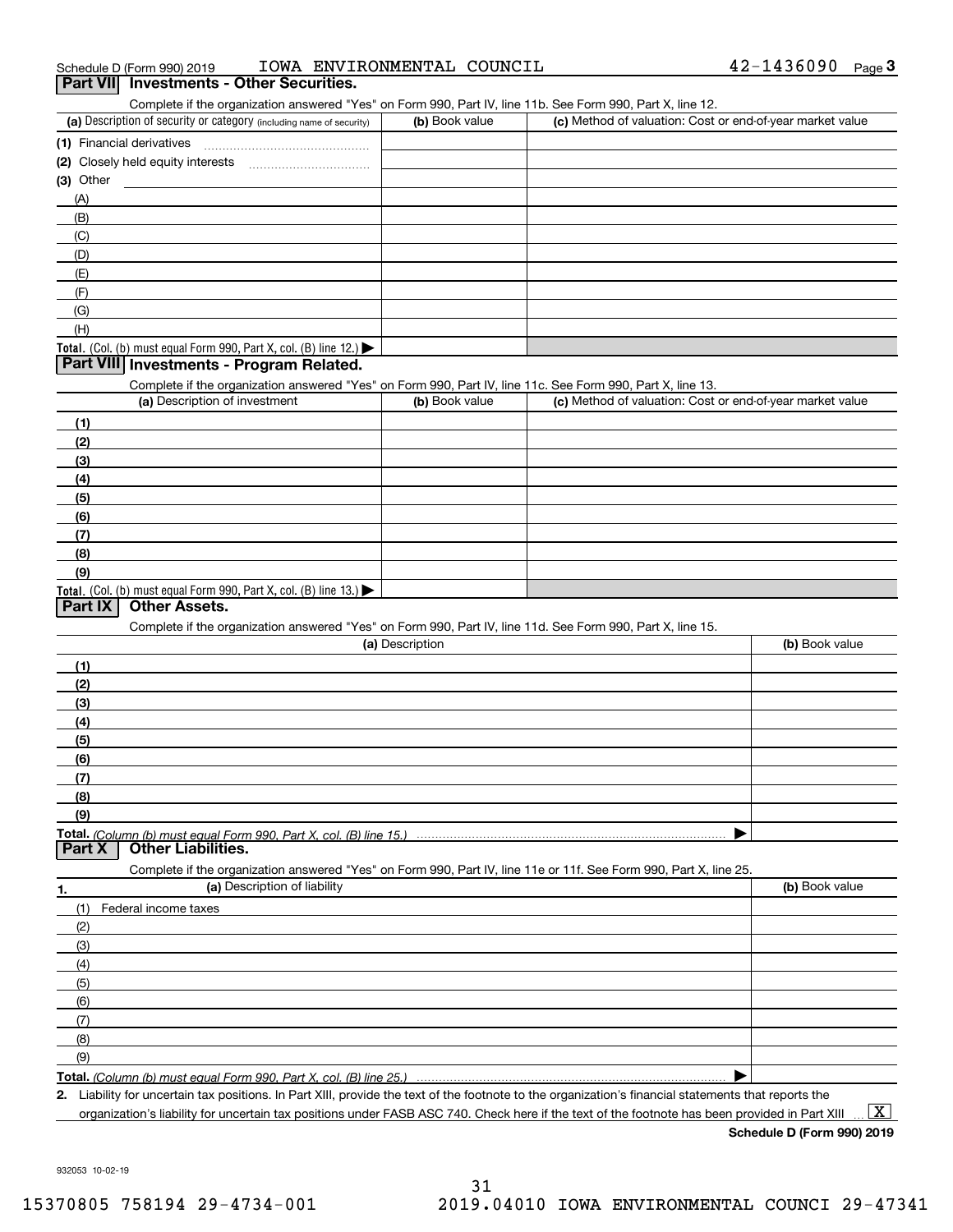|    | IOWA ENVIRONMENTAL COUNCIL<br>Schedule D (Form 990) 2019                                                                                                                                                                            |                |         |                | 42-1436090<br>Page 4 |
|----|-------------------------------------------------------------------------------------------------------------------------------------------------------------------------------------------------------------------------------------|----------------|---------|----------------|----------------------|
|    | Reconciliation of Revenue per Audited Financial Statements With Revenue per Return.<br>Part XI                                                                                                                                      |                |         |                |                      |
|    | Complete if the organization answered "Yes" on Form 990, Part IV, line 12a.                                                                                                                                                         |                |         |                |                      |
| 1  | Total revenue, gains, and other support per audited financial statements                                                                                                                                                            |                |         | $\blacksquare$ | 1,018,977.           |
| 2  | Amounts included on line 1 but not on Form 990, Part VIII, line 12:                                                                                                                                                                 |                |         |                |                      |
| a  | Net unrealized gains (losses) on investments [11] matter contracts and the unrealized gains (losses) on investments                                                                                                                 | 2a             | 2,950.  |                |                      |
| b  |                                                                                                                                                                                                                                     | 2 <sub>b</sub> |         |                |                      |
|    |                                                                                                                                                                                                                                     | 2c             |         |                |                      |
| d  | Other (Describe in Part XIII.) <b>Construction Construction</b> Chern Construction Chern Chern Chern Chern Chern Chern                                                                                                              | 2d             | 32,013. |                |                      |
| е  | Add lines 2a through 2d                                                                                                                                                                                                             |                |         | 2e             | <u>34,963.</u>       |
| 3  |                                                                                                                                                                                                                                     |                |         | $\mathbf{3}$   | 984,014.             |
| 4  | Amounts included on Form 990, Part VIII, line 12, but not on line 1:                                                                                                                                                                |                |         |                |                      |
|    |                                                                                                                                                                                                                                     | 4a             |         |                |                      |
| b  |                                                                                                                                                                                                                                     | 4 <sub>b</sub> |         |                |                      |
| c. | Add lines 4a and 4b                                                                                                                                                                                                                 |                |         | 4c             |                      |
|    |                                                                                                                                                                                                                                     |                |         | 5              |                      |
|    |                                                                                                                                                                                                                                     |                |         |                | 984,014.             |
|    | Part XII   Reconciliation of Expenses per Audited Financial Statements With Expenses per Return.                                                                                                                                    |                |         |                |                      |
|    | Complete if the organization answered "Yes" on Form 990, Part IV, line 12a.                                                                                                                                                         |                |         |                |                      |
| 1  | Total expenses and losses per audited financial statements [11] [12] contraction control of the statements [11] [12] and the statements [12] and the statements [12] and the statements [12] and the statements and the statem      |                |         | $\blacksquare$ | 1,015,976.           |
| 2  | Amounts included on line 1 but not on Form 990, Part IX, line 25:                                                                                                                                                                   |                |         |                |                      |
| a  |                                                                                                                                                                                                                                     | 2a             |         |                |                      |
| b  |                                                                                                                                                                                                                                     | 2 <sub>b</sub> |         |                |                      |
| с  |                                                                                                                                                                                                                                     | 2c             |         |                |                      |
| d  | Other (Describe in Part XIII.) (2000) (2000) (2000) (2010) (2010) (2010) (2010) (2010) (2010) (2010) (2010) (20                                                                                                                     | 2d             | 32,013. |                |                      |
| е  | Add lines 2a through 2d <b>contained a contained a contained a contained a</b> contained a contact the state of the state of the state of the state of the state of the state of the state of the state of the state of the state o |                |         | <b>2e</b>      | <u>32,013.</u>       |
| 3  |                                                                                                                                                                                                                                     |                |         | 3              | 983,963.             |
| 4  | Amounts included on Form 990, Part IX, line 25, but not on line 1:                                                                                                                                                                  |                |         |                |                      |
| a  |                                                                                                                                                                                                                                     | 4а             |         |                |                      |
| b  | Other (Describe in Part XIII.)                                                                                                                                                                                                      | 4 <sub>b</sub> |         |                |                      |
| c. | Add lines 4a and 4b                                                                                                                                                                                                                 |                |         | 4с             |                      |
|    | Part XIII Supplemental Information.                                                                                                                                                                                                 |                |         | 5              | 983,963.             |

Provide the descriptions required for Part II, lines 3, 5, and 9; Part III, lines 1a and 4; Part IV, lines 1b and 2b; Part V, line 4; Part X, line 2; Part XI, lines 2d and 4b; and Part XII, lines 2d and 4b. Also complete this part to provide any additional information.

## PART X, LINE 2:

| ACCOUNTING PRINCIPLES GENERALLY ACCEPTED IN THE UNITED<br>STATES OF AMERICA |
|-----------------------------------------------------------------------------|
| REQUIRE MANAGEMENT TO EVALUATE TAX POSITIONS TAKEN BY THE COUNCIL AND       |
| RECOGNIZE A TAX LIABILITY OR ASSET FOR AN UNCERTAIN POSITION THAT MORE      |
| LIKELY THAN NOT WOULD NOT BE SUSTAINED UPON EXAMINATION BY THE INTERNAL     |
| REVENUE SERVICE. MANAGEMENT HAS EVALUATED THEIR MATERIAL TAX POSITIONS AND  |
| DETERMINED THERE ARE NO UNCERTAIN POSITIONS TAKEN OR EXPECTED TO BE TAKEN   |
| THAT WOULD REOUIRE RECOGNITION OF A LIABILITY OR ASSET OR DISCLOSURE IN     |
| THE FINANCIAL STATEMENTS.                                                   |
|                                                                             |

32

## PART XI, LINE 2D - OTHER ADJUSTMENTS:

SPECIAL EVENT EXPENSE 32,013.

932054 10-02-19

**Schedule D (Form 990) 2019**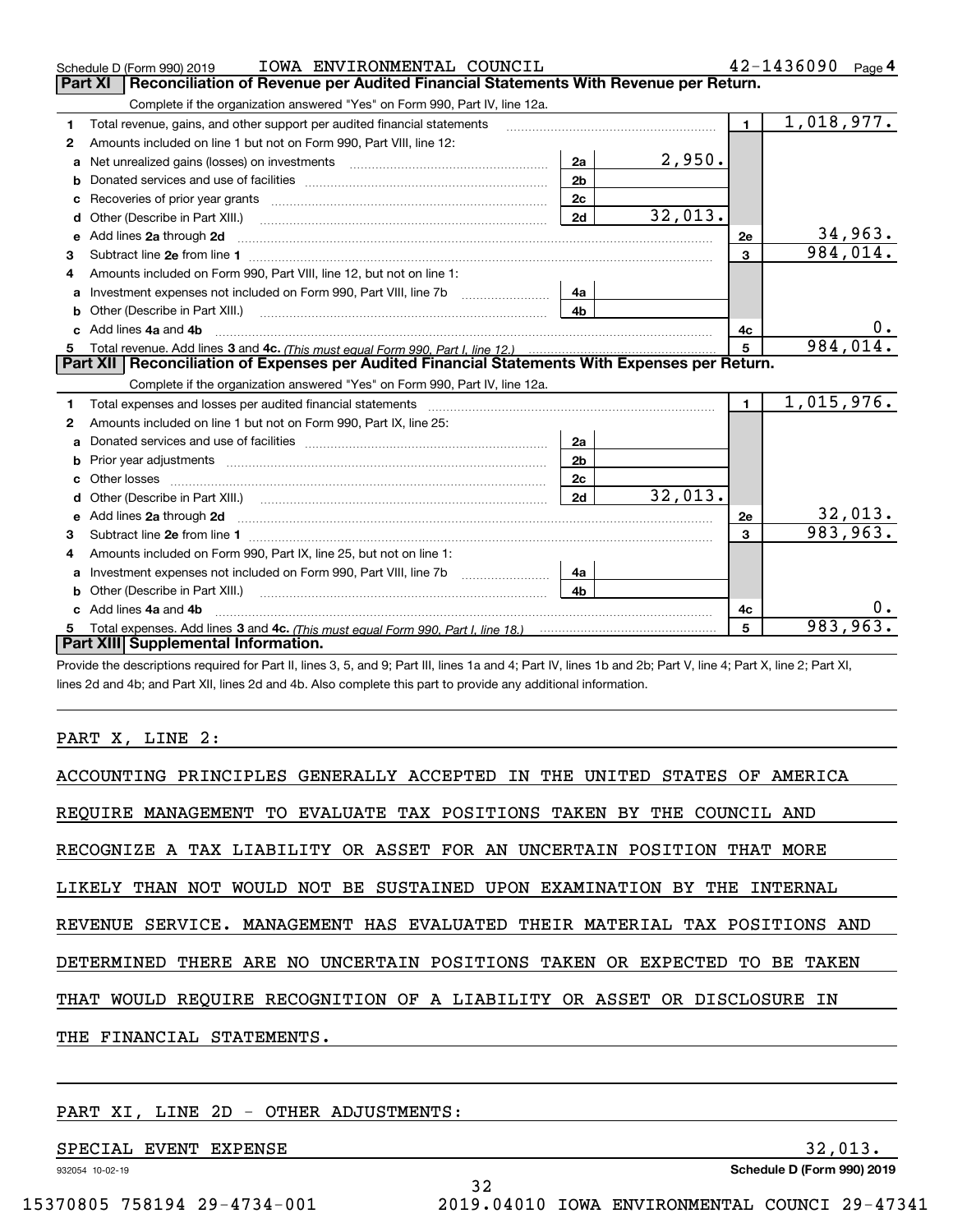| Schedule D (Form 990) 2019    |  |
|-------------------------------|--|
| Part XIII Supplemental Inform |  |

| <b>Part XIII Supplemental Information</b> (continued) |         |
|-------------------------------------------------------|---------|
|                                                       |         |
|                                                       |         |
| PART XII, LINE 2D - OTHER ADJUSTMENTS:                |         |
| SPECIAL EVENT EXPENSE                                 | 32,013. |
|                                                       |         |
|                                                       |         |
|                                                       |         |
|                                                       |         |
|                                                       |         |
|                                                       |         |
|                                                       |         |
|                                                       |         |
|                                                       |         |
|                                                       |         |
|                                                       |         |
|                                                       |         |
|                                                       |         |
|                                                       |         |
|                                                       |         |
|                                                       |         |
|                                                       |         |
|                                                       |         |
|                                                       |         |
|                                                       |         |
|                                                       |         |
|                                                       |         |
|                                                       |         |
|                                                       |         |
|                                                       |         |
|                                                       |         |
|                                                       |         |
|                                                       |         |
|                                                       |         |
|                                                       |         |
|                                                       |         |
|                                                       |         |
|                                                       |         |
|                                                       |         |

**Schedule D (Form 990) 2019**

932055 10-02-19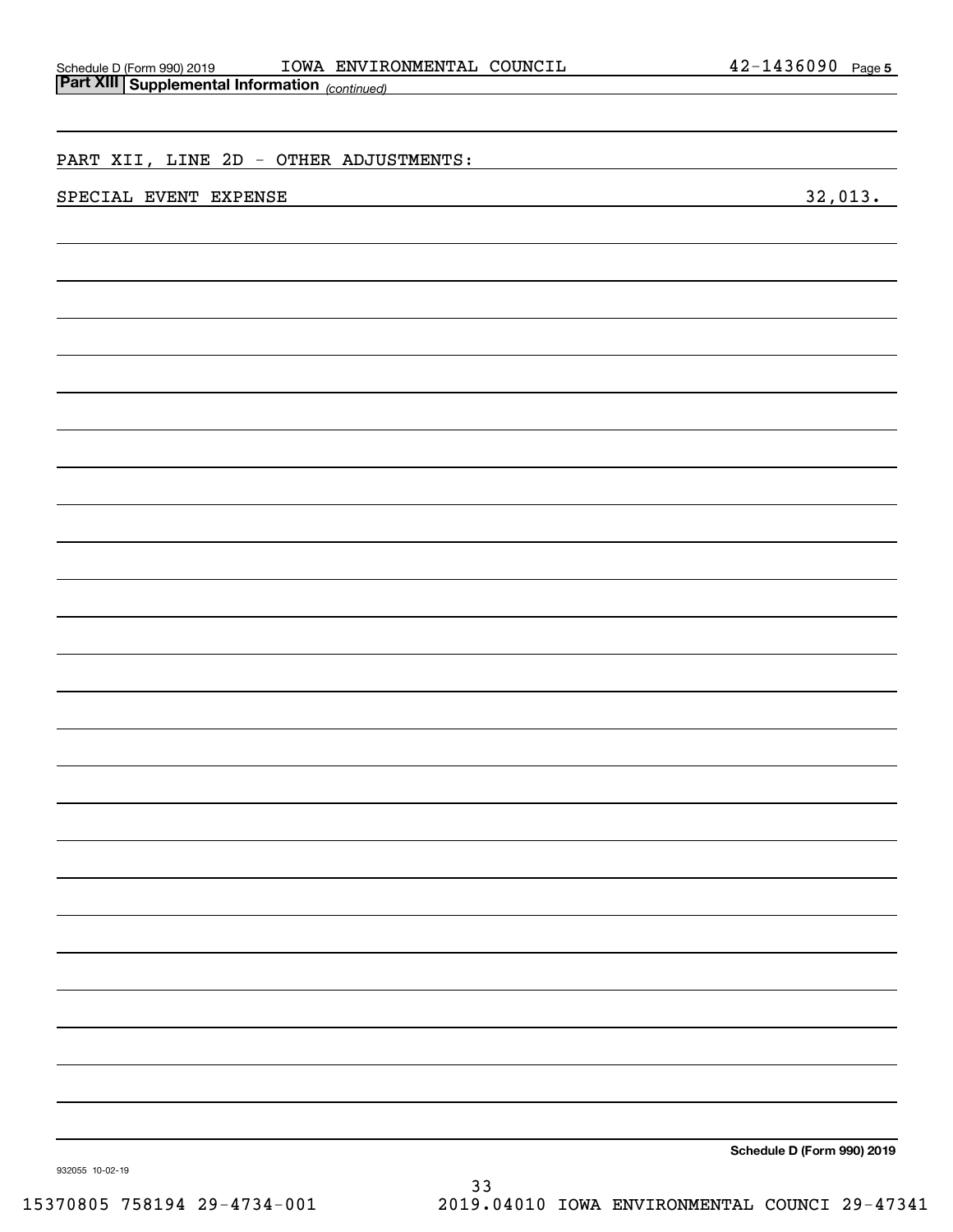| <b>Supplemental Information Regarding Fundraising or Gaming Activities</b><br><b>SCHEDULE G</b> |                                                                                                        |                                                                                                                                                    |                                         |    |                                       |  | OMB No. 1545-0047                                    |                                         |
|-------------------------------------------------------------------------------------------------|--------------------------------------------------------------------------------------------------------|----------------------------------------------------------------------------------------------------------------------------------------------------|-----------------------------------------|----|---------------------------------------|--|------------------------------------------------------|-----------------------------------------|
| (Form 990 or 990-EZ)                                                                            | Complete if the organization answered "Yes" on Form 990, Part IV, line 17, 18, or 19, or if the        | 2019                                                                                                                                               |                                         |    |                                       |  |                                                      |                                         |
| Department of the Treasury                                                                      | organization entered more than \$15,000 on Form 990-EZ, line 6a.<br>Attach to Form 990 or Form 990-EZ. |                                                                                                                                                    |                                         |    |                                       |  |                                                      | <b>Open to Public</b>                   |
| Internal Revenue Service                                                                        |                                                                                                        | Go to www.irs.gov/Form990 for instructions and the latest information.                                                                             |                                         |    |                                       |  |                                                      | Inspection                              |
| Name of the organization                                                                        |                                                                                                        | IOWA ENVIRONMENTAL COUNCIL                                                                                                                         |                                         |    |                                       |  | 42-1436090                                           | <b>Employer identification number</b>   |
| Part I                                                                                          |                                                                                                        | Fundraising Activities. Complete if the organization answered "Yes" on Form 990, Part IV, line 17. Form 990-EZ filers are not                      |                                         |    |                                       |  |                                                      |                                         |
|                                                                                                 | required to complete this part.                                                                        |                                                                                                                                                    |                                         |    |                                       |  |                                                      |                                         |
| Mail solicitations<br>a                                                                         |                                                                                                        | 1 Indicate whether the organization raised funds through any of the following activities. Check all that apply.<br>e l                             |                                         |    | Solicitation of non-government grants |  |                                                      |                                         |
| b                                                                                               | Internet and email solicitations                                                                       | f                                                                                                                                                  |                                         |    | Solicitation of government grants     |  |                                                      |                                         |
| Phone solicitations<br>с                                                                        |                                                                                                        | Special fundraising events<br>g                                                                                                                    |                                         |    |                                       |  |                                                      |                                         |
| d<br>In-person solicitations                                                                    |                                                                                                        | 2 a Did the organization have a written or oral agreement with any individual (including officers, directors, trustees, or                         |                                         |    |                                       |  |                                                      |                                         |
|                                                                                                 |                                                                                                        | key employees listed in Form 990, Part VII) or entity in connection with professional fundraising services?                                        |                                         |    |                                       |  | Yes                                                  | No                                      |
| compensated at least \$5,000 by the organization.                                               |                                                                                                        | <b>b</b> If "Yes," list the 10 highest paid individuals or entities (fundraisers) pursuant to agreements under which the fundraiser is to be       |                                         |    |                                       |  |                                                      |                                         |
|                                                                                                 |                                                                                                        |                                                                                                                                                    |                                         |    |                                       |  |                                                      |                                         |
| (i) Name and address of individual                                                              |                                                                                                        | (ii) Activity                                                                                                                                      | (iii) Did<br>fundraiser<br>have custody |    | (iv) Gross receipts                   |  | (v) Amount paid<br>to (or retained by)<br>fundraiser | (vi) Amount paid<br>to (or retained by) |
| or entity (fundraiser)                                                                          |                                                                                                        |                                                                                                                                                    | or control of<br>contributions?         |    | from activity                         |  | listed in col. (i)                                   | organization                            |
|                                                                                                 |                                                                                                        |                                                                                                                                                    | Yes                                     | No |                                       |  |                                                      |                                         |
|                                                                                                 |                                                                                                        |                                                                                                                                                    |                                         |    |                                       |  |                                                      |                                         |
|                                                                                                 |                                                                                                        |                                                                                                                                                    |                                         |    |                                       |  |                                                      |                                         |
|                                                                                                 |                                                                                                        |                                                                                                                                                    |                                         |    |                                       |  |                                                      |                                         |
|                                                                                                 |                                                                                                        |                                                                                                                                                    |                                         |    |                                       |  |                                                      |                                         |
|                                                                                                 |                                                                                                        |                                                                                                                                                    |                                         |    |                                       |  |                                                      |                                         |
|                                                                                                 |                                                                                                        |                                                                                                                                                    |                                         |    |                                       |  |                                                      |                                         |
|                                                                                                 |                                                                                                        |                                                                                                                                                    |                                         |    |                                       |  |                                                      |                                         |
|                                                                                                 |                                                                                                        |                                                                                                                                                    |                                         |    |                                       |  |                                                      |                                         |
|                                                                                                 |                                                                                                        |                                                                                                                                                    |                                         |    |                                       |  |                                                      |                                         |
|                                                                                                 |                                                                                                        |                                                                                                                                                    |                                         |    |                                       |  |                                                      |                                         |
|                                                                                                 |                                                                                                        |                                                                                                                                                    |                                         |    |                                       |  |                                                      |                                         |
|                                                                                                 |                                                                                                        |                                                                                                                                                    |                                         |    |                                       |  |                                                      |                                         |
|                                                                                                 |                                                                                                        |                                                                                                                                                    |                                         |    |                                       |  |                                                      |                                         |
|                                                                                                 |                                                                                                        |                                                                                                                                                    |                                         |    |                                       |  |                                                      |                                         |
| Total                                                                                           |                                                                                                        |                                                                                                                                                    |                                         |    |                                       |  |                                                      |                                         |
| or licensing.                                                                                   |                                                                                                        | 3 List all states in which the organization is registered or licensed to solicit contributions or has been notified it is exempt from registration |                                         |    |                                       |  |                                                      |                                         |
|                                                                                                 |                                                                                                        |                                                                                                                                                    |                                         |    |                                       |  |                                                      |                                         |
|                                                                                                 |                                                                                                        |                                                                                                                                                    |                                         |    |                                       |  |                                                      |                                         |
|                                                                                                 |                                                                                                        |                                                                                                                                                    |                                         |    |                                       |  |                                                      |                                         |
|                                                                                                 |                                                                                                        |                                                                                                                                                    |                                         |    |                                       |  |                                                      |                                         |
|                                                                                                 |                                                                                                        |                                                                                                                                                    |                                         |    |                                       |  |                                                      |                                         |
|                                                                                                 |                                                                                                        |                                                                                                                                                    |                                         |    |                                       |  |                                                      |                                         |
|                                                                                                 |                                                                                                        |                                                                                                                                                    |                                         |    |                                       |  |                                                      |                                         |
|                                                                                                 |                                                                                                        |                                                                                                                                                    |                                         |    |                                       |  |                                                      |                                         |
|                                                                                                 |                                                                                                        | LHA For Paperwork Reduction Act Notice, see the Instructions for Form 990 or 990-EZ.                                                               |                                         |    |                                       |  |                                                      | Schedule G (Form 990 or 990-EZ) 2019    |

932081 09-11-19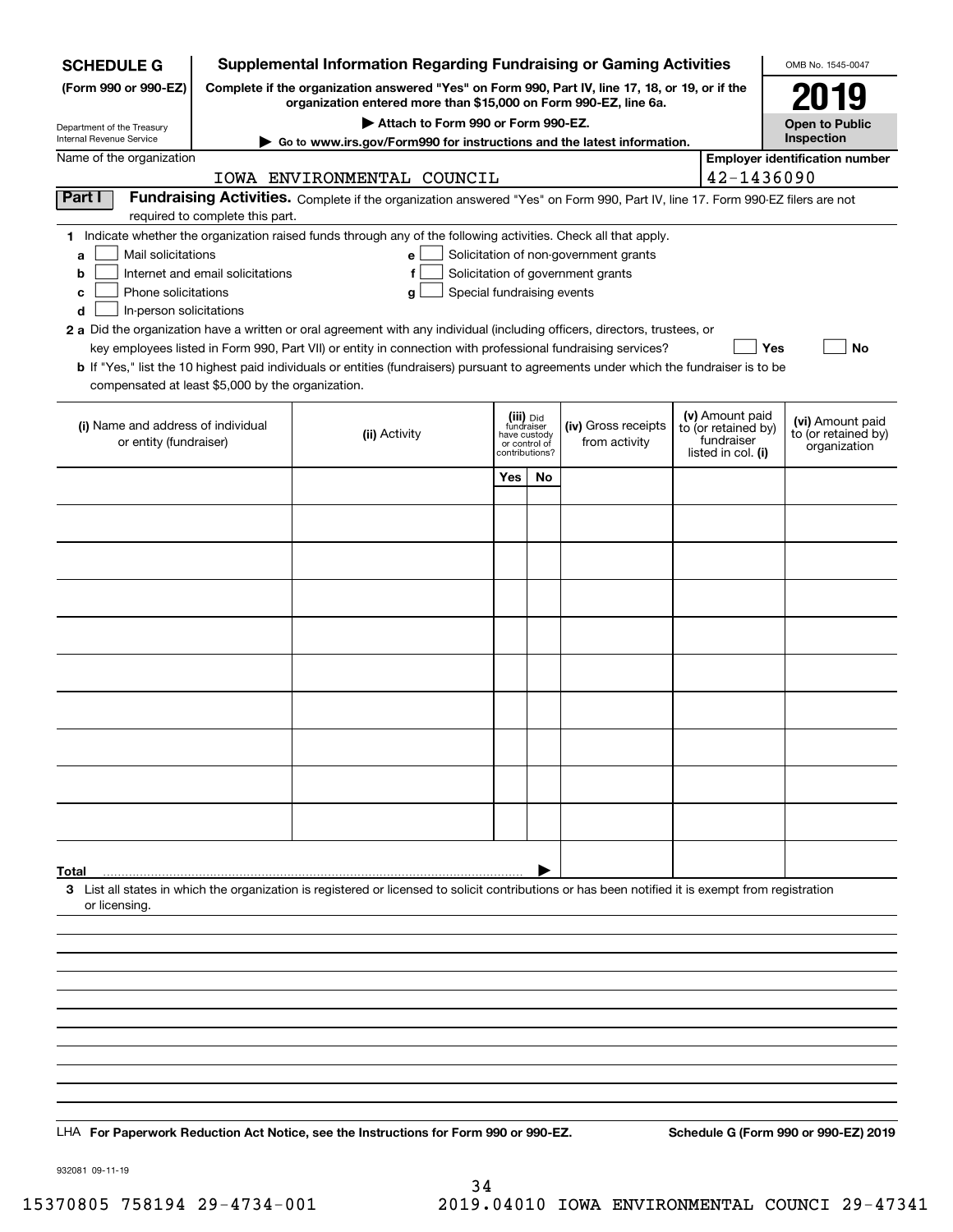#### Schedule G (Form 990 or 990-EZ) 2019 Page IOWA ENVIRONMENTAL COUNCIL 42-1436090

**2**

**Part II** | Fundraising Events. Complete if the organization answered "Yes" on Form 990, Part IV, line 18, or reported more than \$15,000

|                 |              | of fundraising event contributions and gross income on Form 990-EZ, lines 1 and 6b. List events with gross receipts greater than \$5,000. |              |                         |                  |                                      |
|-----------------|--------------|-------------------------------------------------------------------------------------------------------------------------------------------|--------------|-------------------------|------------------|--------------------------------------|
|                 |              |                                                                                                                                           | (a) Event #1 | (b) Event #2            | (c) Other events | (d) Total events                     |
|                 |              |                                                                                                                                           | ANNUAL       | PRO H2O                 |                  | (add col. (a) through                |
|                 |              |                                                                                                                                           | CONFERENCE   | <b>EVENT</b>            | 3                |                                      |
|                 |              |                                                                                                                                           | (event type) | (event type)            | (total number)   | col. (c)                             |
|                 |              |                                                                                                                                           |              |                         |                  |                                      |
| Revenue         | 1            |                                                                                                                                           | 20,483.      | 53,914.                 |                  | 74,397.                              |
|                 |              |                                                                                                                                           |              |                         |                  |                                      |
|                 |              |                                                                                                                                           |              |                         |                  |                                      |
|                 |              |                                                                                                                                           |              |                         |                  |                                      |
|                 | 3            | Gross income (line 1 minus line 2)                                                                                                        | 20,483.      | 53,914.                 |                  | 74,397.                              |
|                 |              |                                                                                                                                           |              |                         |                  |                                      |
|                 | 4            |                                                                                                                                           |              |                         |                  |                                      |
|                 |              |                                                                                                                                           |              |                         |                  |                                      |
|                 | 5            |                                                                                                                                           |              |                         |                  |                                      |
| Direct Expenses |              |                                                                                                                                           |              |                         |                  |                                      |
|                 | 6            |                                                                                                                                           |              |                         |                  |                                      |
|                 |              |                                                                                                                                           |              |                         |                  |                                      |
|                 | 7            | Food and beverages                                                                                                                        |              |                         |                  |                                      |
|                 |              |                                                                                                                                           |              |                         |                  |                                      |
|                 | 8            |                                                                                                                                           | 7,676.       | 24,337.                 |                  | 32,013.                              |
|                 | 9            | Direct expense summary. Add lines 4 through 9 in column (d)                                                                               |              |                         |                  | 32,013.                              |
|                 | 10           | 11 Net income summary. Subtract line 10 from line 3, column (d)                                                                           |              |                         |                  | 42,384.                              |
|                 | Part III     | Gaming. Complete if the organization answered "Yes" on Form 990, Part IV, line 19, or reported more than                                  |              |                         |                  |                                      |
|                 |              | \$15,000 on Form 990-EZ, line 6a.                                                                                                         |              |                         |                  |                                      |
|                 |              |                                                                                                                                           |              | (b) Pull tabs/instant   |                  | (d) Total gaming (add                |
|                 |              |                                                                                                                                           | (a) Bingo    | bingo/progressive bingo | (c) Other gaming | col. (a) through col. (c))           |
| Revenue         |              |                                                                                                                                           |              |                         |                  |                                      |
|                 | 1            |                                                                                                                                           |              |                         |                  |                                      |
|                 |              |                                                                                                                                           |              |                         |                  |                                      |
|                 | $\mathbf{2}$ |                                                                                                                                           |              |                         |                  |                                      |
|                 |              |                                                                                                                                           |              |                         |                  |                                      |
| Expenses        | 3            |                                                                                                                                           |              |                         |                  |                                      |
|                 |              |                                                                                                                                           |              |                         |                  |                                      |
| Direct          | 4            |                                                                                                                                           |              |                         |                  |                                      |
|                 |              |                                                                                                                                           |              |                         |                  |                                      |
|                 |              | 5 Other direct expenses                                                                                                                   |              |                         |                  |                                      |
|                 |              |                                                                                                                                           | %<br>Yes     | %<br>Yes                | Yes<br>%         |                                      |
|                 | 6.           | Volunteer labor                                                                                                                           | No           | No                      | No               |                                      |
|                 |              |                                                                                                                                           |              |                         |                  |                                      |
|                 | 7            | Direct expense summary. Add lines 2 through 5 in column (d)                                                                               |              |                         |                  |                                      |
|                 |              |                                                                                                                                           |              |                         |                  |                                      |
|                 |              |                                                                                                                                           |              |                         |                  |                                      |
|                 |              |                                                                                                                                           |              |                         |                  |                                      |
| 9.              |              |                                                                                                                                           |              |                         |                  |                                      |
|                 |              |                                                                                                                                           |              |                         |                  | Yes<br>No                            |
|                 |              |                                                                                                                                           |              |                         |                  |                                      |
|                 |              |                                                                                                                                           |              |                         |                  |                                      |
|                 |              |                                                                                                                                           |              |                         |                  |                                      |
|                 |              |                                                                                                                                           |              |                         |                  | Yes<br>No                            |
|                 |              |                                                                                                                                           |              |                         |                  |                                      |
|                 |              |                                                                                                                                           |              |                         |                  |                                      |
|                 |              |                                                                                                                                           |              |                         |                  |                                      |
|                 |              | 932082 09-11-19                                                                                                                           |              |                         |                  | Schedule G (Form 990 or 990-EZ) 2019 |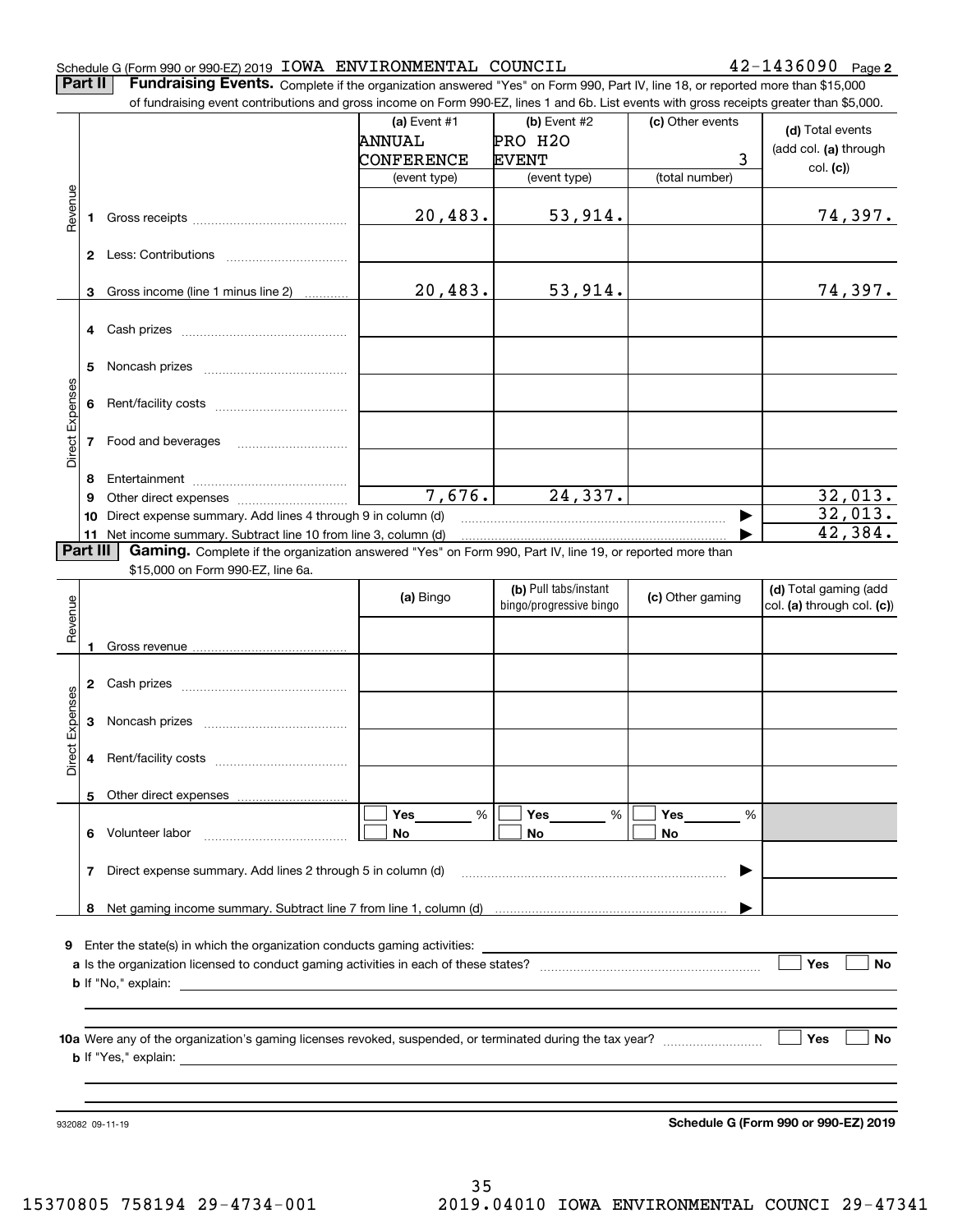| Schedule G (Form 990 or 990-EZ) 2019 IOWA ENVIRONMENTAL COUNCIL                                                                                               | 42-1436090                           | Page 3    |
|---------------------------------------------------------------------------------------------------------------------------------------------------------------|--------------------------------------|-----------|
|                                                                                                                                                               | Yes                                  | No        |
| 12 Is the organization a grantor, beneficiary or trustee of a trust, or a member of a partnership or other entity formed                                      |                                      |           |
|                                                                                                                                                               | Yes                                  | No        |
| 13 Indicate the percentage of gaming activity conducted in:                                                                                                   |                                      |           |
|                                                                                                                                                               | 13а                                  | %         |
| <b>b</b> An outside facility <i>www.communicality www.communicality.communicality www.communicality www.communicality.communicality www.communicality.com</i> | 13 <sub>b</sub>                      | %         |
| 14 Enter the name and address of the person who prepares the organization's gaming/special events books and records:                                          |                                      |           |
|                                                                                                                                                               |                                      |           |
|                                                                                                                                                               |                                      |           |
|                                                                                                                                                               |                                      |           |
|                                                                                                                                                               |                                      |           |
|                                                                                                                                                               |                                      |           |
| 15a Does the organization have a contract with a third party from whom the organization receives gaming revenue?                                              | Yes                                  | No        |
|                                                                                                                                                               |                                      |           |
|                                                                                                                                                               |                                      |           |
| of gaming revenue retained by the third party $\triangleright$ \$                                                                                             |                                      |           |
| c If "Yes," enter name and address of the third party:                                                                                                        |                                      |           |
|                                                                                                                                                               |                                      |           |
|                                                                                                                                                               |                                      |           |
|                                                                                                                                                               |                                      |           |
|                                                                                                                                                               |                                      |           |
|                                                                                                                                                               |                                      |           |
| 16 Gaming manager information:                                                                                                                                |                                      |           |
|                                                                                                                                                               |                                      |           |
| <u> 1989 - Johann Barbara, martin amerikan basal dan berasal dan berasal dan berasal dari berasal dan berasal dan</u><br>Name $\blacktriangleright$           |                                      |           |
| Gaming manager compensation > \$                                                                                                                              |                                      |           |
|                                                                                                                                                               |                                      |           |
|                                                                                                                                                               |                                      |           |
|                                                                                                                                                               |                                      |           |
|                                                                                                                                                               |                                      |           |
|                                                                                                                                                               |                                      |           |
| Director/officer<br>Employee<br>Independent contractor                                                                                                        |                                      |           |
|                                                                                                                                                               |                                      |           |
| 17 Mandatory distributions:                                                                                                                                   |                                      |           |
| a Is the organization required under state law to make charitable distributions from the gaming proceeds to                                                   |                                      |           |
| retain the state gaming license?                                                                                                                              | $\Box$ Yes                           | $\Box$ No |
| <b>b</b> Enter the amount of distributions required under state law to be distributed to other exempt organizations or spent in the                           |                                      |           |
| organization's own exempt activities during the tax year $\triangleright$ \$                                                                                  |                                      |           |
| Supplemental Information. Provide the explanations required by Part I, line 2b, columns (iii) and (v); and Part III, lines 9, 9b, 10b,<br> Part IV            |                                      |           |
| 15b, 15c, 16, and 17b, as applicable. Also provide any additional information. See instructions.                                                              |                                      |           |
|                                                                                                                                                               |                                      |           |
|                                                                                                                                                               |                                      |           |
|                                                                                                                                                               |                                      |           |
|                                                                                                                                                               |                                      |           |
|                                                                                                                                                               |                                      |           |
|                                                                                                                                                               |                                      |           |
|                                                                                                                                                               |                                      |           |
|                                                                                                                                                               |                                      |           |
|                                                                                                                                                               |                                      |           |
|                                                                                                                                                               |                                      |           |
|                                                                                                                                                               |                                      |           |
|                                                                                                                                                               |                                      |           |
|                                                                                                                                                               |                                      |           |
|                                                                                                                                                               |                                      |           |
|                                                                                                                                                               |                                      |           |
|                                                                                                                                                               |                                      |           |
| 932083 09-11-19                                                                                                                                               | Schedule G (Form 990 or 990-EZ) 2019 |           |
| 36                                                                                                                                                            |                                      |           |
|                                                                                                                                                               |                                      |           |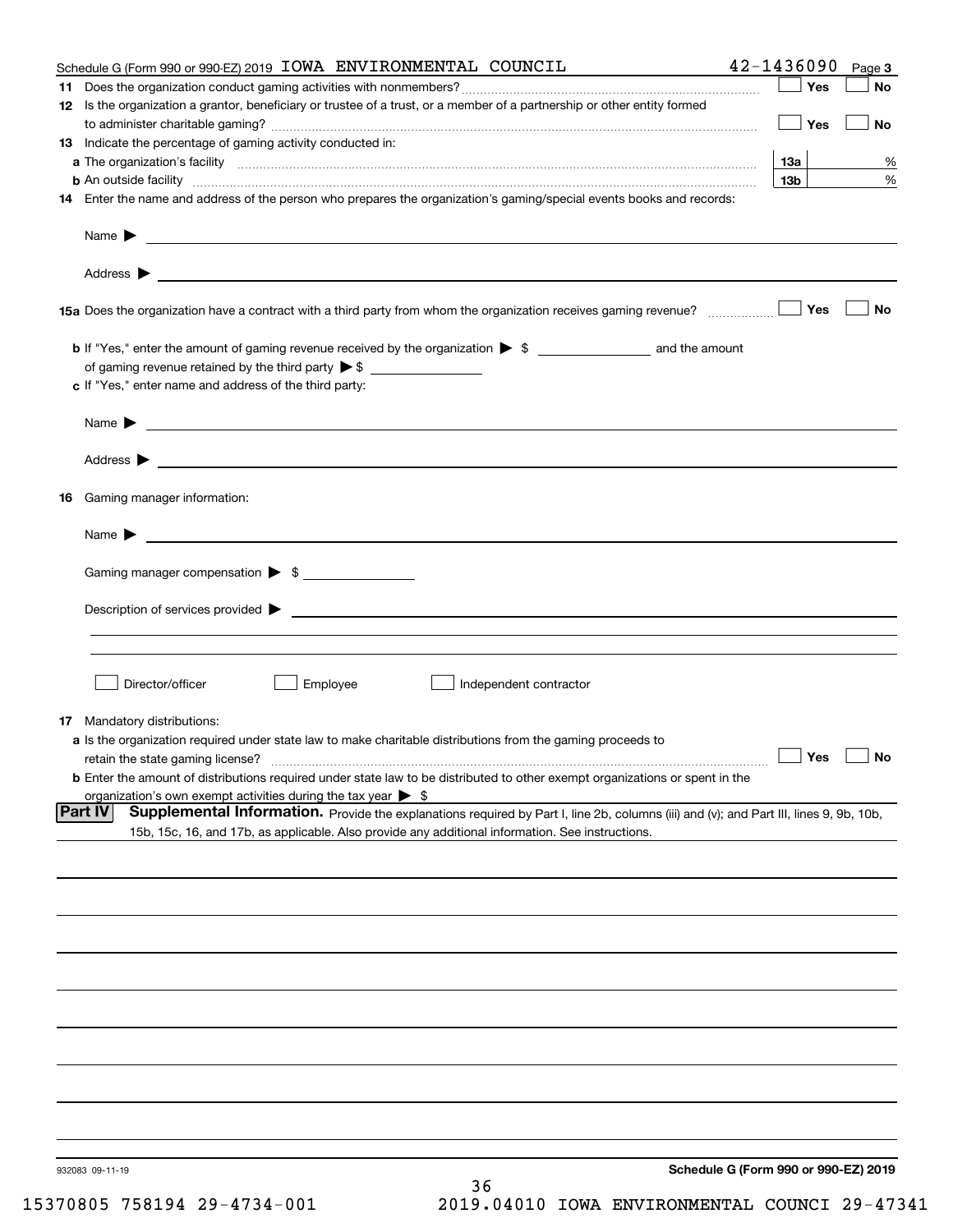| <b>Part IV Supplemental Information</b> (continued) |  |                                 |
|-----------------------------------------------------|--|---------------------------------|
|                                                     |  |                                 |
|                                                     |  |                                 |
|                                                     |  |                                 |
|                                                     |  |                                 |
|                                                     |  |                                 |
|                                                     |  |                                 |
|                                                     |  |                                 |
|                                                     |  |                                 |
|                                                     |  |                                 |
|                                                     |  |                                 |
|                                                     |  |                                 |
|                                                     |  |                                 |
|                                                     |  |                                 |
|                                                     |  |                                 |
|                                                     |  |                                 |
|                                                     |  |                                 |
|                                                     |  |                                 |
|                                                     |  |                                 |
|                                                     |  |                                 |
|                                                     |  |                                 |
|                                                     |  |                                 |
|                                                     |  |                                 |
|                                                     |  |                                 |
|                                                     |  |                                 |
|                                                     |  |                                 |
|                                                     |  |                                 |
|                                                     |  |                                 |
|                                                     |  |                                 |
|                                                     |  |                                 |
|                                                     |  |                                 |
|                                                     |  | Schedule G (Form 990 or 990-EZ) |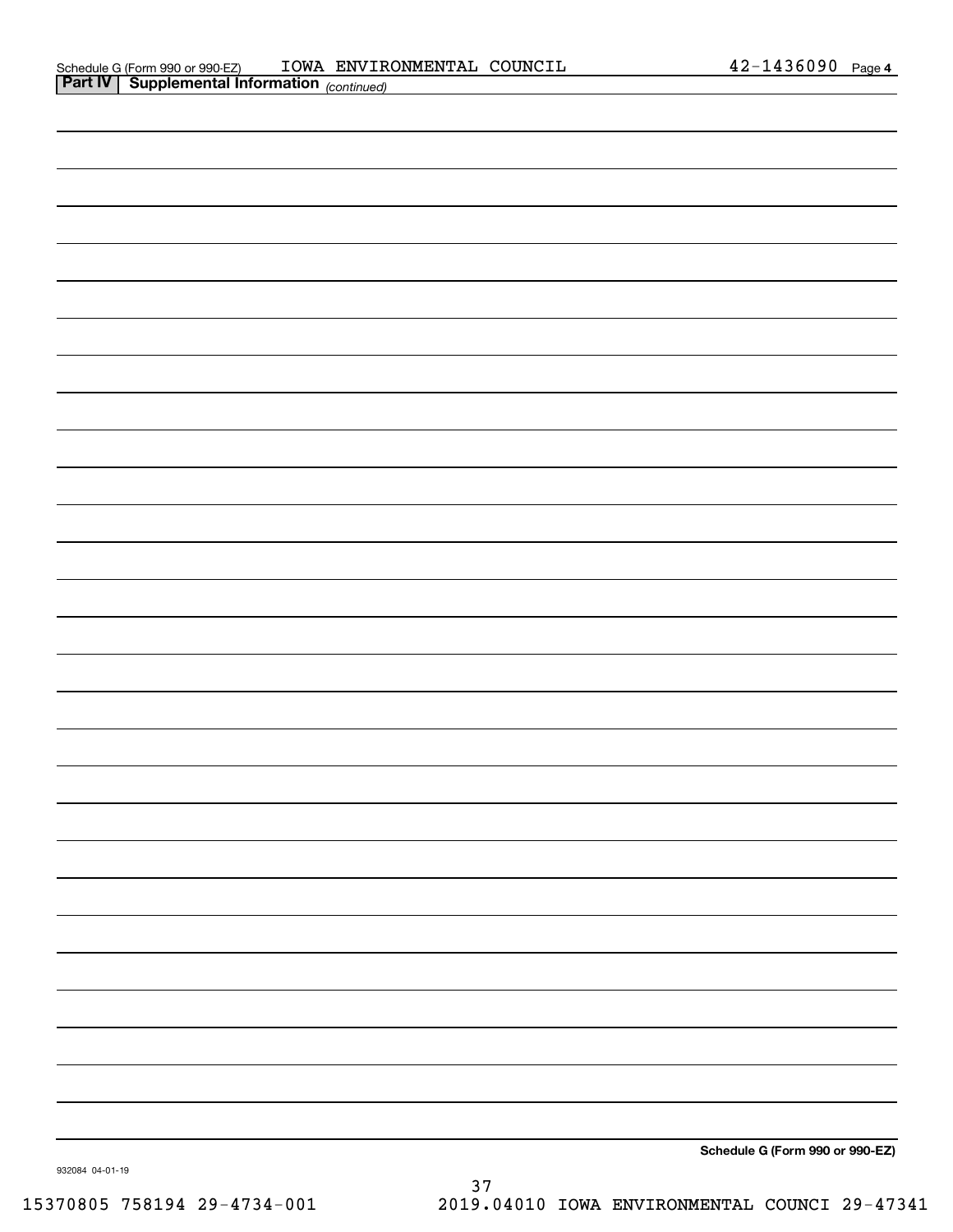| <b>SCHEDULE I</b><br>(Form 990)                                                                                                                                                                                                                                                                                |                                                     |                            | <b>Grants and Other Assistance to Organizations,</b><br>Governments, and Individuals in the United States<br>Complete if the organization answered "Yes" on Form 990, Part IV, line 21 or 22. |                                                                              |                                         |                                                                                                                                                                    |                                          | OMB No. 1545-0047<br>2019                                                                                                                                                                                                                                                                                                                   |
|----------------------------------------------------------------------------------------------------------------------------------------------------------------------------------------------------------------------------------------------------------------------------------------------------------------|-----------------------------------------------------|----------------------------|-----------------------------------------------------------------------------------------------------------------------------------------------------------------------------------------------|------------------------------------------------------------------------------|-----------------------------------------|--------------------------------------------------------------------------------------------------------------------------------------------------------------------|------------------------------------------|---------------------------------------------------------------------------------------------------------------------------------------------------------------------------------------------------------------------------------------------------------------------------------------------------------------------------------------------|
| Department of the Treasury<br>Internal Revenue Service                                                                                                                                                                                                                                                         |                                                     |                            |                                                                                                                                                                                               | Attach to Form 990.<br>Go to www.irs.gov/Form990 for the latest information. |                                         |                                                                                                                                                                    |                                          | <b>Open to Public</b><br>Inspection                                                                                                                                                                                                                                                                                                         |
| Name of the organization                                                                                                                                                                                                                                                                                       |                                                     | IOWA ENVIRONMENTAL COUNCIL |                                                                                                                                                                                               |                                                                              |                                         |                                                                                                                                                                    |                                          | <b>Employer identification number</b><br>42-1436090                                                                                                                                                                                                                                                                                         |
| Part I                                                                                                                                                                                                                                                                                                         | <b>General Information on Grants and Assistance</b> |                            |                                                                                                                                                                                               |                                                                              |                                         |                                                                                                                                                                    |                                          |                                                                                                                                                                                                                                                                                                                                             |
| Does the organization maintain records to substantiate the amount of the grants or assistance, the grantees' eligibility for the grants or assistance, and the selection<br>1<br>Describe in Part IV the organization's procedures for monitoring the use of grant funds in the United States.<br>$\mathbf{2}$ |                                                     |                            |                                                                                                                                                                                               |                                                                              |                                         |                                                                                                                                                                    |                                          | $\boxed{\text{X}}$ Yes<br>  No                                                                                                                                                                                                                                                                                                              |
| Part II                                                                                                                                                                                                                                                                                                        |                                                     |                            |                                                                                                                                                                                               |                                                                              |                                         | Grants and Other Assistance to Domestic Organizations and Domestic Governments. Complete if the organization answered "Yes" on Form 990, Part IV, line 21, for any |                                          |                                                                                                                                                                                                                                                                                                                                             |
| <b>1 (a)</b> Name and address of organization<br>or government                                                                                                                                                                                                                                                 |                                                     | $(b)$ EIN                  | recipient that received more than \$5,000. Part II can be duplicated if additional space is needed.<br>(c) IRC section<br>(if applicable)                                                     | (d) Amount of<br>cash grant                                                  | (e) Amount of<br>non-cash<br>assistance | (f) Method of<br>valuation (book,<br>FMV, appraisal,<br>other)                                                                                                     | (g) Description of<br>noncash assistance | (h) Purpose of grant<br>or assistance                                                                                                                                                                                                                                                                                                       |
| IOWA POLICY PROJECT<br>20 E. MARKET STREET<br>IOWA CITY, IA 52245                                                                                                                                                                                                                                              |                                                     | $42 - 1512708$ 501 (C) (3) |                                                                                                                                                                                               | 28,228.                                                                      |                                         | 0. CASH                                                                                                                                                            |                                          | IOWA CLEAN ENERGY                                                                                                                                                                                                                                                                                                                           |
|                                                                                                                                                                                                                                                                                                                |                                                     |                            |                                                                                                                                                                                               |                                                                              |                                         |                                                                                                                                                                    |                                          |                                                                                                                                                                                                                                                                                                                                             |
|                                                                                                                                                                                                                                                                                                                |                                                     |                            |                                                                                                                                                                                               |                                                                              |                                         |                                                                                                                                                                    |                                          |                                                                                                                                                                                                                                                                                                                                             |
|                                                                                                                                                                                                                                                                                                                |                                                     |                            |                                                                                                                                                                                               |                                                                              |                                         |                                                                                                                                                                    |                                          |                                                                                                                                                                                                                                                                                                                                             |
|                                                                                                                                                                                                                                                                                                                |                                                     |                            |                                                                                                                                                                                               |                                                                              |                                         |                                                                                                                                                                    |                                          |                                                                                                                                                                                                                                                                                                                                             |
|                                                                                                                                                                                                                                                                                                                |                                                     |                            |                                                                                                                                                                                               |                                                                              |                                         |                                                                                                                                                                    |                                          |                                                                                                                                                                                                                                                                                                                                             |
| Enter total number of section $501(c)(3)$ and government organizations listed in the line 1 table<br>Enter total number of other organizations listed in the line 1 table<br>3                                                                                                                                 |                                                     |                            |                                                                                                                                                                                               |                                                                              |                                         |                                                                                                                                                                    |                                          | $1$ .<br>$\mathbf{r}$ $\mathbf{r}$ $\mathbf{r}$ $\mathbf{r}$ $\mathbf{r}$ $\mathbf{r}$ $\mathbf{r}$ $\mathbf{r}$ $\mathbf{r}$ $\mathbf{r}$ $\mathbf{r}$ $\mathbf{r}$ $\mathbf{r}$ $\mathbf{r}$ $\mathbf{r}$ $\mathbf{r}$ $\mathbf{r}$ $\mathbf{r}$ $\mathbf{r}$ $\mathbf{r}$ $\mathbf{r}$ $\mathbf{r}$ $\mathbf{r}$ $\mathbf{r}$ $\mathbf{$ |

**For Paperwork Reduction Act Notice, see the Instructions for Form 990. Schedule I (Form 990) (2019)** LHA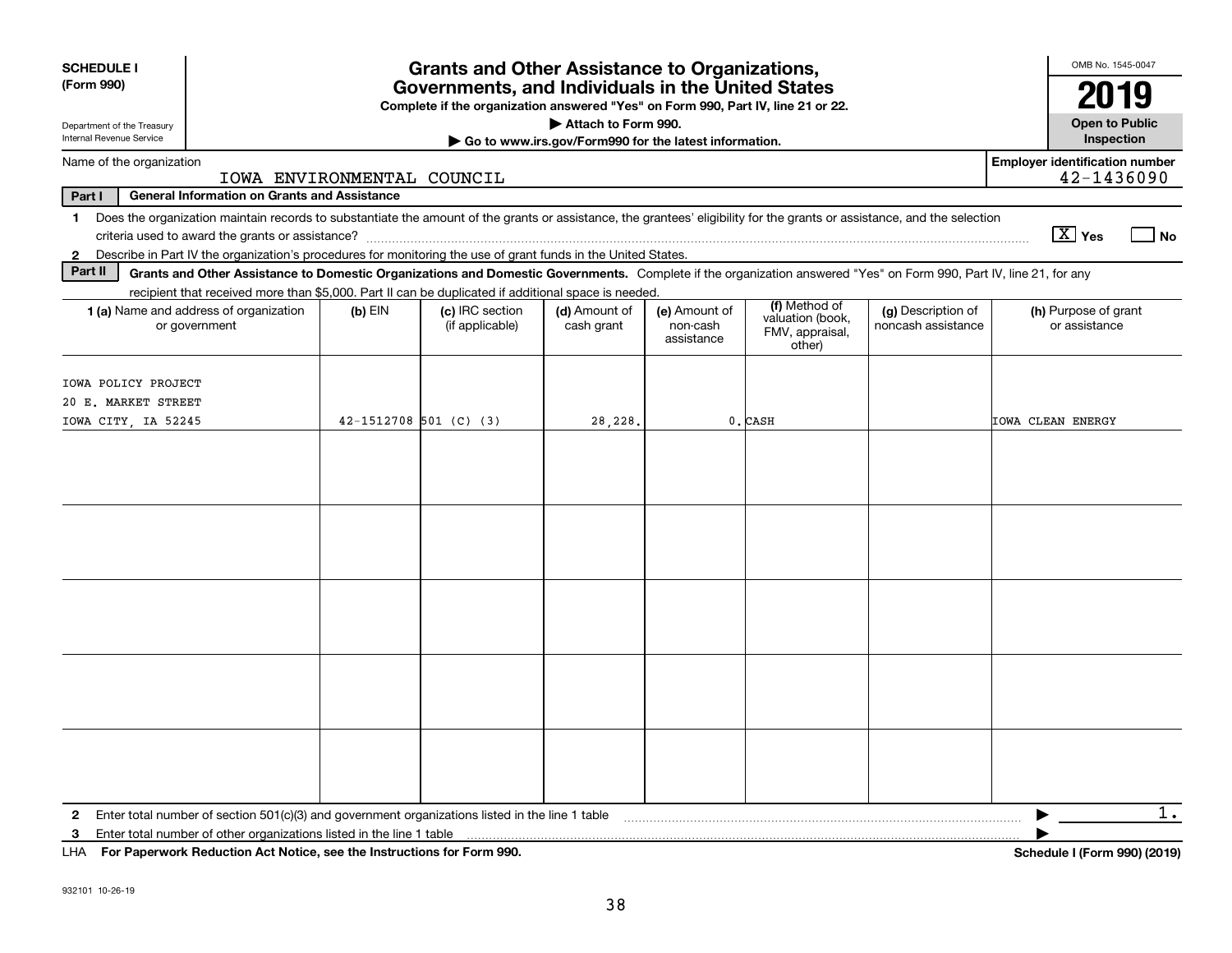## Schedule I (Form 990) (2019) Page IOWA ENVIRONMENTAL COUNCIL 42-1436090

Part III can be duplicated if additional space is needed.

(a) Type of grant or assistance **(b)** Number of **(c)** Amount of **(d)** Amount of non-**(e)** Method of valuation (f)<br>cash are continuous cash crant cash assistance (book, FMV, appraisal, other) (a) Type of grant or assistance (b) Number of recipients(c) Amount of cash grant (d) Amount of noncash assistance (f) Description of noncash assistance

Part IV | Supplemental Information. Provide the information required in Part I, line 2; Part III, column (b); and any other additional information.

**Part III** | Grants and Other Assistance to Domestic Individuals. Complete if the organization answered "Yes" on Form 990, Part IV, line 22.

PART I, LINE 2:

# GRANT FUNDS ARE REVIEWED AND MONITORED BY THE COUNCIL'S BOARD OF DIRECTORS

THROUGHOUT THE GRANT PERIOD.

**2**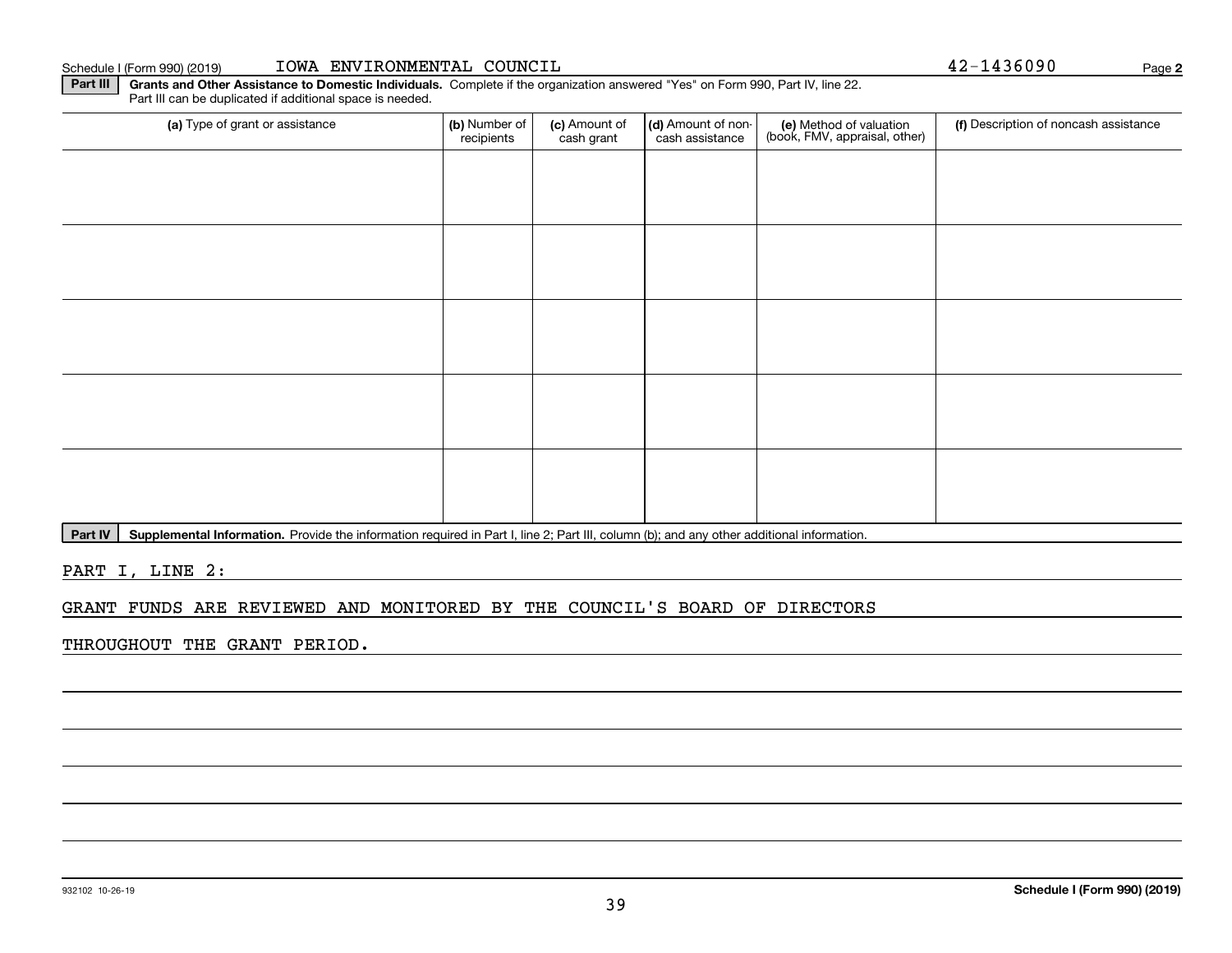**(Form 990 or 990-EZ)**

Department of the Treasury Internal Revenue Service Name of the organization

**SCHEDULE O Supplemental Information to Form 990 or 990-EZ**

**Complete to provide information for responses to specific questions on Form 990 or 990-EZ or to provide any additional information. | Attach to Form 990 or 990-EZ. | Go to www.irs.gov/Form990 for the latest information.**



IOWA ENVIRONMENTAL COUNCIL 42-1436090

**Employer identification number**

FORM 990, PART I, LINE 1, DESCRIPTION OF ORGANIZATION MISSION:

TO PROMOTE, SUPPORT AND ACHIEVE PROTECTION OF THE ENVIRONMENT AND

CONSERVATION OF NATURAL RESOURCES, PRIMARILY IN IOWA, BOTH DIRECTLY AND

THROUGH COORDINATION OF THE ENVIRONMENTAL COMMUNITY.

FORM 990, PART VI, SECTION A, LINE 6:

THE ORGANIZATION HAS MEMBERS.

FORM 990, PART VI, SECTION A, LINE 7A:

THE ORGANIZATION'S MEMBERS HAVE THE ABILITY TO ELECT MEMBERS OF THE BOARD

OF DIRECTORS.

FORM 990, PART VI, SECTION B, LINE 11B:

MANAGEMENT REVIEWS FORM 990 WITH THE AUDIT COMMITTEE. FORM 990 IS MADE

AVAILABLE TO ALL BOARD MEMBERS BEFORE FILING WITH THE IRS.

FORM 990, PART VI, SECTION B, LINE 12C:

THE CONFLICT OF INTEREST POLICY IS REVIEWED BY THE MEMBERS OF THE BOARD OF

DIRECTORS ANNUALLY. ANY CONFLICTS ARE DISCLOSED.

FORM 990, PART VI, SECTION B, LINE 15A:

SALARY INCREASES FOR EMPLOYEES ARE SUGGESTED BY THE EXECUTIVE DIRECTOR AND

SALARY INCREASES FOR THE EXECUTIVE DIRECTOR ARE SUGGESTED BY THE BOARD

PRESIDENT AND APPROVED BY THE BOARD OF DIRECTORS. THE BOARD OF DIRECTORS

APPROVES A SALARY INCREASE POOL FOR EMPLOYEES.

932211 09-06-19 LHA For Paperwork Reduction Act Notice, see the Instructions for Form 990 or 990-EZ. Schedule O (Form 990 or 990-EZ) (2019)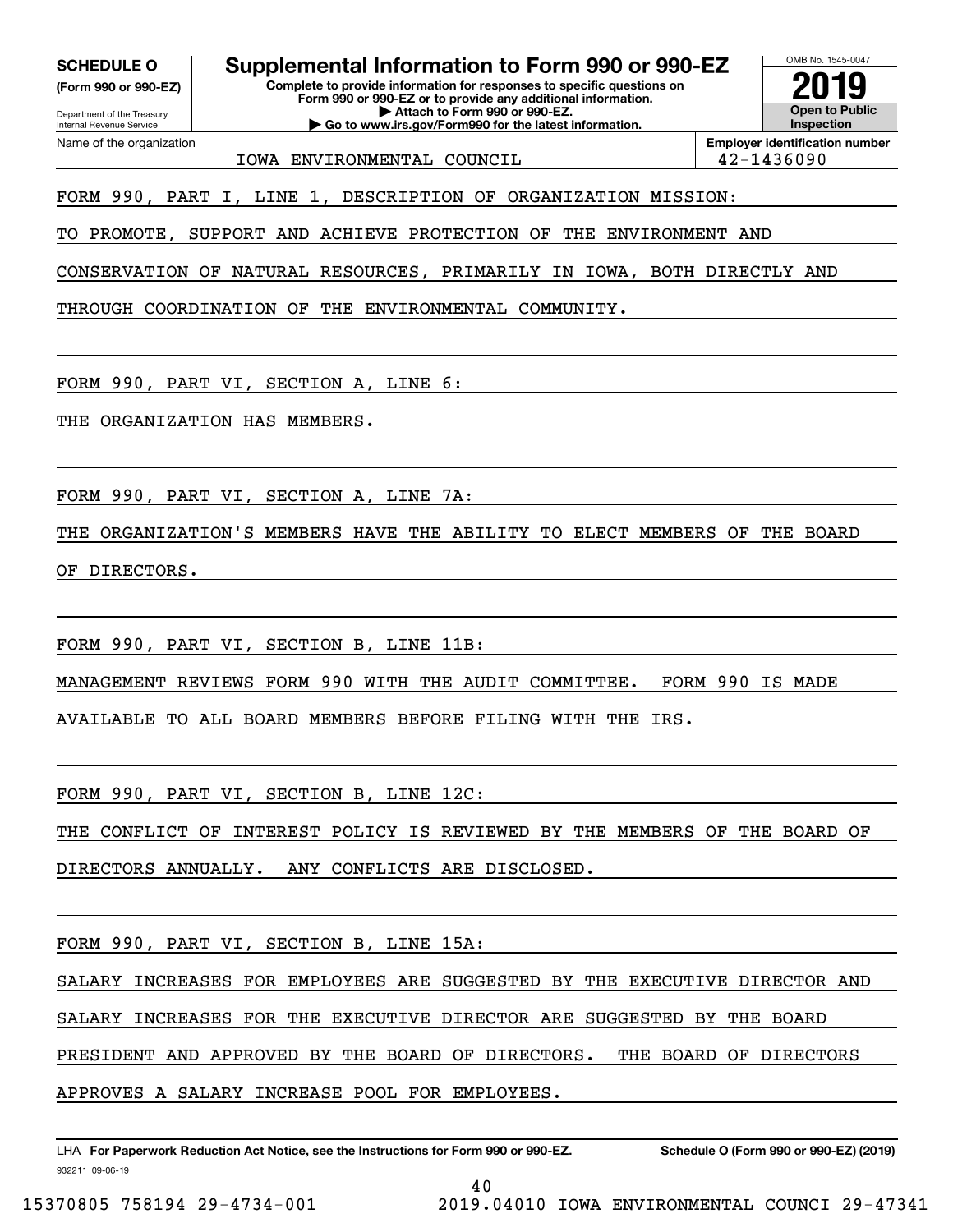| FORM 990, PART XII, LINE 2C: |    |                                                             |  |                                               |
|------------------------------|----|-------------------------------------------------------------|--|-----------------------------------------------|
| NO CHANGES FROM PRIOR YEAR.  |    | <u> 1989 - Johann Stoff, amerikansk politiker (d. 1989)</u> |  |                                               |
|                              |    |                                                             |  |                                               |
|                              |    |                                                             |  |                                               |
|                              |    |                                                             |  |                                               |
|                              |    |                                                             |  |                                               |
|                              |    |                                                             |  |                                               |
|                              |    |                                                             |  |                                               |
|                              |    |                                                             |  |                                               |
|                              |    |                                                             |  |                                               |
|                              |    |                                                             |  |                                               |
|                              |    |                                                             |  |                                               |
|                              |    |                                                             |  |                                               |
|                              |    |                                                             |  |                                               |
|                              |    |                                                             |  |                                               |
|                              |    |                                                             |  |                                               |
|                              |    |                                                             |  |                                               |
|                              |    |                                                             |  |                                               |
|                              |    |                                                             |  |                                               |
|                              |    |                                                             |  |                                               |
|                              |    |                                                             |  |                                               |
|                              |    |                                                             |  |                                               |
|                              |    |                                                             |  |                                               |
|                              |    |                                                             |  |                                               |
| 932212 09-06-19              |    |                                                             |  | Schedule O (Form 990 or 990-EZ) (2019)        |
| 15370805 758194 29-4734-001  | 41 |                                                             |  | 2019.04010 IOWA ENVIRONMENTAL COUNCI 29-47341 |

IOWA ENVIRONMENTAL COUNCIL  $\vert$  42-1436090

FORM 990, PART VI, SECTION C, LINE 19: